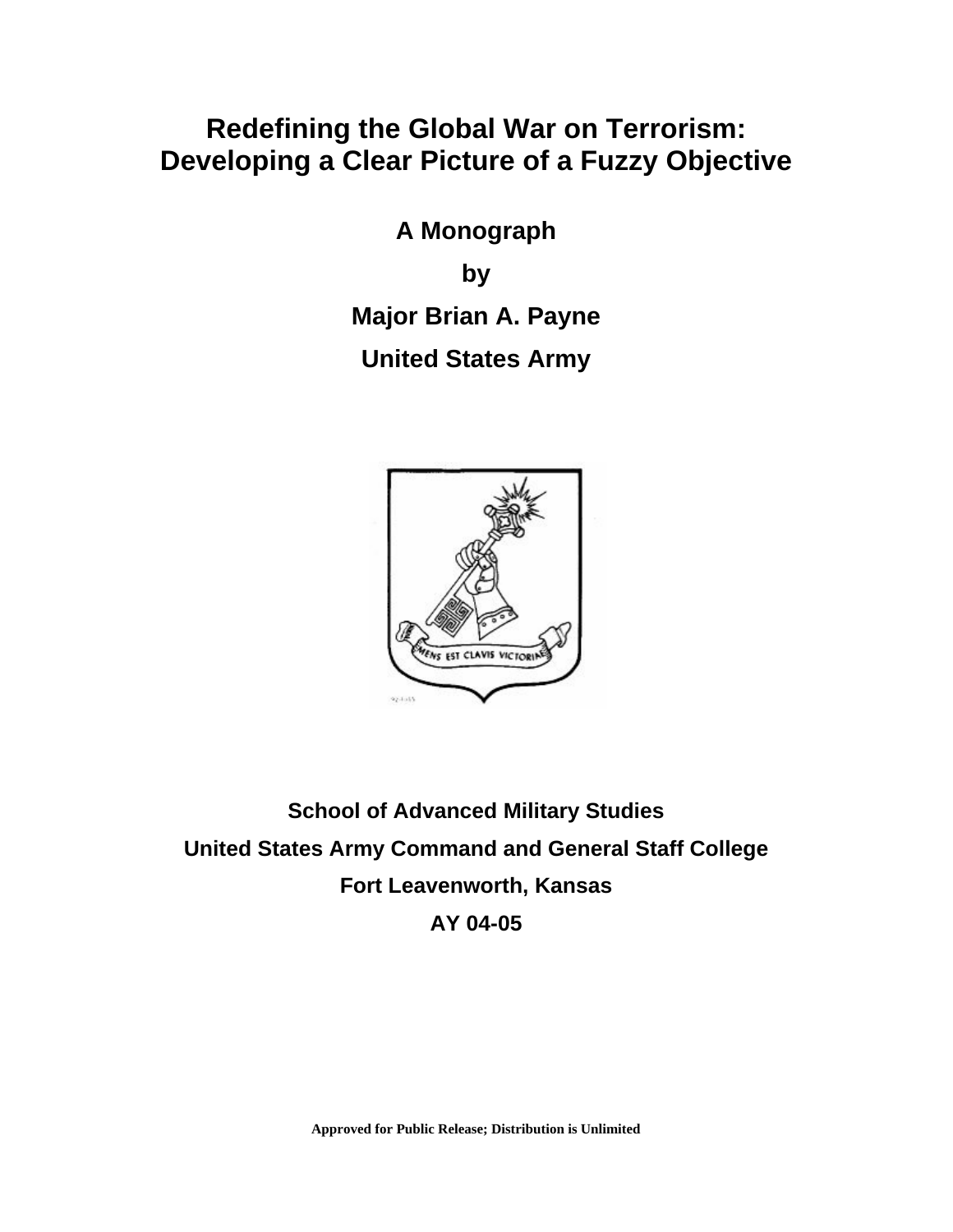| <b>REPORT DOCUMENTATION PAGE</b>                                                                                                                                                                                                                                                                                                                                                                                                                                                                                                                                                                                                                                                                                                                                                                                                                                                                                                                                                                                                                                                                                                                                                                                                                                                                                                                                                                                                                                                                                    |                                           |                                               | Form Approved<br>OMB No. 074-0188                          |                                                                 |  |
|---------------------------------------------------------------------------------------------------------------------------------------------------------------------------------------------------------------------------------------------------------------------------------------------------------------------------------------------------------------------------------------------------------------------------------------------------------------------------------------------------------------------------------------------------------------------------------------------------------------------------------------------------------------------------------------------------------------------------------------------------------------------------------------------------------------------------------------------------------------------------------------------------------------------------------------------------------------------------------------------------------------------------------------------------------------------------------------------------------------------------------------------------------------------------------------------------------------------------------------------------------------------------------------------------------------------------------------------------------------------------------------------------------------------------------------------------------------------------------------------------------------------|-------------------------------------------|-----------------------------------------------|------------------------------------------------------------|-----------------------------------------------------------------|--|
| Public reporting burden for this collection of information is estimated to average 1 hour per response, including the time for reviewing instructions, searching existing data sources, gathering and maintaining<br>the data needed, and completing and reviewing this collection of information. Send comments regarding this burden estimate or any other aspect of this collection of information, including suggestions for<br>reducing this burden to Washington Headquarters Services, Directorate for Information Operations and Reports, 1215 Jefferson Davis Highway, Suite 1204, Arlington, VA 22202-4302, and to the Office of<br>Management and Budget, Paperwork Reduction Project (0704-0188), Washington, DC 20503                                                                                                                                                                                                                                                                                                                                                                                                                                                                                                                                                                                                                                                                                                                                                                                  |                                           |                                               |                                                            |                                                                 |  |
| 1. AGENCY USE ONLY (Leave blank)                                                                                                                                                                                                                                                                                                                                                                                                                                                                                                                                                                                                                                                                                                                                                                                                                                                                                                                                                                                                                                                                                                                                                                                                                                                                                                                                                                                                                                                                                    | <b>2. REPORT DATE</b><br>17 December 2004 | 3. REPORT TYPE AND DATES COVERED<br>Monograph |                                                            |                                                                 |  |
| <b>4. TITLE AND SUBTITLE</b><br>Redefining the Global War on Terrorism:<br>Developing a Clear<br>Picture of a Fuzzy Objective                                                                                                                                                                                                                                                                                                                                                                                                                                                                                                                                                                                                                                                                                                                                                                                                                                                                                                                                                                                                                                                                                                                                                                                                                                                                                                                                                                                       |                                           |                                               | <b>5. FUNDING NUMBERS</b>                                  |                                                                 |  |
| 6. AUTHOR(S)<br>Brian A. Payne<br>Major, USA                                                                                                                                                                                                                                                                                                                                                                                                                                                                                                                                                                                                                                                                                                                                                                                                                                                                                                                                                                                                                                                                                                                                                                                                                                                                                                                                                                                                                                                                        |                                           |                                               |                                                            |                                                                 |  |
| 7. PERFORMING ORGANIZATION NAME(S) AND ADDRESS(ES)                                                                                                                                                                                                                                                                                                                                                                                                                                                                                                                                                                                                                                                                                                                                                                                                                                                                                                                                                                                                                                                                                                                                                                                                                                                                                                                                                                                                                                                                  |                                           |                                               | 8. PERFORMING ORGANIZATION<br><b>REPORT NUMBER</b>         |                                                                 |  |
| U.S. Army Command and General Staff<br>College<br>School of Advanced Military Studies<br>250 Gibbon Ave.<br>Fort Leavenworth, KS 66027                                                                                                                                                                                                                                                                                                                                                                                                                                                                                                                                                                                                                                                                                                                                                                                                                                                                                                                                                                                                                                                                                                                                                                                                                                                                                                                                                                              |                                           |                                               |                                                            |                                                                 |  |
| 9. SPONSORING / MONITORING AGENCY NAME(S) AND ADDRESS(ES)                                                                                                                                                                                                                                                                                                                                                                                                                                                                                                                                                                                                                                                                                                                                                                                                                                                                                                                                                                                                                                                                                                                                                                                                                                                                                                                                                                                                                                                           |                                           |                                               | 10. SPONSORING / MONITORING<br><b>AGENCY REPORT NUMBER</b> |                                                                 |  |
| <b>11. SUPPLEMENTARY NOTES</b>                                                                                                                                                                                                                                                                                                                                                                                                                                                                                                                                                                                                                                                                                                                                                                                                                                                                                                                                                                                                                                                                                                                                                                                                                                                                                                                                                                                                                                                                                      |                                           |                                               |                                                            |                                                                 |  |
|                                                                                                                                                                                                                                                                                                                                                                                                                                                                                                                                                                                                                                                                                                                                                                                                                                                                                                                                                                                                                                                                                                                                                                                                                                                                                                                                                                                                                                                                                                                     |                                           |                                               |                                                            |                                                                 |  |
| 12a. DISTRIBUTION / AVAILABILITY STATEMENT<br>Approved for public release; distribution is unlimited.                                                                                                                                                                                                                                                                                                                                                                                                                                                                                                                                                                                                                                                                                                                                                                                                                                                                                                                                                                                                                                                                                                                                                                                                                                                                                                                                                                                                               |                                           |                                               |                                                            | <b>12b. DISTRIBUTION CODE</b><br>Α                              |  |
| 13. ABSTRACT (Maximum 200 Words)<br>This paper will argue that the development and implementation of a counter-insurgency strategy that fully integrates all elements of national<br>power is critical to success in the Global War on Terrorism (GWOT). The paper discusses the flaws in declaring war on the method of terrorism<br>rather than focusing on the actors or insurgents that use these methods. The paper analyzes Al-Qaida using the characteristics of successful<br>insurgencies posed by Steven Metz and Raymond Millen in "Insurgency and Counterinsurgency in the 21st Century: Reconceptualizing Threat<br>and Response." The analysis of the underlying social, economic and political conditions that support an insurgency, Al-Qaida's ideology,<br>leadership and strategy, and the sources of support that enable an insurgency provide valuable insights in developing a strategy to defeat it. A<br>review of the National Strategy for Countering Terrorism demonstrates incongruencies that limit its effectiveness as a blueprint for<br>counterinsurgency. Recommendations include: the formation of a National Security Council Policy Coordination Committee to develop,<br>implement and assess a counterinsurgency strategy implementing all aspects of national power; the reformation and revitalization of the<br>executive branch, specifically the Department of State and the development of military leaders with critical thinking skills and breadth of<br>knowledge. |                                           |                                               |                                                            |                                                                 |  |
|                                                                                                                                                                                                                                                                                                                                                                                                                                                                                                                                                                                                                                                                                                                                                                                                                                                                                                                                                                                                                                                                                                                                                                                                                                                                                                                                                                                                                                                                                                                     |                                           |                                               |                                                            |                                                                 |  |
| <b>14. SUBJECT TERMS</b>                                                                                                                                                                                                                                                                                                                                                                                                                                                                                                                                                                                                                                                                                                                                                                                                                                                                                                                                                                                                                                                                                                                                                                                                                                                                                                                                                                                                                                                                                            |                                           |                                               |                                                            | <b>15. NUMBER OF PAGES</b><br><b>16. PRICE CODE</b>             |  |
| <b>17. SECURITY CLASSIFICATION</b>                                                                                                                                                                                                                                                                                                                                                                                                                                                                                                                                                                                                                                                                                                                                                                                                                                                                                                                                                                                                                                                                                                                                                                                                                                                                                                                                                                                                                                                                                  | <b>18. SECURITY CLASSIFICATION</b>        | <b>19. SECURITY CLASSIFICATION</b>            |                                                            | <b>20. LIMITATION OF ABSTRACT</b>                               |  |
| OF REPORT<br>U                                                                                                                                                                                                                                                                                                                                                                                                                                                                                                                                                                                                                                                                                                                                                                                                                                                                                                                                                                                                                                                                                                                                                                                                                                                                                                                                                                                                                                                                                                      | OF THIS PAGE<br>U                         | <b>OF ABSTRACT</b><br>U                       |                                                            | none                                                            |  |
| NSN 7540-01-280-5500                                                                                                                                                                                                                                                                                                                                                                                                                                                                                                                                                                                                                                                                                                                                                                                                                                                                                                                                                                                                                                                                                                                                                                                                                                                                                                                                                                                                                                                                                                |                                           |                                               | 298-102                                                    | Standard Form 298 (Rev. 2-89)<br>Prescribed by ANSI Std. Z39-18 |  |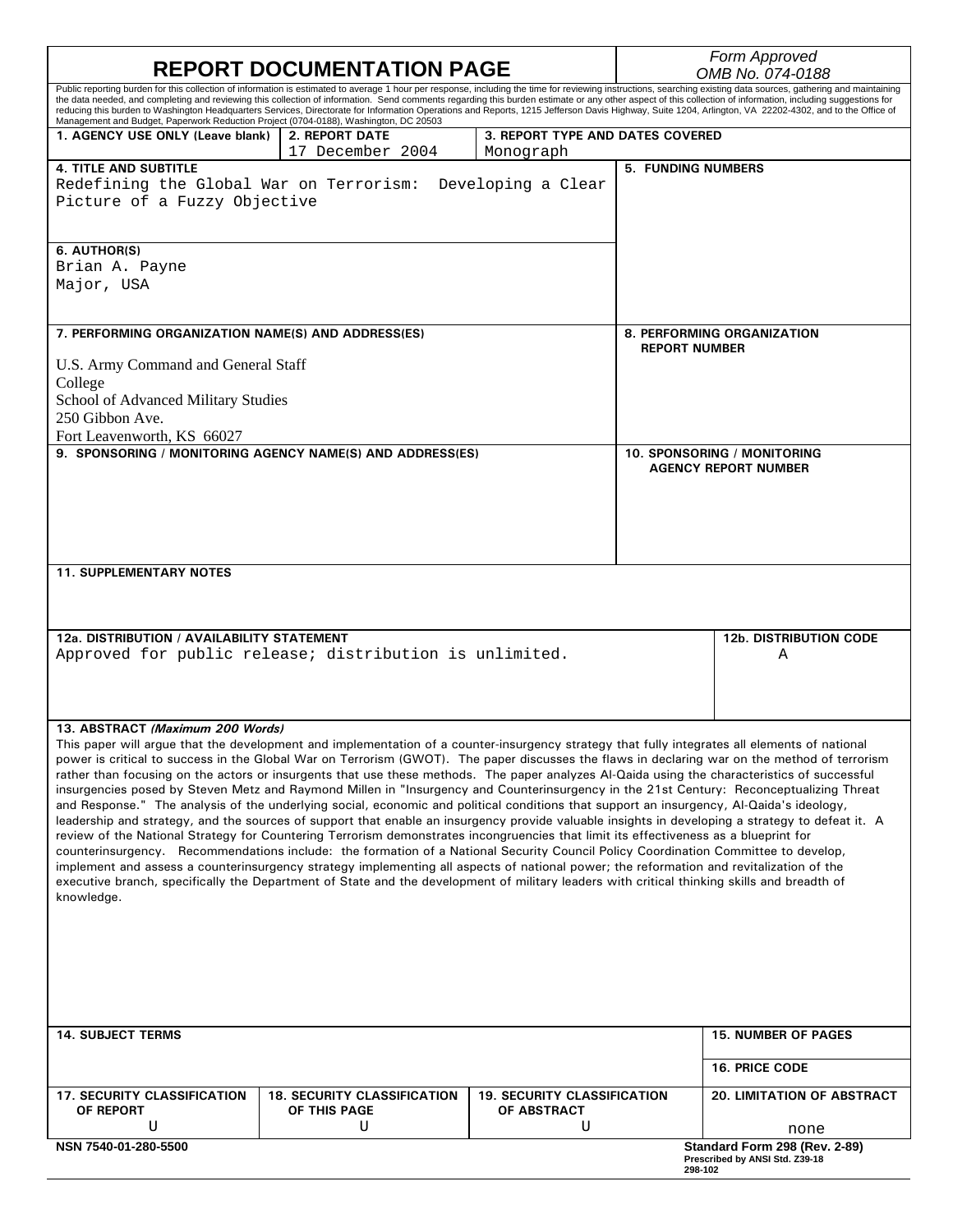# **SCHOOL OF ADVANCED MILITARY STUDIES**

# **MONOGRAPH APPROVAL**

# MAJ Brian A. Payne

Title of Monograph: Redefining the Global War on Terrorism: Developing a Clear Picture of a Fuzzy Objective

Approved by:

William S. Reeder, Jr., Ph.D.

Monograph Director

Kevin C.M. Benson, COL, AR School of Advanced

Director, Military Studies

Robert F. Baumann, Ph.D. Graduate Degree

Director, Programs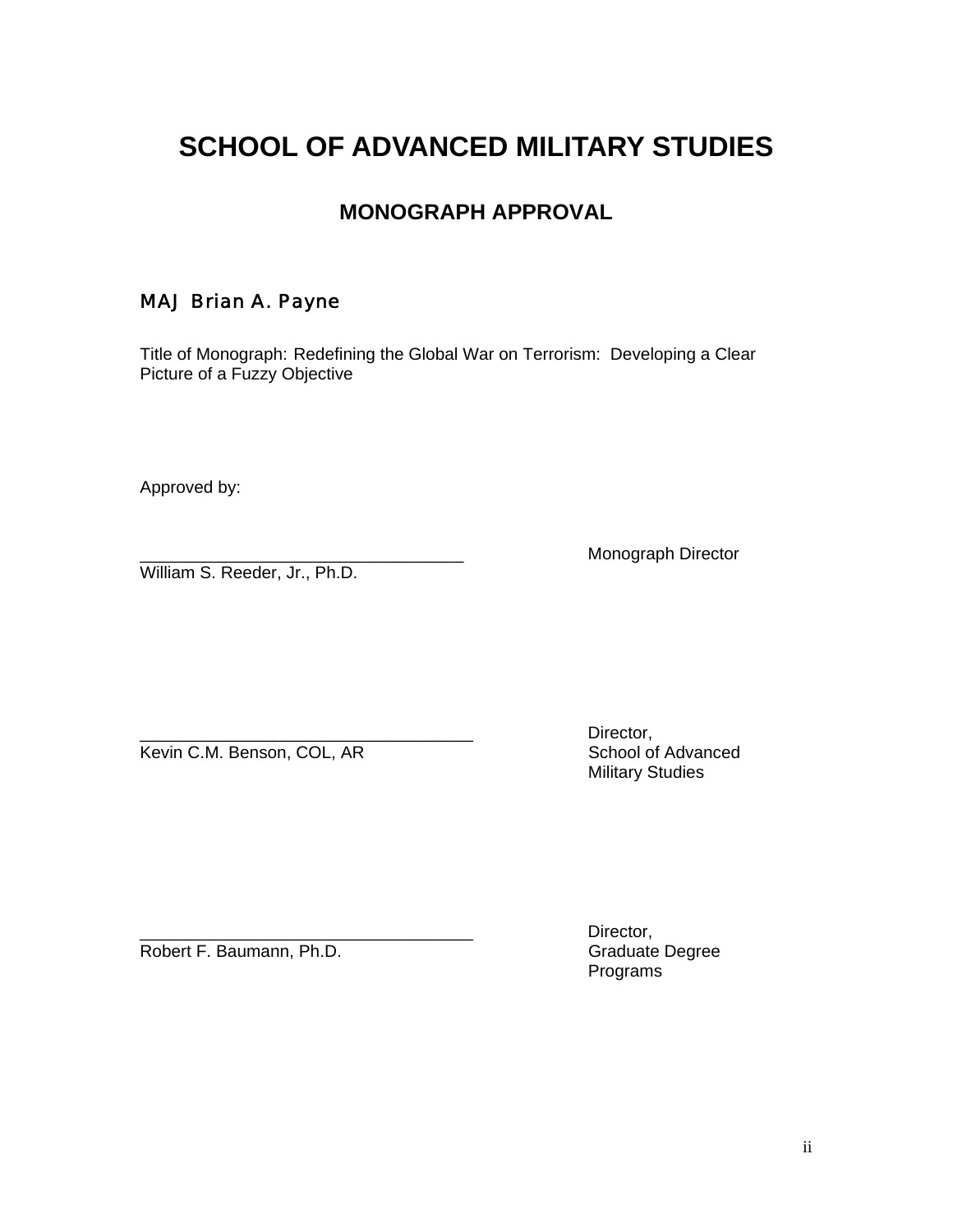## **ABSTRACT**

Redefining the Global War on Terrorism: Developing a Clear Picture of a Fuzzy Objective, by Major Brian A. Payne, 57 pages.

This paper argues that the development and implementation of a counter-insurgency strategy that fully integrates all elements of national power is critical to success in the Global War on Terrorism (GWOT). The paper discusses the flaws in declaring war on the method of terrorism rather than focusing on the actors or insurgents that use these methods. The paper analyzes Al-Qaida using the characteristics of successful insurgencies posed by Steven Metz and Raymond Millen in "Insurgency and Counterinsurgency in the 21st Century: Reconceptualizing Threat and Response." The analysis of the underlying social, economic and political conditions that support an insurgency, Al-Qaida's ideology, leadership and strategy, and the sources of support that enable an insurgency provide valuable insights in developing a strategy to defeat it. A review of the National Strategy for Countering Terrorism demonstrates an incongruence that limits its effectiveness as a blueprint for counterinsurgency. Recommendations include: the formation of a National Security Council Policy Coordination Committee to develop, implement and assess a counterinsurgency strategy integrating all aspects of national power; the reformation and revitalization of the executive branch, specifically the Department of State; and the development of military leaders with critical thinking skills and breadth of knowledge.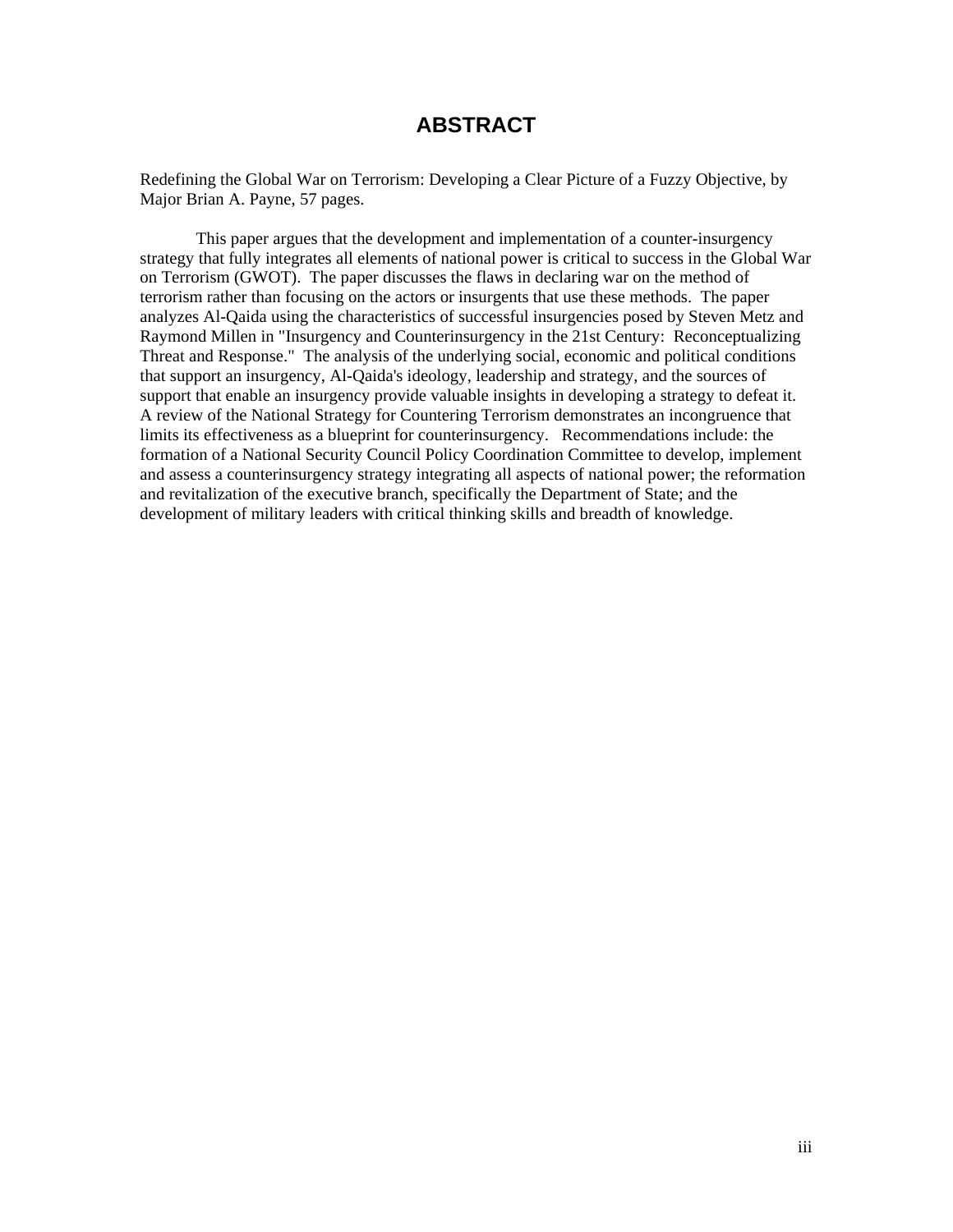# **TABLE OF CONTENTS**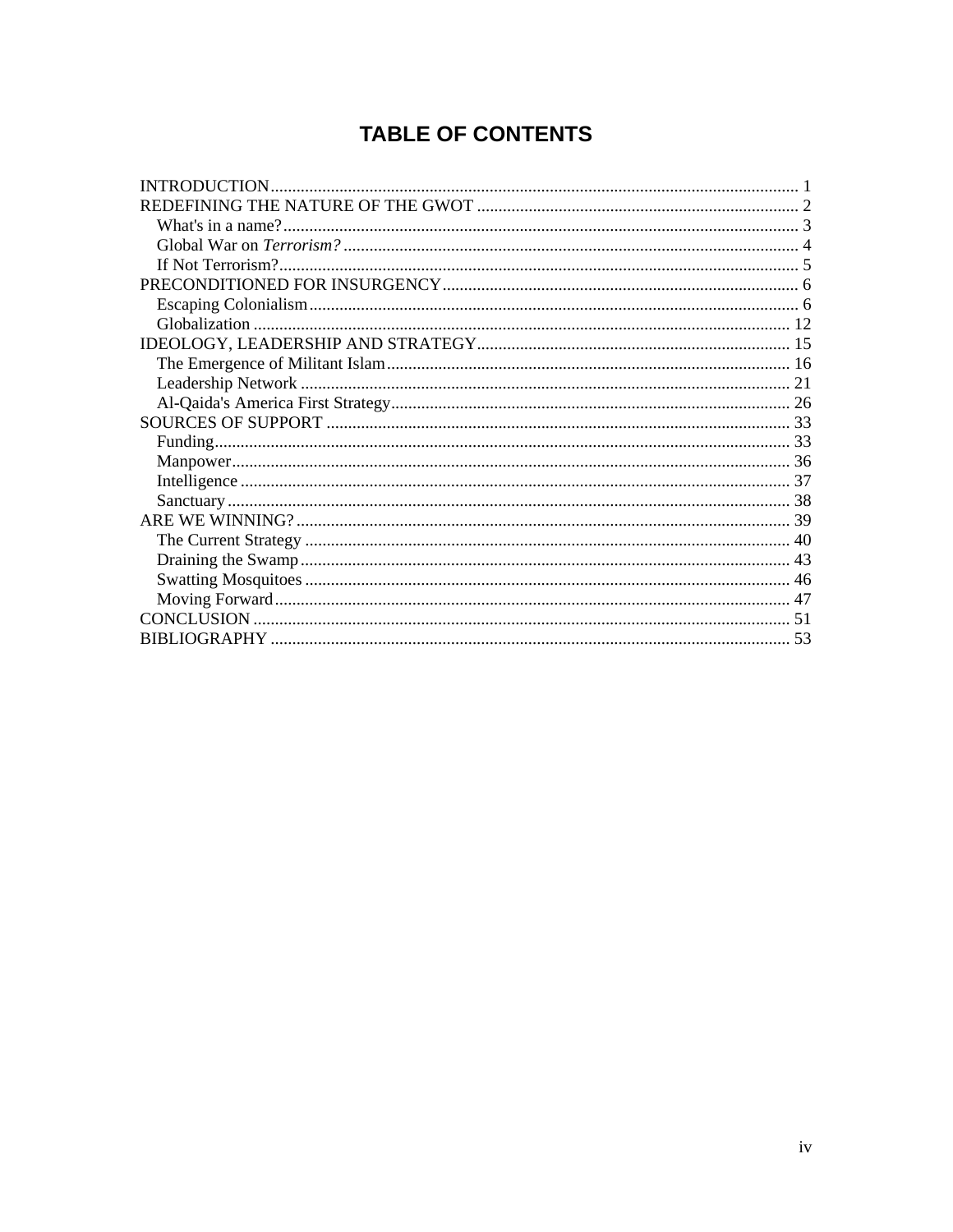## **INTRODUCTION**

## <span id="page-5-0"></span>"*Are we winning or losing the Global War on Terror?" Secretary of Defense, Donald Rumsfeld, October 16, 2003[1](#page-5-1)*

One expects to hear such a legitimate question from a newsprint journalist, but to have the Secretary of Defense pose the question raises considerable concern. This question drives to the heart of a problem facing the military today. The Army has trained to fight the "big one" on the desert floors of National Training Center, the digital simulations of the Battle Command Training Program at Fort Leavenworth, and to a lesser degree the woodlands of the Joint Readiness Training Center. Battle damage assessments (BDA), casualties, and occupation of terrain are solid metrics for judging success in these environments. In reality, however, the Army faces a more complex fighting environment in which the enemy refuses to engage in decisive battle despite our inherent desire to do so. Success in this new environment is not, however, measured in BDA or body counts. This is seen most readily in Iraq, where the military delivered a shocking victory over Saddam Hussein's forces only to become subsequently embroiled in insurgency warfare afterwards. America's dominance on the conventional battlefield ensures that our adversaries will continue to adopt insurgent methods in future conflicts. This paper argues that victory in the Global War on Terrorism (GWOT) can only be achieved through the implementation of a counterinsurgency strategy that incorporates all aspects of national power, and recommends a methodology for doing so.

Steven Metz and Raymond Millen "propose that successful insurgencies exhibit a set of commonalties in their recently published, "*Insurgency and Counterinsurgency in the 21st* 

<span id="page-5-1"></span><sup>&</sup>lt;sup>1</sup> Donald Rumsfeld, Internal Defense Department Memo to Gen. Dick Meyers, Paul Wolfowitz, Gen. Pete Pace, and Doug Feith, October 16, 2003, available at http://www.usatoday.com/news/washington/rumsfeld-memeo.htm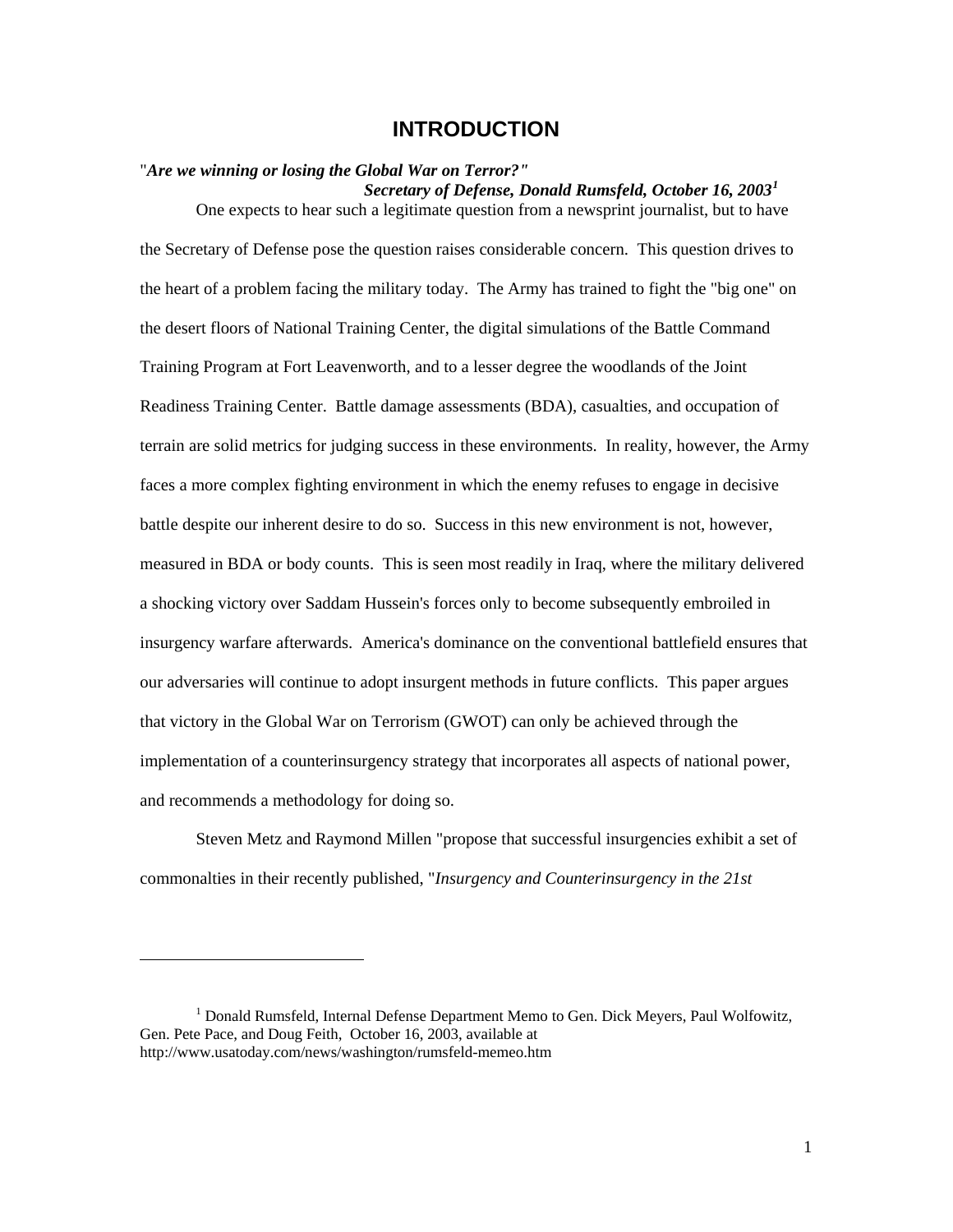<span id="page-6-0"></span>*Century: Reconceptualizing Threat and Response.*"[2](#page-6-1) They state that social conditions producing a degree of frustration and lack of fair representation must exist within a society for insurgent movements to take root. This frustration is harnessed through the adoption or development of an effective ideology, strategy and leadership. Additionally, the availability of resources and the organization's means to procure them impacts the insurgent's success. The evaluation of Al-Qaida as an insurgent movement using social conditions, ideology, leadership, strategy and means of support as a model can provide valuable insight to developing a comprehensive strategy that incorporates all aspects of national power to ensure victory.

Chapter one clarifies the insurgent nature of the GWOT using a comparative analysis of recognized terror and insurgency definitions. Chapter two identifies the sources of frustration and resentment in the Muslim world that have given rise to a militant Islamic insurgency. The militant Islamic ideology, leadership and strategy that motivate and direct the insurgent movement and serves to redress the frustration of the people are discussed in the third chapter. Al-Qaida's sources of support are analyzed in chapter four. Chapter five proposes the need to integrate all aspects of national power in a strategy that reduces the conditions that lead to insurgency, discredits the ideology and leadership, and disables the organizations support mechanisms. Chapter six recommends a methodology for developing and implementing an integrated counterinsurgency strategy.

## **REDEFINING THE NATURE OF THE GWOT**

*"Let's stop calling the enemy 'terrorism' which is like saying we're fighting bombings.' Terrorism is only a method; the enemy is an extremist Islamic insurgency." Barbara Ehrenreich, 29 July, 2004<sup>[3](#page-6-2)</sup></sup>* 

<span id="page-6-2"></span><span id="page-6-1"></span><sup>2</sup> Steven Metz and Raymond Millen, *Insurgency and Counterinsurgency in the 21st Century: Reconceptualizing Threat and Response*, November, 2004 (Carlisle, PA, Strategic Studies Institute, 2004) 3 <sup>3</sup> Barbara Ehrenreich, "The New Macho: Feminism," *New York Times*, 29 July, 2004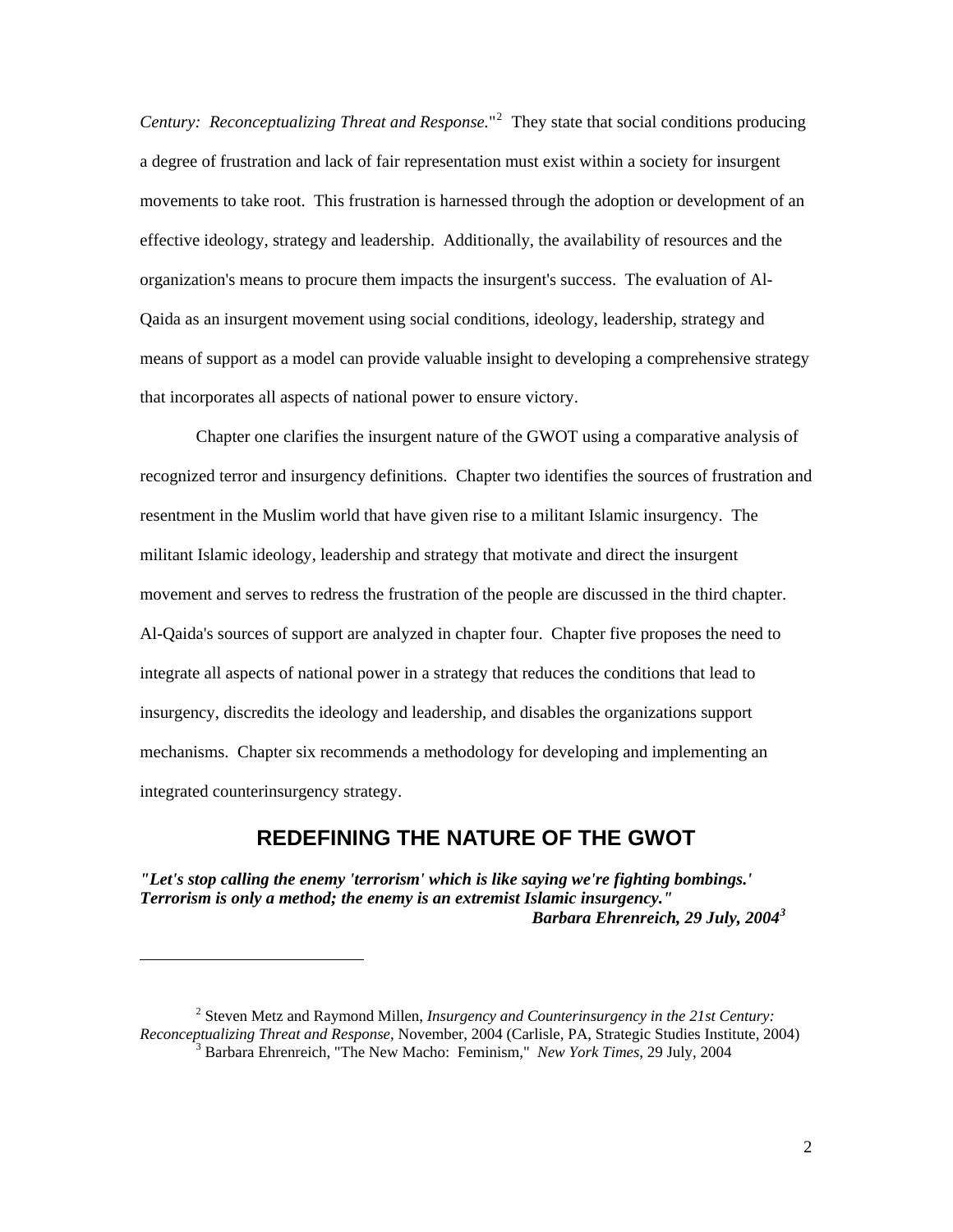## <span id="page-7-0"></span>**What's in a name?**

1

Words have meaning that, in large part, depends on the context in which they are used and the audience that hears them. Word selection or the lack thereof, sets the tone and impact of a message. Secretary Rumsfeld's concern over adequate metrics to assess success or failure is emphasized in the question "Are we capturing, killing or deterring and dissuading more terrorists everyday than the madrassas and the radical clerics are recruiting, training, and deploying against us?"<sup>[4](#page-7-1)</sup> This is the essence of the struggle in waging a GWOT. Does killing terrorists end terrorism? If not, can the military alone achieve victory in the GWOT? How do we measure effectiveness in a war on terrorism? The seeming concern over the current strategy to confront terrorism stems from the failure to adequately address the insurgent nature of the conflict.

Understanding the nature of this war requires an understanding of the terminology that has been used to describe it. Accurate wording is important. Word selection defines one's position or bias on an issue. Words also shape the development of solution sets to a given problem. Incorrectly defining a problem, through accident or political expediency, produces solution sets that do not accurately address the true nature of the problem. The Global War on Terrorism is just such an example. The use of the term "terrorist" does not necessarily allow planners to address the true nature of the problem. Terrorism is a method. It is a method often used by political and social organizations attempting to change the status quo of a system. Insurgency is a form of warfare that attempts to undermine the established state in order to replace it with a desired counter-state. Understanding terrorism, insurgency and the relationship

<span id="page-7-1"></span><sup>&</sup>lt;sup>4</sup> Donald Rumsfeld, Internal Defense Department Memo to Gen. Dick Meyers, Paul Wolfowitz, Gen. Pete Pace, and Doug Feith, October 16, 2003, available at http://www.usatoday.com/news/washington/rumsfeld-memeo.htm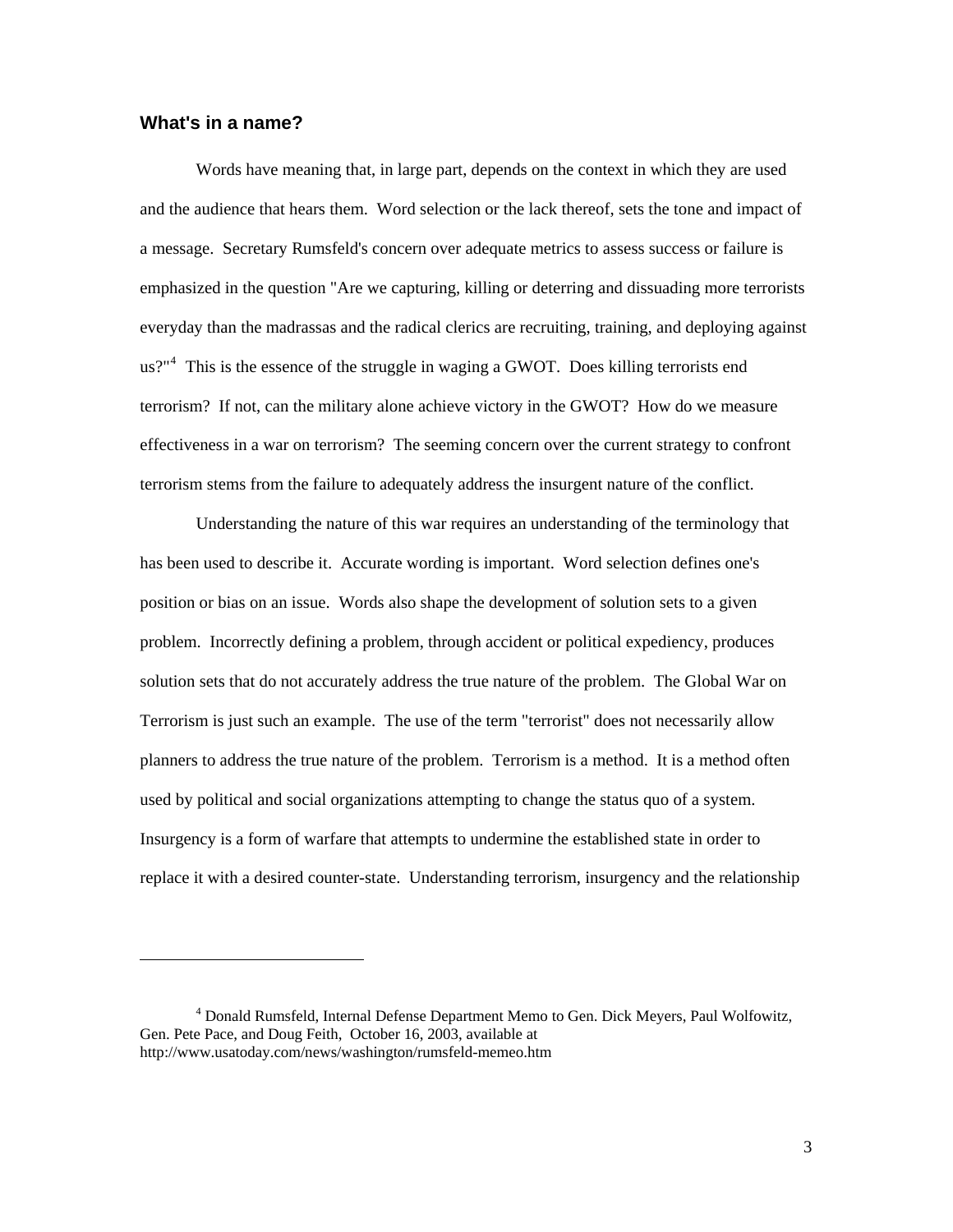<span id="page-8-0"></span>between the two provides a lens to view the true nature of the problem facing America in the GWOT.

#### **Global War on** *Terrorism?*

l

The prolonged and ambiguous nature of the GWOT has created a sense of angst among many despite the President's stirring rhetoric to rally the public. After all, how does one win a global war on terrorism? Mark Jergensmeyer addresses the fallacy of using "terrorist" as a descriptive reference in singling out a particular class of people committed to violent acts.<sup>[5](#page-8-1)</sup> Defining the enemy in this manner enables the messenger to speak from moral high ground and requires those that oppose him to justify the terrorist act. Unfortunately, defining a terrorist in this manner leads to the simplistic logic that eliminating terrorists will end terrorism, a primarily militaristic approach. Jurgensmeyer, however, argues that different social, political, cultural and religious contexts shape the views of what constitutes terrorism and terrorists. The frequently quoted cliché, "One man's terrorist is another man's freedom fighter," is often used to highlight this point. Focusing on the act of "terrorism" distracts from the more important aspect of who the "freedom fighter" is and what he hopes to achieve. Reviewing accepted definitions of terrorism provides clarity to deriving the insurgent nature of the current conflict.

The Department of Defense (DOD) defines terrorism as "the calculated use of violence or the threat of violence to inculcate fear; intended to coerce or to intimidate governments or societies in the pursuit of goals that are primarily political, religious, or ideological."<sup>[6](#page-8-2)</sup> Another slightly different definition comes from the FBI which states that terrorism is the "the unlawful

<span id="page-8-1"></span><sup>5</sup> Mark Juergensmeyer, *Terror in the Mind of God*," (Los Angles: University of California Press,  $2001$ , 8.

<span id="page-8-2"></span>FM 100-2000, *Military Operations in Low Intensity Conflict*, 5 December, 1990; and Joint Publication 1-02, *Department of Defense Dictionary of Military and Associated Terms*, 19 April 2001, as amended through 09 January 2003.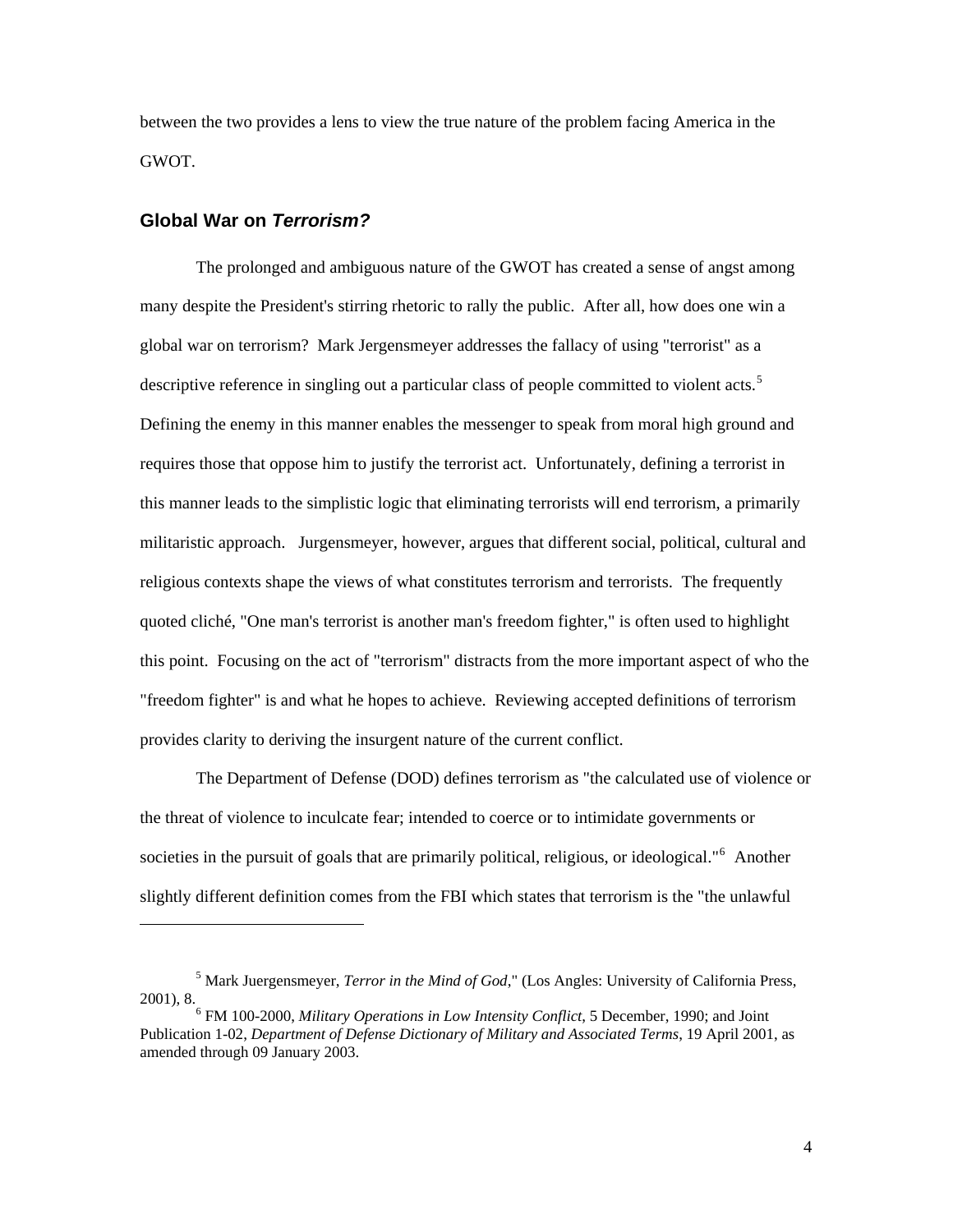<span id="page-9-0"></span>use of force or violence against persons or property to intimidate or coerce a government, the civilian population, or any segment thereof, in furtherance of political and social objectives.<sup>[7](#page-9-1)</sup> Meanwhile, the Department of State defines terrorism as "premeditated, politically motivated violence perpetrated against non-combatant targets by sub-national groups or clandestine agents, usually intended to influence an audience."<sup>[8](#page-9-2)</sup> Bard O'Neill defines terrorism as "a form of warfare in which violence is directed primarily against non-combatants (usually unarmed civilians), rather than operational military and police forces or economic assets (public or private)."[9](#page-9-3) Distilling the similarities among these definitions produces an understanding that terrorism is the threat or use of violence in pursuit of political, ideological, religious or social objectives in opposition to existing social, state and/or international order. Efforts should be directed at those who employ terrorism rather than focusing on the method itself**.**

## **If Not Terrorism?**

l

Terrorism as a form of warfare has been closely associated with insurgent movements since before the days of the Roman Legions.<sup>[10](#page-9-4)</sup> Pursuing the tie between terrorism and insurgency provides additional insight as to the true nature of the conflict and enemy in the GWOT. Frank Kitson classifies subversion and insurgency as integral components of revolutionary warfare, in which the former contained all aspects within the political, economic and informational realm while the latter dealt with the use of force to achieve political

<span id="page-9-1"></span><sup>&</sup>lt;sup>7</sup> Title 28, Code of Federal Regulations, Section 0.85, Judicial Administration, (Washington, D.C.: Government Printing Office, July 2001)

<span id="page-9-4"></span><span id="page-9-3"></span><span id="page-9-2"></span>U.S. Department of State, *Patterns of Global Terrorism 2003,* (Washingtion, D.C.: Government Printing Office, 2003), vi.

<sup>&</sup>lt;sup>9</sup> Bard O'Neill, *Insurgency and Terrorism*, (Dulles, VA: Brassey's, 1990), 24. <sup>10</sup> Ibid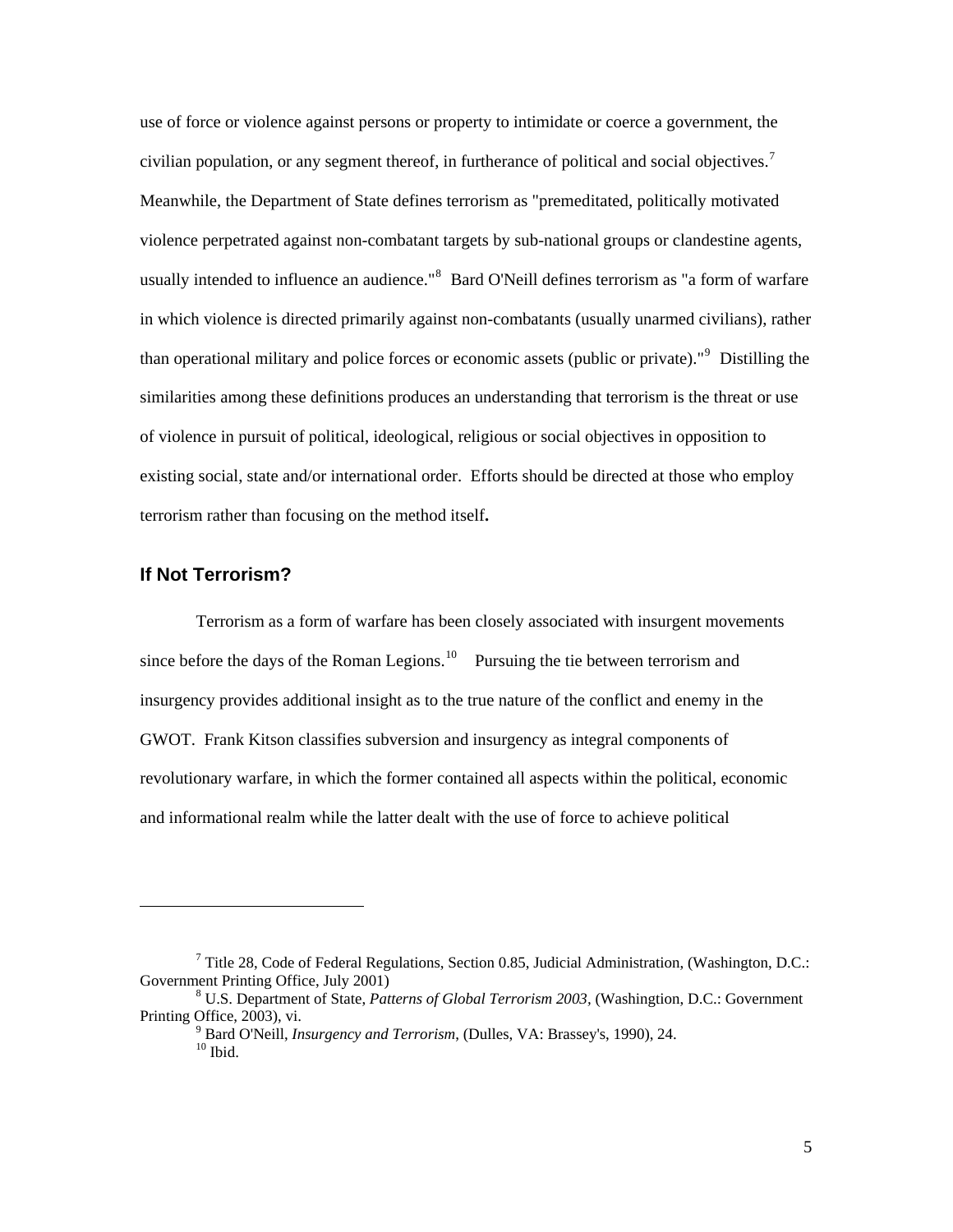<span id="page-10-0"></span>objectives.[11](#page-10-1) Bard O'Neill combines Kitson's classifications in his definition of insurgency. He defines insurgency as a struggle between a nonruling group and the ruling authorities in which the "nonruling group consciously uses *political resources* (i.e., organizational expertise, propaganda, and demonstrations) and *violence* to destroy, reformulate, or sustain the basis of legitimacy of one or more aspects of politics."<sup>[12](#page-10-2)</sup> Both of these definitions identify an actor or sub-group that attempts to achieve its political objectives through violence, often in the form of terrorism. This review and comparison of definitions indicates that the nature of the GWOT is one of insurgency.

Metz and Millen further classify insurgent movements as being either nationalistic, liberational, or in some cases a combination of both. Nationalistic insurgencies are fought between insurgent movements and the legitimate national government. Liberation insurgencies are fought to liberate a nation from an outside ruling class. Liberation insurgencies are harder to overcome as a result of the ruling classes' outsider status.<sup>[13](#page-10-3)</sup> The GWOT appears to be a manifestation of both of these types of insurgencies, as Al-Qaida seeks to drive Western influence out of the Middle East in order to instigate socio-political reforms among the Muslim population. Al-Qaida and those like them are attempting to harness the frustration of the Muslim people in support of their insurgent movement against the West and apostate Muslim leaders.

## **PRECONDITIONED FOR INSURGENCY**

#### **Escaping Colonialism**

Combating an insurgency requires an analysis of the factors that enable a movement to gather support. The success of insurgent movements is predicated on the existence of frustration

<span id="page-10-3"></span><span id="page-10-2"></span><span id="page-10-1"></span> $11$  Frank Kitson, Low Intensity Operations: Subversion, Insurgency, and Peacekeeping, (Harrisburg, PA, Stackpole Books, 1971), 3. 12 O'Neill, 13.

<sup>&</sup>lt;sup>13</sup> Metz and Millen, 2.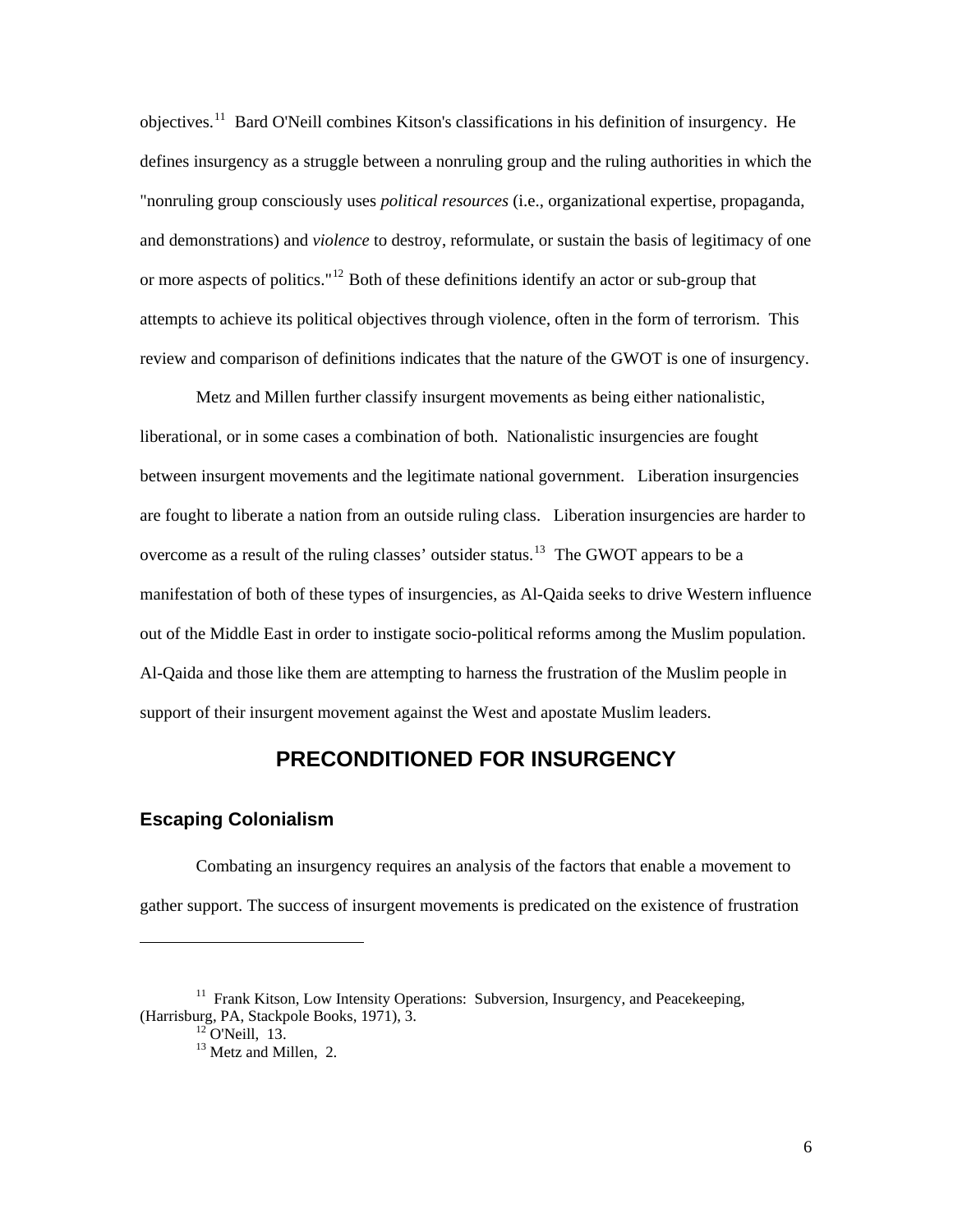with the current system and a feeling of helplessness in addressing the issues. A conspiratorial history also provides an advantage to the insurgent movement. Insurgent movements can harness this frustration and gain support by employing effective ideology, leadership, strategy and organization.<sup>[14](#page-11-0)</sup> Eric Hoffer states that "an intense dissatisfaction with things as they are" is critical to the rise of a mass movement.<sup>[15](#page-11-1)</sup> Kshitij Prabha opines that while insurgent movements target changes in the political system, they find their roots in social and economic disparity.<sup>[16](#page-11-2)</sup> Likewise, the idea of collective violence as a result of perceived deprivation is a theme in Ted Gurr's "Why Men Rebel." The Muslim community, particularly in the Middle East, is rife with frustration at the West's political meddling, military dominance, and cultural incursion. This frustration is exacerbated by the inability to affect a solution due to the corruption or national leadership and the lack of economic opportunity. This frustration has been brewing for some time.

The history of the Muslim people is one of tremendous pride and frustration. Bernard Lewis describes the rise of the Muslim Empire under the Caliphs in the 7th century as attaining a level of sophistication and power rivaled only by the Chinese in the Far East.<sup>[17](#page-11-3)</sup> The subsequent ebb and flow of the Christian and Muslim expansions have given way to a relatively recent period of Western superiority. The recent period of domination and the subjugation has created tremendous frustration. This frustration stems from the perception of Western political meddling in order to reshape the Middle East. The inability to compete with Western military power has prevented any means of recourse to counter outside interference. The West's policies are often

 $14$  Ibid.

<span id="page-11-1"></span><span id="page-11-0"></span><sup>&</sup>lt;sup>15</sup> Eric Hoffer, The True Believer: Thoughts on the Nature of Mass Movements (New York: HarperCollins, 1951), 111.

<span id="page-11-3"></span><span id="page-11-2"></span><sup>&</sup>lt;sup>16</sup> Kshitij Prabha, *Terrorism: An Instrument of Foreign Policy* (Colorado Springs, CO: International Academic Publishers Ltd., 2001), 28.

<sup>&</sup>lt;sup>17</sup> Bernard Lewis, *What went wrong?* (New York: Oxford University Press, 2002) 7-11.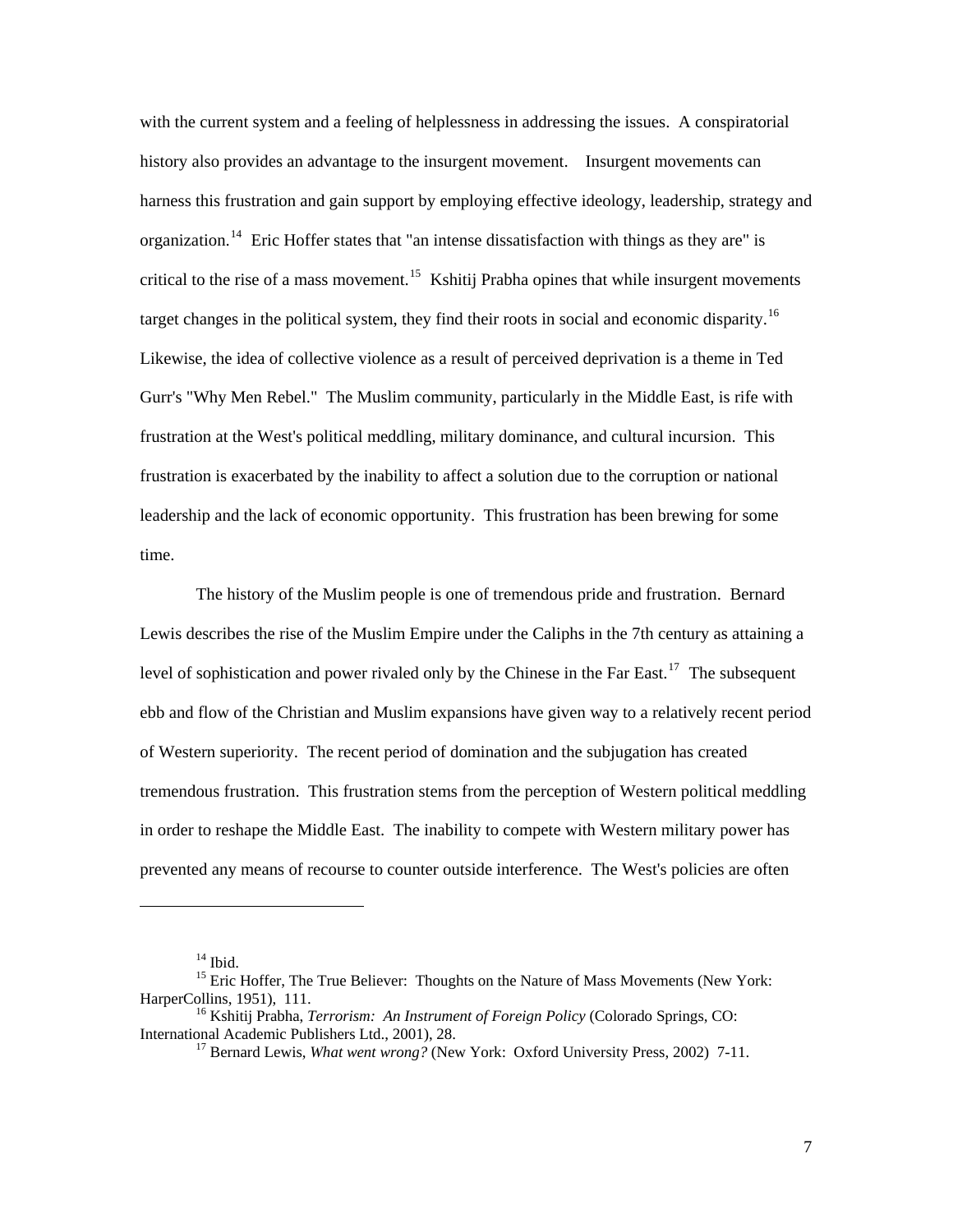perceived to support Israel and Arab leaders that provide access to the regions vital oil interests at minimal cost. These dictatorial regimes have benefited financially and done little to establish policies for internal economic development or address growing social pressures. The feeling of helplessness in securing a legitimate voice in local government or affecting Western policies exacerbates these frustrations.

The long history of interaction between Western and Islamic culture is laced with periods of expansion and dominance for each. Recent history, post World War I, has seen the demise of the Islamic Caliphate, the death of the Ottoman Empire and the subsequent colonization of the Middle East. The developing industrialized economies of Europe and Russia sought inroads to the rich oil reserves in the region following World War I.<sup>[18](#page-12-0)</sup> Political treaties among the great powers divided up the region's resource areas without regard for or consent of the inhabitants. Iran is one such example in which both Russia and Britain partitioned the country for their own needs. The British received the oil fields and ports that secured passage to India and the Russians utilized the Northern partition as a buffer zone to its own empire.<sup>[19](#page-12-1)</sup> Iranian attempts to nationalize the oil resources contracted to Britain led to a coup instigated and financed by Kermit Roosevelt, an operative of the United States Central Intelligence Agency.<sup>[20](#page-12-2)</sup> The backlash to U.S. involvement in the overthrow was felt in 1979 when Islamic fundamentalist Ayatollah Ruhallah Khomeini became the leader of Iran and began an aggressive anti-Western policy.<sup>[21](#page-12-3)</sup>

As the Western nations continued to carve up the Middle East, little attention was paid to the cultural make-up of populations living within the arbitrary boundaries, often forcing ethnically and tribally fractious groups to cohabitate. The French creation of Lebanon out of

<span id="page-12-1"></span><span id="page-12-0"></span><sup>18</sup> Stephen Kinzer, *All the Shah's Men* (Hoboken, NJ: John Wiley & Sons, 2003) 204.

<sup>19</sup> Ibid., 38-39.

<span id="page-12-2"></span> $20$ <sup>20</sup> Ibid., 204.

<span id="page-12-3"></span> $^{21}$  Ibid., 197.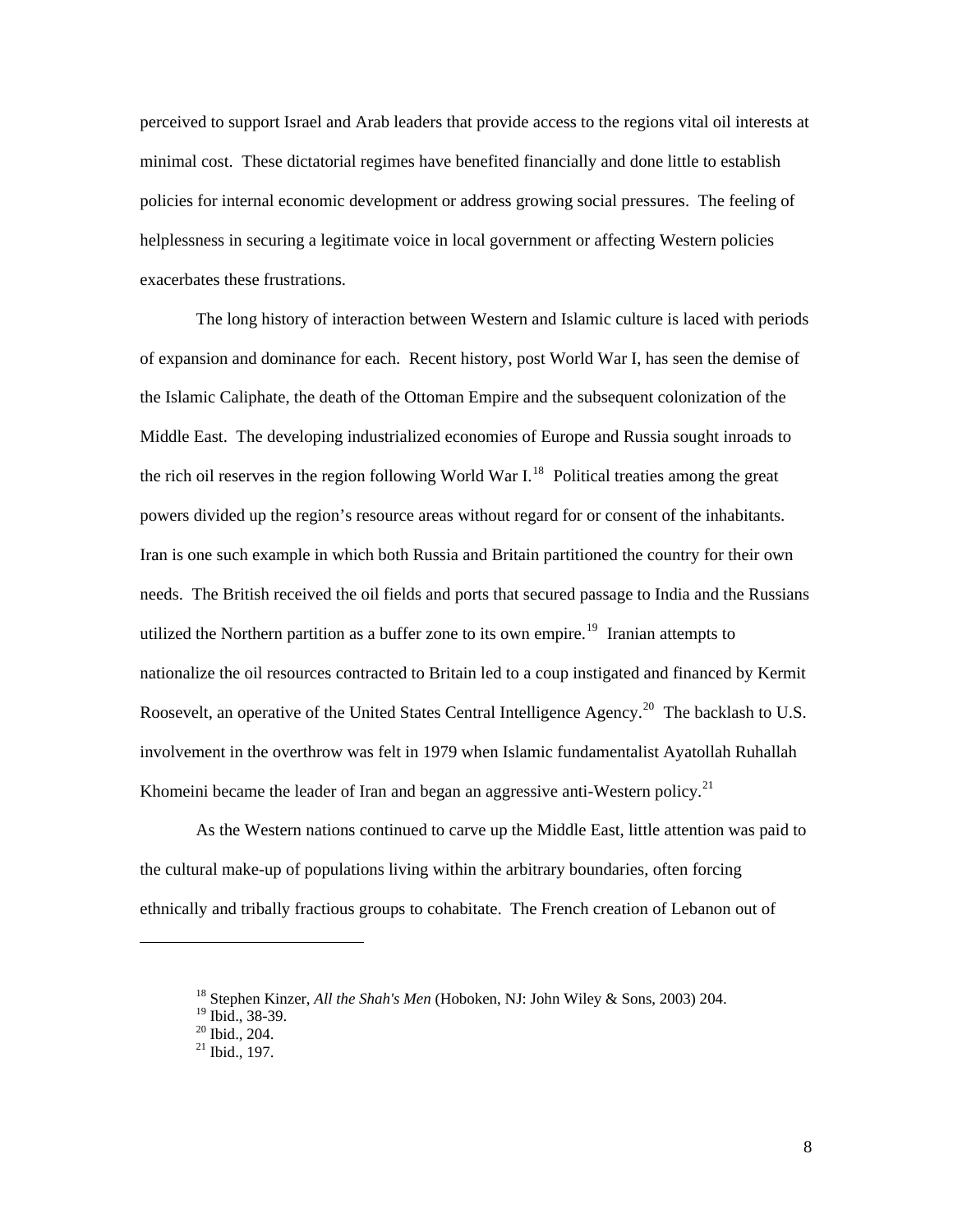Syrian territory, the British gerrymandering of India, Pakistan, Kuwait and Iraq has all led to bitter strife and continuous conflict in the region. The Lebanese civil war; the Pakistani civil war leading to the creation of Bangladesh; the continued fighting over the Kashmir province between India and Pakistan; and even the more recent Iraq invasion of Kuwait all have their roots in the artificial borders created by the European colonial powers.<sup>[22](#page-13-0)</sup> The United States emergence as the world's sole superpower forces it to accept responsibility for maintaining peace in the region. The United States involvement in the creation of the Jewish State of Israel has made brokering peace in the region an infinitely more difficult task.

Before the 9/11 attacks, sixty percent of the Arab population considered the U.S. foreign policy toward Israel as the "the single most important issue" in the Middle East.<sup>[23](#page-13-1)</sup> A more recent Zogby International Poll, indicates an overwhelming belief among Arabs that American foreign policy is biased toward Israel thus preventing a resolution to the Palestinian and Iraqi situations.<sup>[24](#page-13-2)</sup> The fact that the United States has stood beside Israel in every conflict with the Palestinians and Arabs over the last fifty years contributes heavily to this attitude.<sup>[25](#page-13-3)</sup> The United States expended considerable political influence to affect Britain's plan for the Palestinian Protectorate after WWII. President Truman, sympathetic to the plight of Jews during holocaust and concerned with domestic politics, pushed for the resettlement of 100,000 displaced Jews from Europe to

<span id="page-13-2"></span><span id="page-13-1"></span><span id="page-13-0"></span><sup>&</sup>lt;sup>22</sup> John Esposito, *Unholy War* (New York: Oxford University Press, 2002), 79-80.<br><sup>23</sup> Joseph Farah, "Just What is Arab PR?" *Jerusalem Post*, 10 August 2001, 14.<br><sup>24</sup> John Zogby, *Impressions of America 2004*, Zogby Int

<span id="page-13-3"></span><sup>&</sup>lt;sup>25</sup> Abdel Mahdi Abdalah, "Causes of Anti-Americanism in the Arab World: A Socio-Political Perspective," *Middle East Review of International Affairs*, Vol 7. No 4 (December 2003) : 63.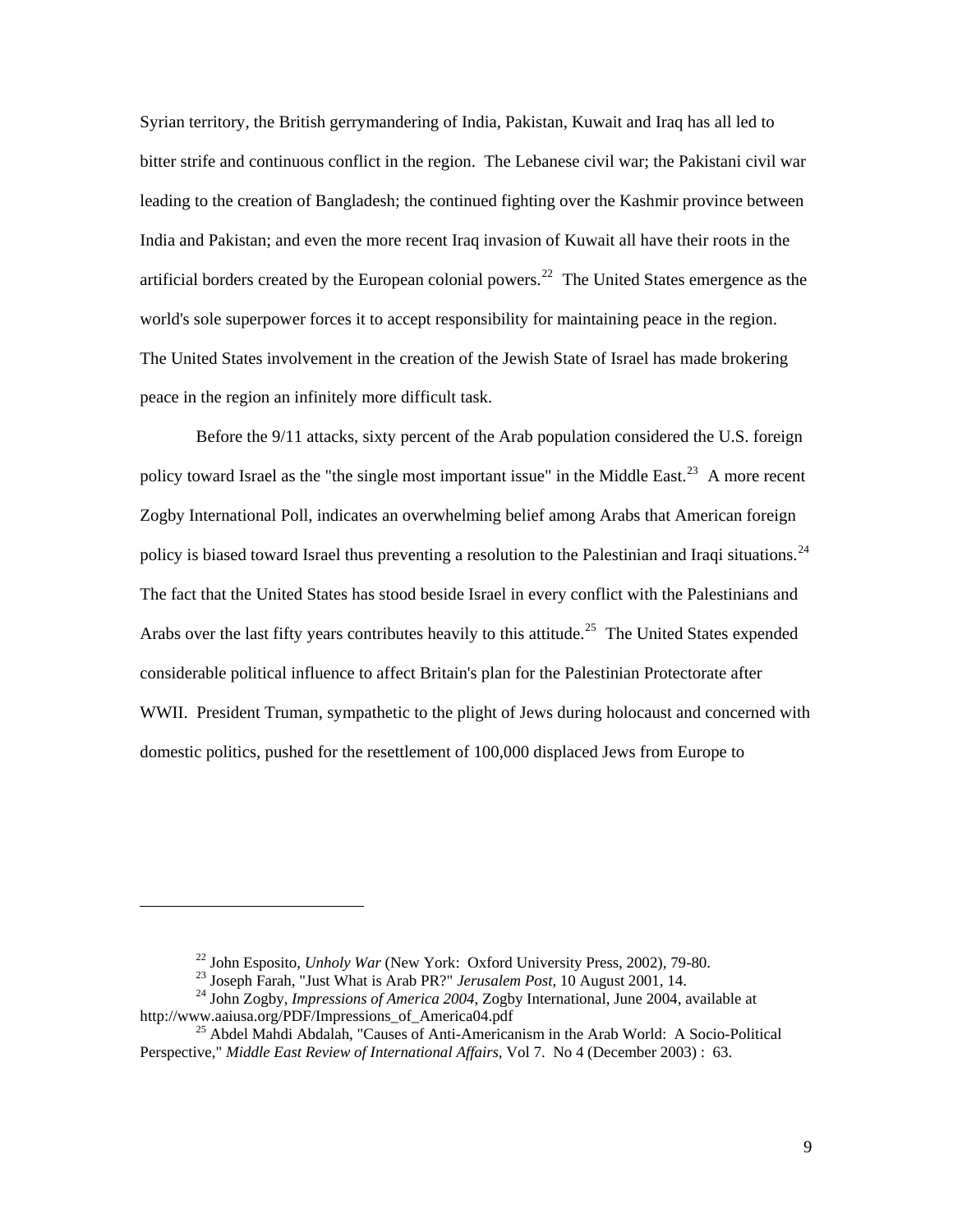Palestine.<sup>[26](#page-14-0)</sup> A resettlement of Jews in the region, however, would upset Britain's control in the region and jeopardize the Empire's economic and communications lifeline to India. American involvement stemmed from a strong Zionist lobby in America. The lobby succeeded in securing support in the U.N. for the bipartition of Palestine for the Jews and Arabs. The Arabs refused any settlement that provided Jewish autonomy on Palestinian soil while the Jews would only accept two autonomous partitions despite numerous attempts to broker a settlement. Negotiations gave way to armed conflict between the opposing groups. The Jews, following a more organized strategy, gained control of a segment of territory, secured a cease-fire and appealed for recognition as a state. Rivaling for supremacy in what was to become the Cold War, both the Soviet Union and the United States recognized Israel as a nation on 18 May, 1948. The United States involvement undermined Britain's mandate for administering the Palestinian Territory. The British influence and control of oil reserves diminished in the region and the Palestinians still do not have a homeland as a result. The United States involvement in the Middle East partitioning signified the beginning of the new pax americana and the end of the old pax britanica.[27](#page-14-1) The region would become a Cold War battleground between the United States and the Soviet Union for the next 45 years.

The United States, following a period of relative neutrality in Middle Eastern affairs, advocated a pro-Israeli policy in response to Soviet expansion and arms sales in the region. Israel became the beneficiary of the U.S. containment policy in the Middle East. Weapons technology and training assistance flowed relatively freely. Weapons included Patton tanks and HAWK

<span id="page-14-1"></span><span id="page-14-0"></span><sup>26</sup> Ilan Pappe', *The Making of the Arab-Israeli Conflict 1947-51* (New York: I.B. Tauris & Co Ltd, 1992) 12. 27 Ritchie Ovendale, *The Origins of the Arab-Israeli War* (New York: Longman Inc, 1992) 140.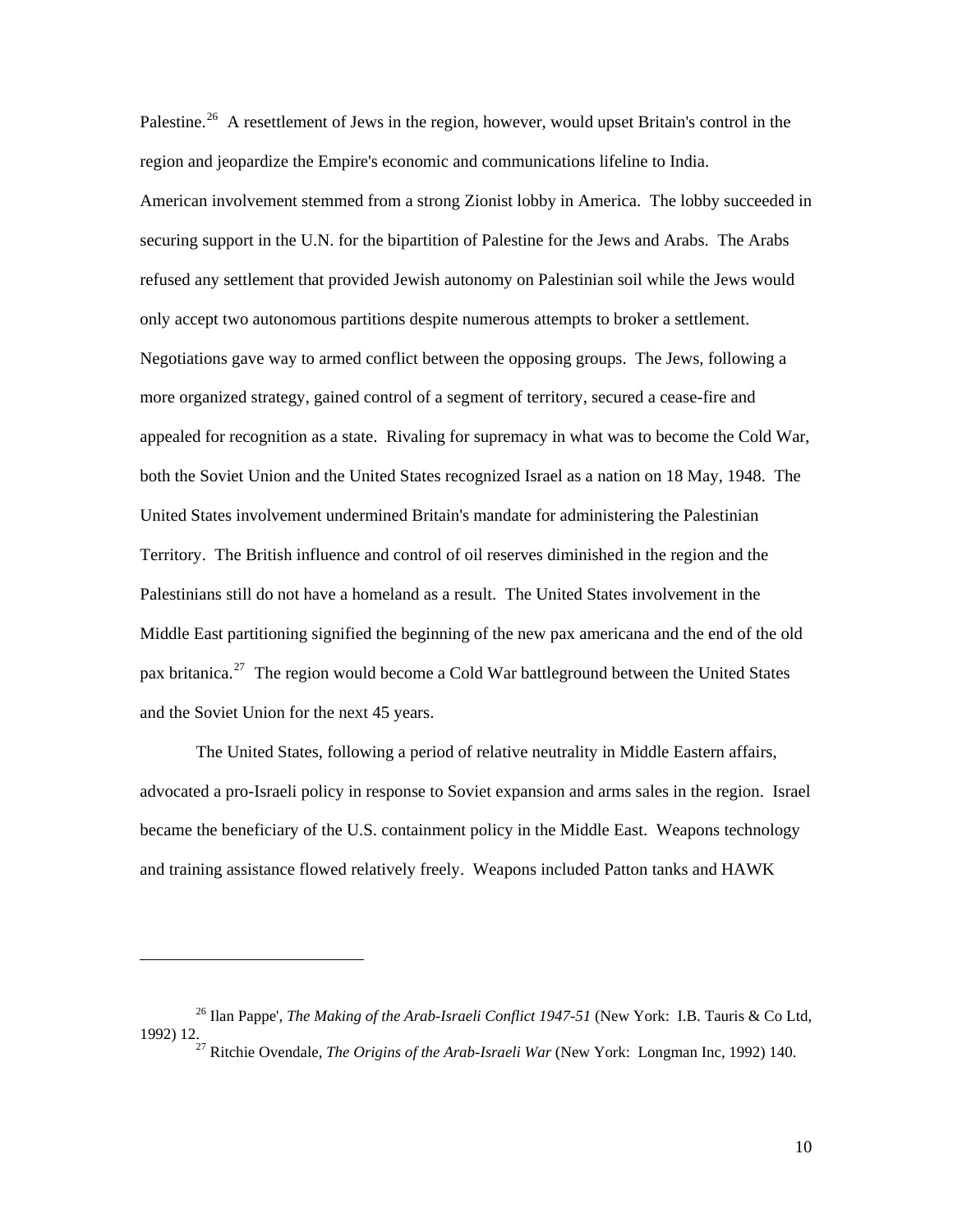missiles from the United States and Mirage jets from France.<sup>[28](#page-15-0)</sup> Israel had the best trained and maintained military in the Middle East as a result. This preparation led to a crushing defeat of the Pan-Arab coalition in the Six Days War of 1967.

The Arab's, still stinging from their defeat n 1967, attempted a surprise attack on the Yom Kippur holiday in 1973. The Israelis, initially fighting for their survival, were only able to turn the tide due to a massive U.S. airlift of arms, ammunition and repair parts.<sup>[29](#page-15-1)</sup> American Air Force units stripped their own aircraft for critical parts and transferred them to Israel. The U.S. injection of logistical support and rapid fielding of Tactical Optical-Guided Weapons (TOW Missiles) was critical to repelling onslaught of Arab armor formations in the Golan Heights and Sinai.<sup>[30](#page-15-2)</sup> Today, while Israeli troops in American attack helicopters and fighter jets patrol the occupied territories, the question of Palestinian independence remains unanswered. Israel remains the largest recipient of U.S. foreign aid since 1949, receiving \$85 billion in economic aid annually.<sup>[31](#page-15-3)</sup> Many Arabs feel that American economic and military support has denied Arab victory in the conflict with Israel. The Arab inability to eliminate Israel as a result of the United States interference is a source of tremendous embarrassment and humiliation. The United States military superiority displayed during Desert Storm further demonstrated the Arab inability to compete on the battlefield with the West.

The introduction of American military forces in the Middle East has been a source of frustration among many Islamic religious leaders. United States military forces were staged in Saudi Arabia and other nations as part of the U.N. supported coalition to liberate Kuwait from

<sup>28</sup> Ibid. 200.

<span id="page-15-3"></span><span id="page-15-2"></span><span id="page-15-1"></span><span id="page-15-0"></span><sup>29</sup> Frank Aker, *October 1973: The Arab-Israeli War* (Hamden, CN: The Shoe String Press Inc., 1985) 34.<br> $30$  Ibid., 57.

 $31$  Abdalah, 64.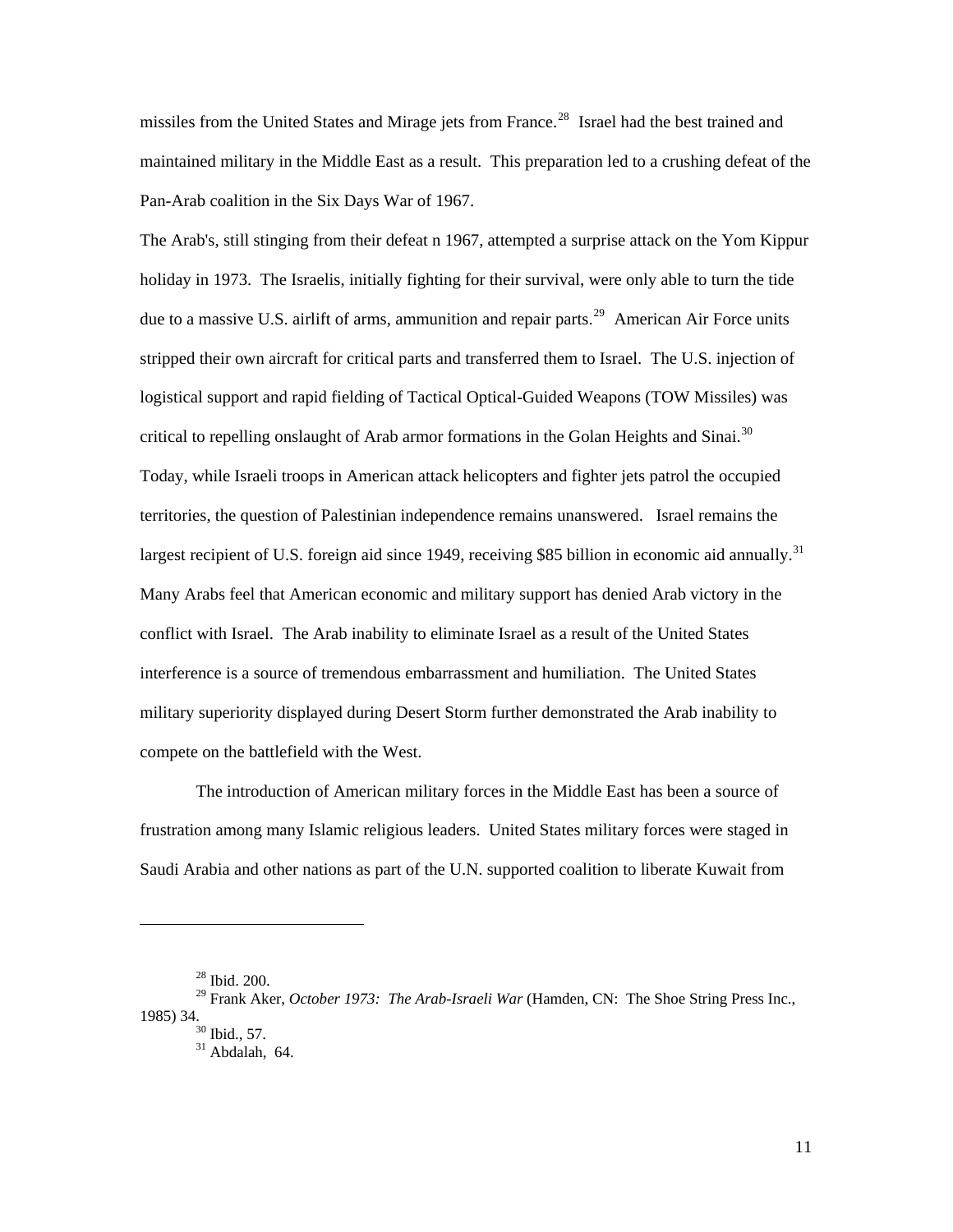<span id="page-16-0"></span>Saddam Hussein. The dramatic collapse of Iraq, the most powerful Arab military in the region, demonstrated the absolute superiority of Western military technology, training and organization. Afterwards, United States maintained a military contingent in Saudi Arabia and Kuwait in order to enforce the no-fly zones over southern Iraq to deter further aggression. Operation Iraqi Freedom is seen by many in the Middle East as an American attempt to control oil through the use of force. This "Shock and Awe" campaign demonstrated the ability of U.S. forces to operate militarily with relative impunity in the region. The United States military presence in Saudi Arabia and occupation of Iraq has created animosity among many Muslims in the region, who resented the need to rely on infidels for security and the introduction of polytheists on Arabian Peninsula. Osama bin Laden has continually emphasized the U.S. presence as an attack on Islam with the complicity of the regions apostate leaders.

## **Globalization**

The same technological developments in computers, communications and satellite technology that enable the might of the United States military has created a revolution around the world. The Internet, a recent development, provides near instantaneous connection among individuals regardless of the distance between their locations. The Internet and satellite communications make for a small world, just as the development of sailing ships enabled early traders to interact with other cultures and expand the variety of goods available. The rapid transfer of information, ever increasing processing speeds, and advancing digital communications have enabled business to increase responsiveness, decentralize operations, and cut overhead costs. This competitive advantage has created a greater impetus for nations to pursue open free trade economies to bolster consumer confidence and outside investment. The economic policies and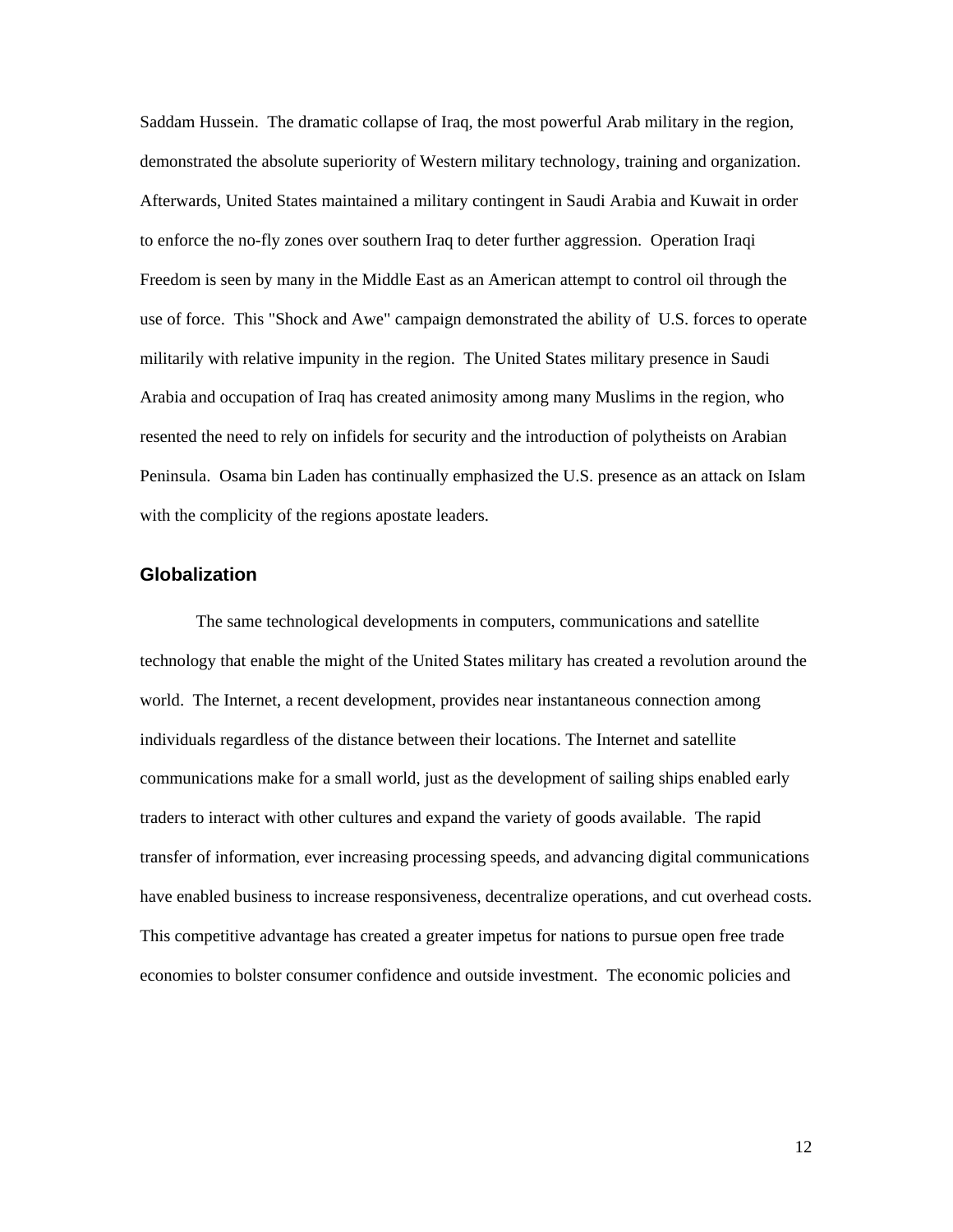corruption in many Muslim nations has precluded their inclusion into the "electronic herd" of the global economy.<sup>[32](#page-17-0)</sup> Plugging into the global economy requires relinquishing a degree of control, something many of the autocratic leaders of Muslim nations are unwilling to do. The globalization of information has provided a means for comparative analysis between the Muslim condition and the rest of the world. The relative deprivation in the living standard among Muslims compared with other developing regions serves as a major source of frustration.<sup>[33](#page-17-1)</sup> Standards of living in most Muslim countries are among the lowest in the world with per capita income having fallen 50% in many of the Gulf states in the last decade.<sup>[34](#page-17-2)</sup> Despite the reliance of the global economy on oil, the region has posted the second weakest economic development in the world over the last two decades,<sup>[35](#page-17-3)</sup> Ironically, the vast oil reserves in the Middle East are contributing to the corruption of leadership and the lack of needed economic reform.

Oil is the life blood of many Muslim nations. The mismanagement of the revenues that fills the coffers of the regions governments has created systemic problems. The world's dependence on oil guarantees revenues to petroleum exporting nations freeing them from the need for taxation. Governments with consistent oil revenues in the region have not had the need to develop and evolve their economies in order to maintain solvency as a result. The flow of cash directly into the government enables the ruling class to accumulate great wealth through corruption. In order to maintain control of the governing apparatus, many regimes have adopted

l

<span id="page-17-3"></span>accessed at http://www. theglobalist.com/DBWe/printStoryId.aspx?StoryId=3093 on 20 November, 2004

<sup>&</sup>lt;sup>32</sup> Thomas L. Friedman, *The Lexus and the Olive Tree* (New York: Anchor Books, 1999), 9.<br><sup>33</sup> Ted Robert Gurr, *Why Men Rebel* (Princeton, NJ: Princeton University Press, 1970) 37.<br><sup>34</sup> Anthony H. Cordesman, *Demographi* 

<span id="page-17-2"></span><span id="page-17-1"></span><span id="page-17-0"></span><sup>(</sup>Washington, D.C.: Center for Strategic and International Studies, January, 1998), 27. 35 Carl Bildt, "Europe and the Third Wave of Globilization," *The Globalist*, October 8, 2003,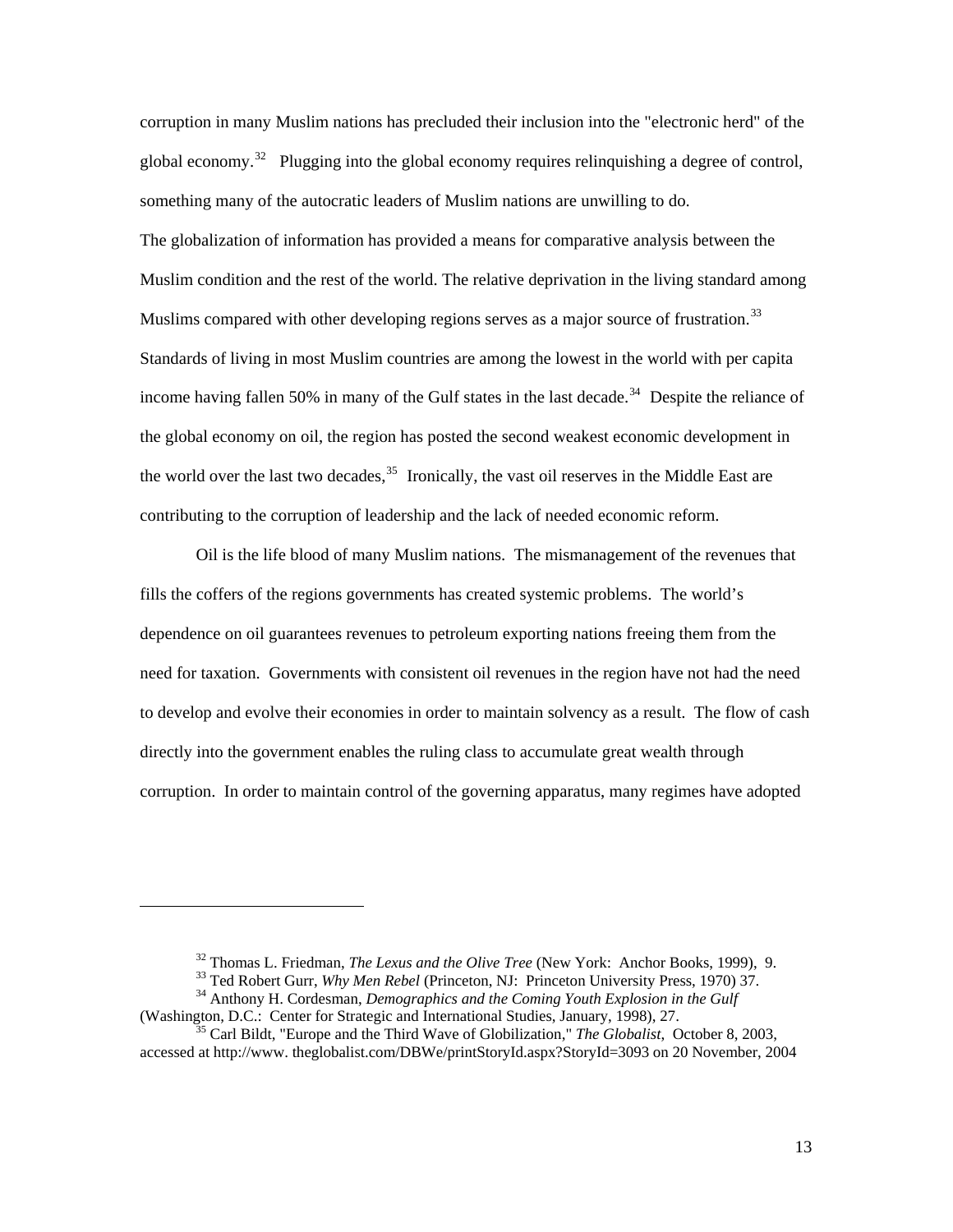policies of guaranteed government labor for students that complete their studies.<sup>[36](#page-18-0)</sup> Using the government as a jobs surrogate has further negated the development of industries and infrastructure. As a result, individuals outside the ruling class have little opportunity for economic advancement and very little to offer in global economy. This tension will only increase as the region faces an unprecedented increase in population growth.

The Muslim population is the fastest growing segment in the world. The region has the greatest proportion of young people in the world with 38% of the population under the age of 14. This trend is predicted to continue with populations in the region growing twice as fast as East Asian nations and four times that of the world's developed nations<sup>[37](#page-18-1)</sup> Without drastic changes, these youths will enter a society incapable of absorbing them regardless of their talents and education levels. The existing youth population provides no revenue for the state but requires massive expenditures for education, healthcare, and government jobs. As the population increases, the government will not be able to rely on oil revenues alone to remain solvent. This looming socio-economic crisis presents a serious risk to foreign investors further impeding the regions ability to participate in a global economy. Those that have marketable skills and the opportunity to emigrate to greener pastures will do so but many will remain with little hope for the future and plenty of frustration.

The increase in global communications technology has led to a greater self-awareness among the Muslims.<sup>[38](#page-18-2)</sup> The advent of satellite television brings images from around the globe to the Middle East. Globalization has made culture one of the West's prime exports. This has met

<span id="page-18-2"></span><span id="page-18-1"></span><span id="page-18-0"></span><sup>&</sup>lt;sup>36</sup> Alan Richards, Socio-Economic Roots of Radicalism? Towards Explaining the Appeal of Islamic Radicals (Carlisle, PA: Strategic Studies Institute, July 2003), 13. 37 Cordesman, 5.

<sup>38</sup> Esposito, Unholy War, 158.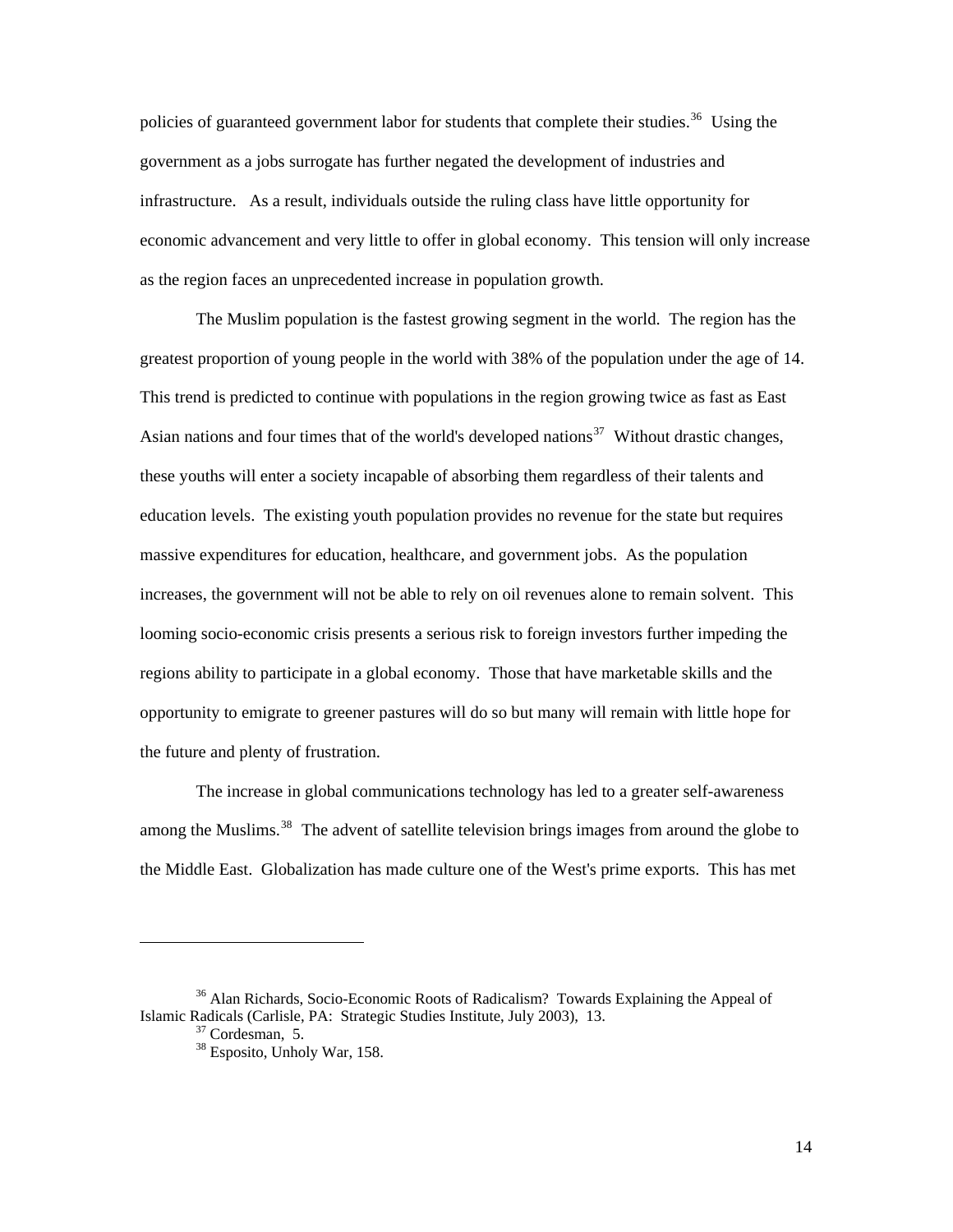<span id="page-19-0"></span>with considerable backlash in the Muslim world.<sup>[39](#page-19-1)</sup> Daily bombardments of Western culture in the form of movies, television, music and advertisements are seen as a corrosive agent within the Muslim population. The role of women and the secularization of society are two concepts conveyed in the media that are in direct opposition to the traditional Islamic way of life.<sup>[40](#page-19-2)</sup> The seductive enticements of materialism, immorality and decadence are a corrupting and unwelcome influence that leads believers away from the true Islamic path.

The perception of a Western campaign against Islam, the lack of economic opportunity in a globalizing world, widespread corruption among the nations leadership and degradation of the Muslim culture has contributed to the resurgence of the Islamic religion. As Muslims search for alternatives to their present condition, religious leaders lay the blame for the umma's ills on the lack of adherence to the principles of Islam. There are many leaders that advocate a return to the true path of Islam as integral to reestablishing the Muslim world's preeminence. The current Muslim condition is a tinderbox waiting to explode. The Salafist *Jihadist* ideology seeks to ignite the region in flames.

# **IDEOLOGY, LEADERSHIP AND STRATEGY**

*"We actually misnamed the war on terror. It ought to be called the struggle against ideological extremists who do not believe in free societies and who happen to use terror as a weapon to try to shake the conscience of the free world."* 

 *George W. Bush, August 6, 2004[41](#page-19-3)* 

 $39$  Friedman, 340.

<sup>40</sup> Lewis, 82-116.

<span id="page-19-3"></span><span id="page-19-2"></span><span id="page-19-1"></span><sup>&</sup>lt;sup>41</sup> George W. Bush, "President's Remarks to the Unity Journalists of Color Convention", August 6, 2004 available at http://www.whitehouse.gov/news/releases/2004/08/20040806-1.html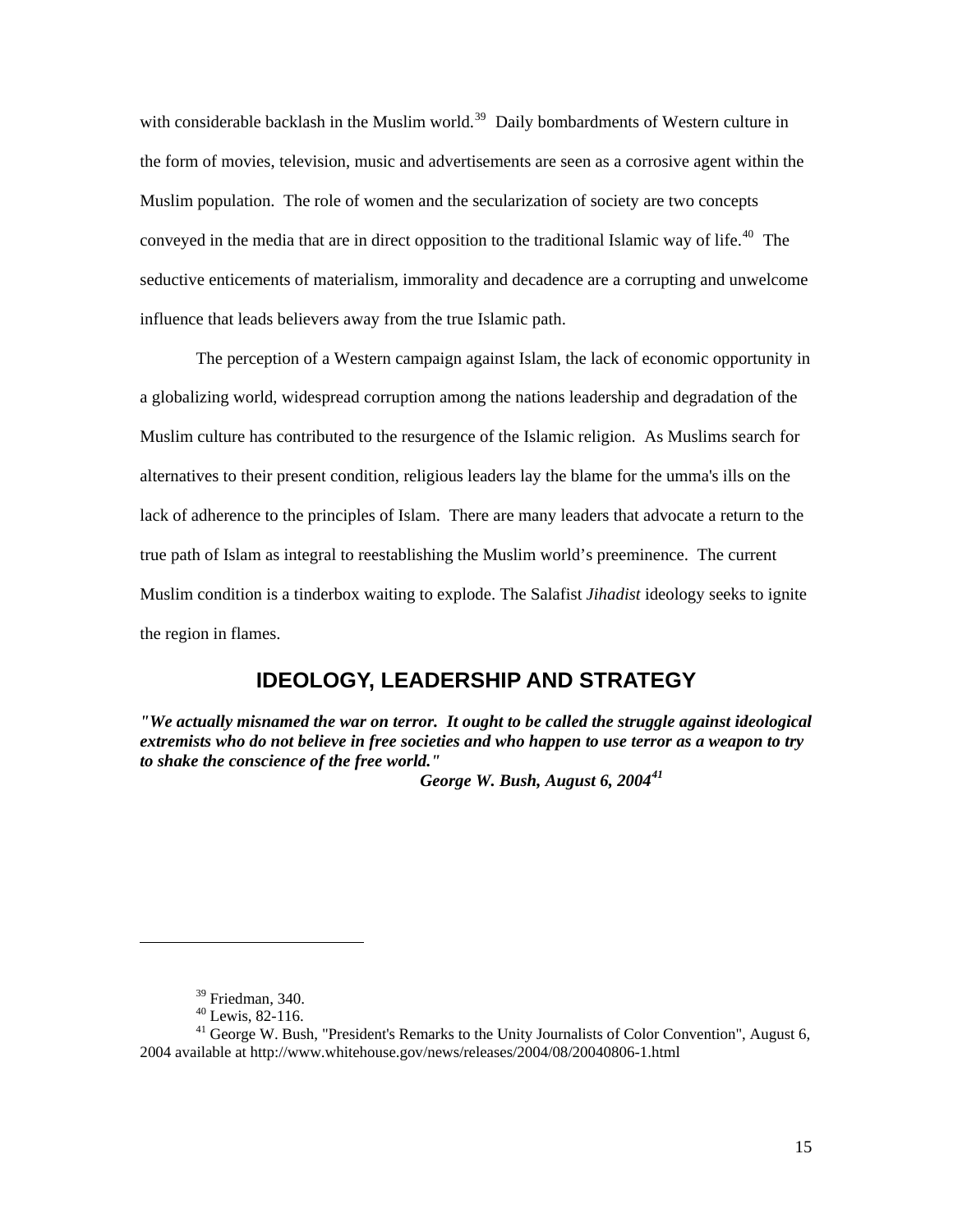#### <span id="page-20-0"></span>**The Emergence of Militant Islam**

Webster's defines ideology as the "body of doctrine or thought that guides an individual, social movement, institution, or group."<sup>[42](#page-20-1)</sup> Ideology serves to develop solidarity and group identity empowering it to pursue political or social change.<sup>[43](#page-20-2)</sup> Effective insurgent ideology provides a remedy for existing frustration, explains the reasons for the injustices, assigns responsibility for the injustices and justifies the use of violence in resolving the conflict.<sup>[44](#page-20-3)</sup> The Salafist ideology provides a vision for the future, denigrates any opposition to the vision, and justifies violence to overcome opposition.

Many respected experts and authors assert that Al-Qaida and the militant Islamic ideology they represent is the preeminent threat to United States' security.<sup>[45](#page-20-4)</sup> The President's speech following the 9/11 attack captures this sentiment stating that "the terrorists practice a fringe form of Islamic extremism that has been rejected by Muslim scholars and the vast majority of Muslim clerics, a fringe movement that perverts the peaceful teaching of Islam," specifically mentioning Al-Qaida.<sup>[46](#page-20-5)</sup> The recently released 9/11 Commission Report echoes the clear threat militant Islamist groups and their ideology pose to the United States.<sup>[47](#page-20-6)</sup> These statements beg the question; what is their ideology?

Osama bin Laden and Al-Qaida represent a militant version of the Islamic sect known as Salafism. Salafism draws its name from its adherence to the ways of the Al-Salaf' al-Salih, the

<sup>&</sup>lt;sup>42</sup> *Random House Webster's Dictionary*, 4th ed., 2001, s.v. "Ideology"<br><sup>43</sup> David E. Apter, *Ideology and Discontent* (New York: The Free Press, 1964), 18-20.<br><sup>44</sup> Metz and Millen, 7.<br><sup>45</sup> Ralph Peters, "Rolling Back Rad

<span id="page-20-6"></span><span id="page-20-5"></span><span id="page-20-4"></span><span id="page-20-3"></span><span id="page-20-2"></span><span id="page-20-1"></span><sup>&</sup>lt;sup>46</sup> George W. Bush, "Address to a Joint Session of Congress and the American People," September 20, 2001 available at http://www.whitehouse.gov/news/releases/2001/09/print/20010920-8.html

<sup>&</sup>lt;sup>47</sup> The 9/11 Commission Report, (New York: W. W. Norton & Company, Inc., 2004) 363.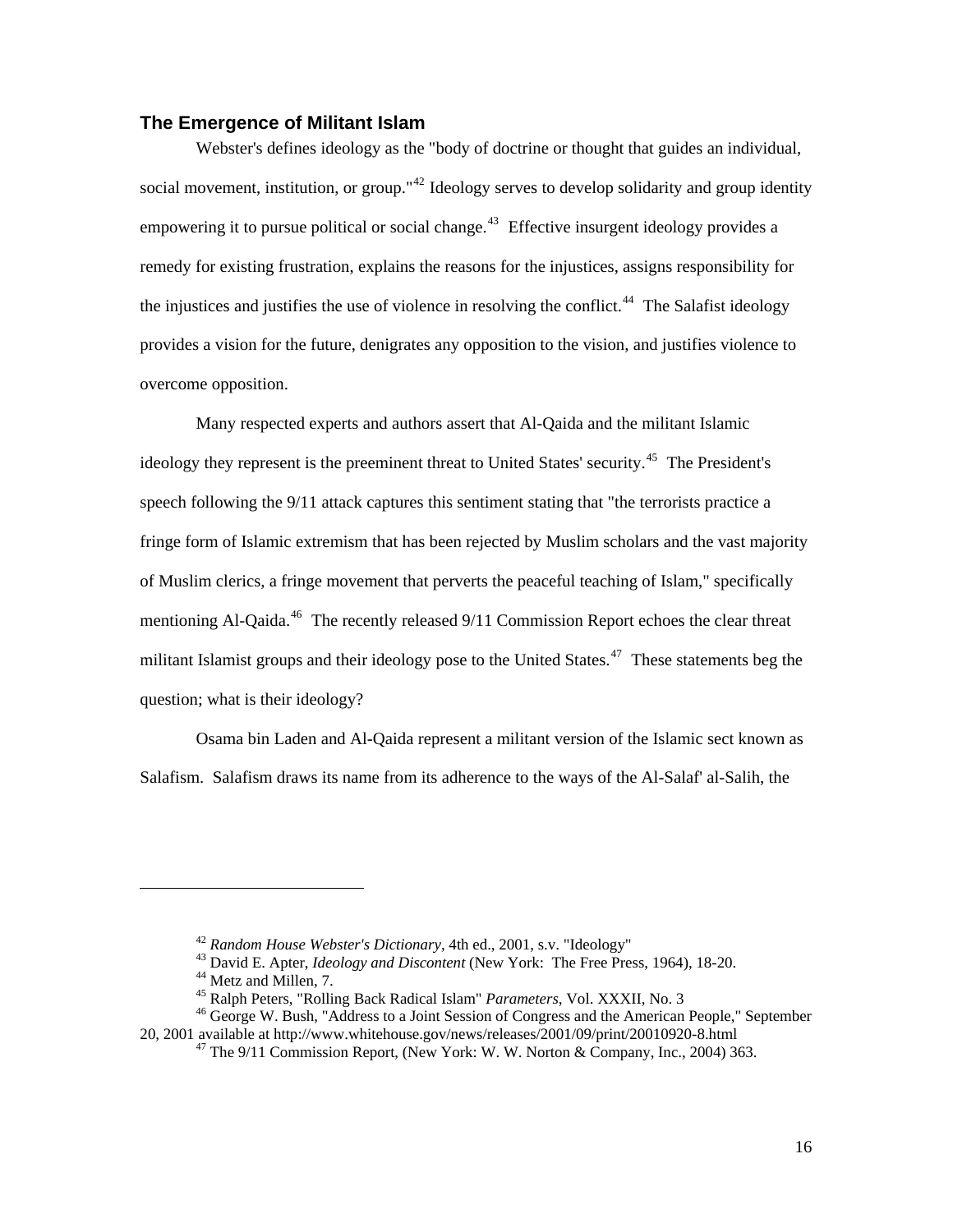first generation of Muslims under Mohammed.<sup>[48](#page-21-0)</sup> Salafists maintain a traditionalist utopian view of the future, seeking to return to the days of Islamic greatness attained under the Caliphate in the 7th Century. Society would be based on the principles of the Quran and governed by the Sharia, or holy Islamic law. The Caliphate would provide benevolent leadership in advisement of the ulema, the religious scholars. Living in this manner will bring the blessings of Allah upon the umma and enable them to rise to preeminence in the world. This blessing, they believe, has been denied due to the corrupt nature of the leadership and corrupting influences of globalization.

Salafists believe that the source of the problems in the Muslim community today stem from a turning away from the true Islamic path. They claim that the region's leadership has come under the influence of Western power and has become corrupted by oil wealth. These leaders are declared apostate for their desire to remain in power and continue to plunder the resources of the umma. The introduction of secular law and oppressive tactics to control discontented elements further demonstrate their denial of Islam. Salafist clerics emphasize a return to the literal interpretation of the Quran, Sunna and Hadith to rejuvenate the umma.<sup>[49](#page-21-1)</sup> The umma is then required to participate in *jihad* to rid the world of apostate rulers and unbelievers that threaten the Islamic way of life.

The concept of *jihad*, or struggle has many meanings depending on one's view and belief in Islam. The Muslim faith divides the world in to the house of Islam, or Dar-al-Islam, and the house of war, or Dar-al-Harb. The Dar-al-Islam contains those believers living under Muslim government in accordance with the Sharia law while the Dar-al-Harb is the non-believing world

<span id="page-21-1"></span><span id="page-21-0"></span><sup>48</sup> Reuven Paz, "Islamists and Anti-Americanism," *Middle East Review of International Affairs Journal*, Vol 7, No. 4. (Dec 2003), 4.

<sup>49</sup> Khaled Abou El Fadl, "Islam and the Theology of Power", *Middle East* 221, (Winter 2001) 2.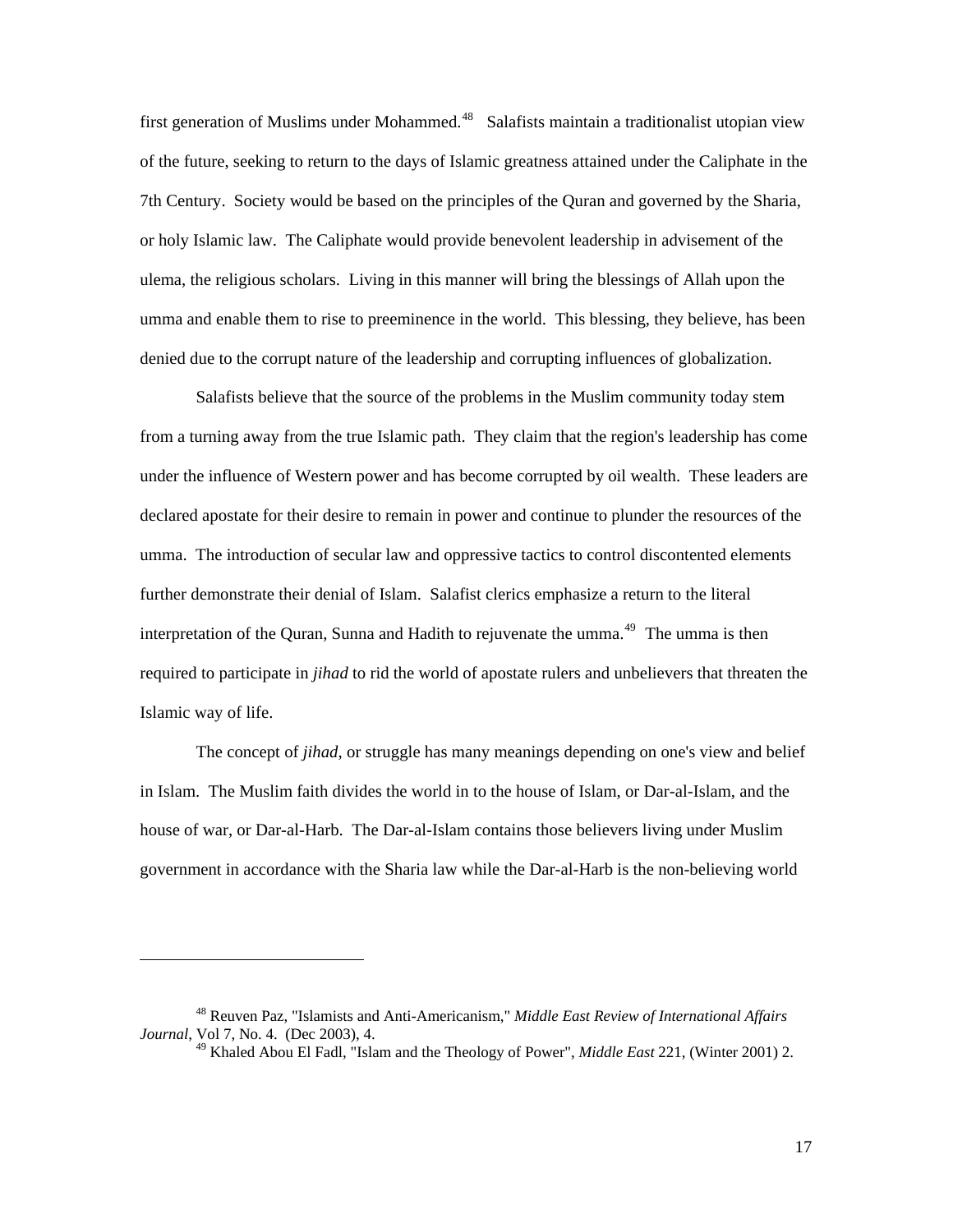ruled by infidels.<sup>[50](#page-22-0)</sup> *Jihad* is the efforts taken to defend or advance the house of Islam against the house of war. These acts are manifest in a wide range of practices. Some as innocuous as opposing spiritual corruption by adhering to the principles of Islam in personal matters as an example to non-believers, while others have adopted a more militaristic interpretation.<sup>[51](#page-22-1)</sup> The militaristic view has both a defensive and offensive nature. Offensive *jihad* is waged using a selected or volunteer army to advance the borders of Islam. When invaders occupy Islamic lands, all able bodied Muslims are called to defend the faith and repel them.<sup>[52](#page-22-2)</sup> The latter form has been radically interpreted by militant Islamic clerics throughout history to respond to threats to the Islamic faith. Several Islamic authorities have helped shape the ideology over the years, each in reaction to a perceived attack on the Islamic faith. The writings of ibn Taymiyya, Muhammad ibn Abd al-Wahhab, and Sayyid Qutb have formed the foundation for the current Salafist ideology that fuels organizations such as Al-Qaida today.<sup>[53](#page-22-3)</sup>

An overview of these Islamic thinkers presents a series of reoccurring themes. First, each used political activism in order to further the Salafist dream of an Islamic society and the return to Sharia law. Each used their religious position and interpretations to discredit the ruling class through claims of apostasy in order to mobilize the umma to action. Each provided religious justification for jihad to achieve their goals. All were imprisoned or banished for their extremist views at one point or another in their lifetimes. Finally, none of them achieved the Salafist dream although they were relatively successful in achieving their short-term political goals.

<span id="page-22-0"></span><sup>&</sup>lt;sup>50</sup> Michael G. Knapp, The Concept and Practice of Jihad in Islam, Parameters Vol. XXXIII, No. 1 Report, (Spring 2003), 83.<br><sup>51</sup> Esposito, *Unholy War*, 53.

<span id="page-22-3"></span><span id="page-22-2"></span><span id="page-22-1"></span><sup>&</sup>lt;sup>52</sup> Daniel Benjamin & Steven Simon, *The Aged of Sacred Terror*, (New York: Random House, 2002) 49.<br> $^{53}$  Ibid.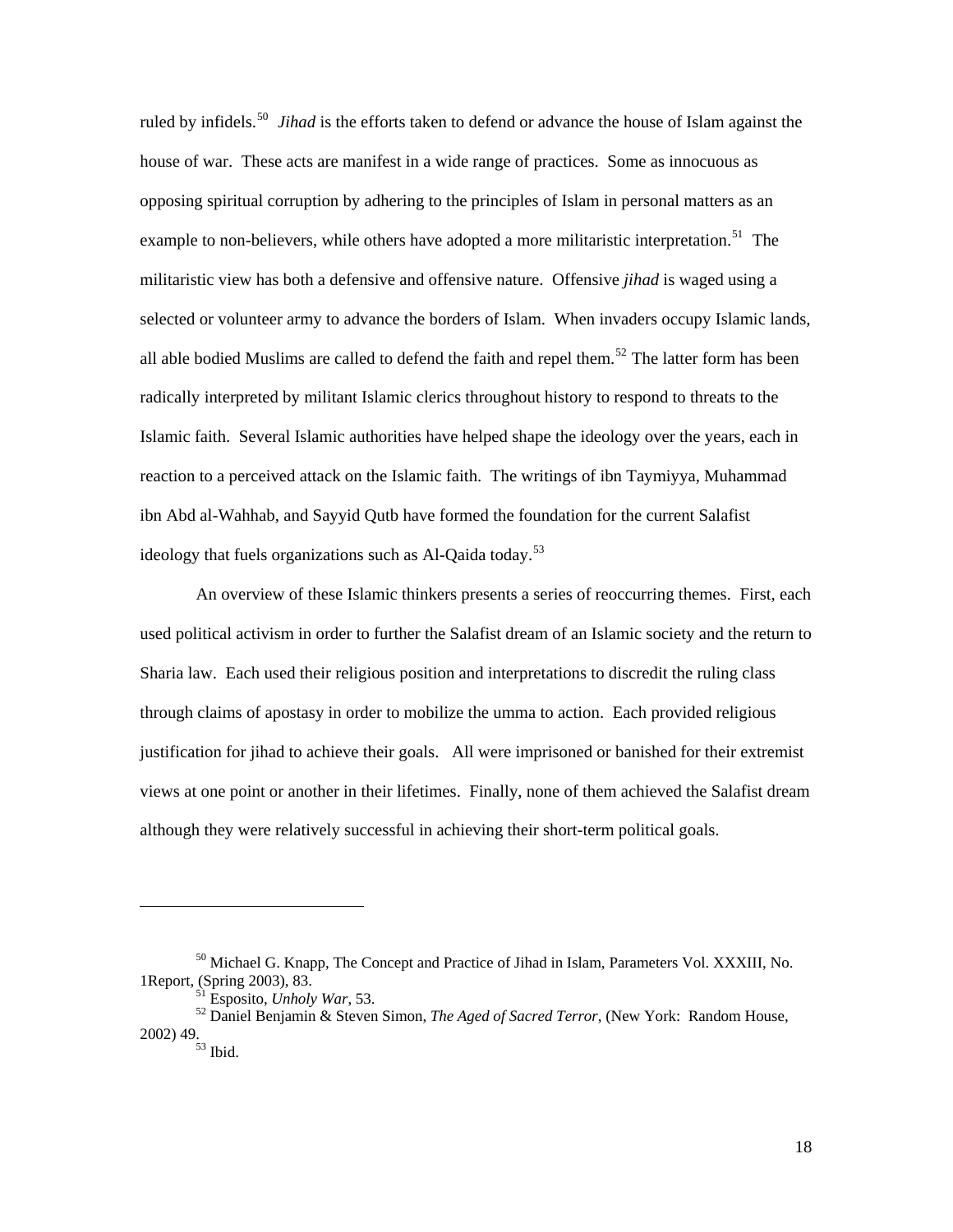Taqi al Din Amhed ibn Tamiyya (1263-1328), a firebrand Sunni cleric, was one of the first Islamic leaders to justify the use of jihad against professing Muslim. His strict adherence to the principles of Islam and outspoken nature often brought him into conflict with the tribal leaders of his day and he was jailed several times for his criticisms. His ability to speak with the religious authority, however, made him invaluable to the defense of Egypt against the Mongols. The Mamluk fighters of Egypt moved to blunt the Mongolian advance into Syria and Palestine in order to save Cairo in 1260.<sup>[54](#page-23-0)</sup> The Mamluk fighters, citing the Quranic restriction against Muslim on Muslim violence, refused to fight when they found that the Mongols had taken on the customs and beliefs of the Islamic faith in their conquests. The Mamluk leader came to Ibn Taymiyya for assistance. Ibn Taymiyya, driven from his home in Damascus as a boy by the Mongols, developed an argument to justify the Mumlak attack.<sup>[55](#page-23-1)</sup> The Mongols, despite taking on some of the Muslim beliefs still ruled under the Mongol law of Yasa. Ibn Taymiyya issued a fatwa, or religious edict that pronounced the Mongols apostates for believing in a system of law other than the Sharia.<sup>[56](#page-23-2)</sup> Ibn Taymiyya's fatwa justified the use of jihad inside the Muslim population and in so doing "planted the seed of revolutionary violence in the heart of Islam."<sup>[57](#page-23-3)</sup>

Muhammad ibn 'Abd al-Wahhab, a spiritual descendant of ibn Taymiyya in the 18th century, was a devout and strict student of the Quran. He was thrown out of seminary in Basra for accusing the citizens there of apostasy and driven into the interior of Arabia after demanding the death of apostates in the village and vandalizing popular shrines.<sup>[58](#page-23-4)</sup> He believed that indulging in any moral thought not grounded completely in the Quran was a form of self-idolatry and that

<sup>54</sup> John Esposito, ed., *The Oxford History of Islam*, (New York: Oxford University Press, 1999)

<span id="page-23-4"></span><span id="page-23-3"></span><span id="page-23-2"></span><span id="page-23-1"></span><span id="page-23-0"></span><sup>59. 55</sup> Emmanuel Sivan, *Radical Islam* (New Haven, CN: Yale University Press, 1985) 100. 56 Youssef M. Choueiri, *Islamic Fundamentalism* (Boston, MA: Twayne Publishers, 1990) 31. 57 Benjamin Simon, 50.

 $58$  Ibid., 53.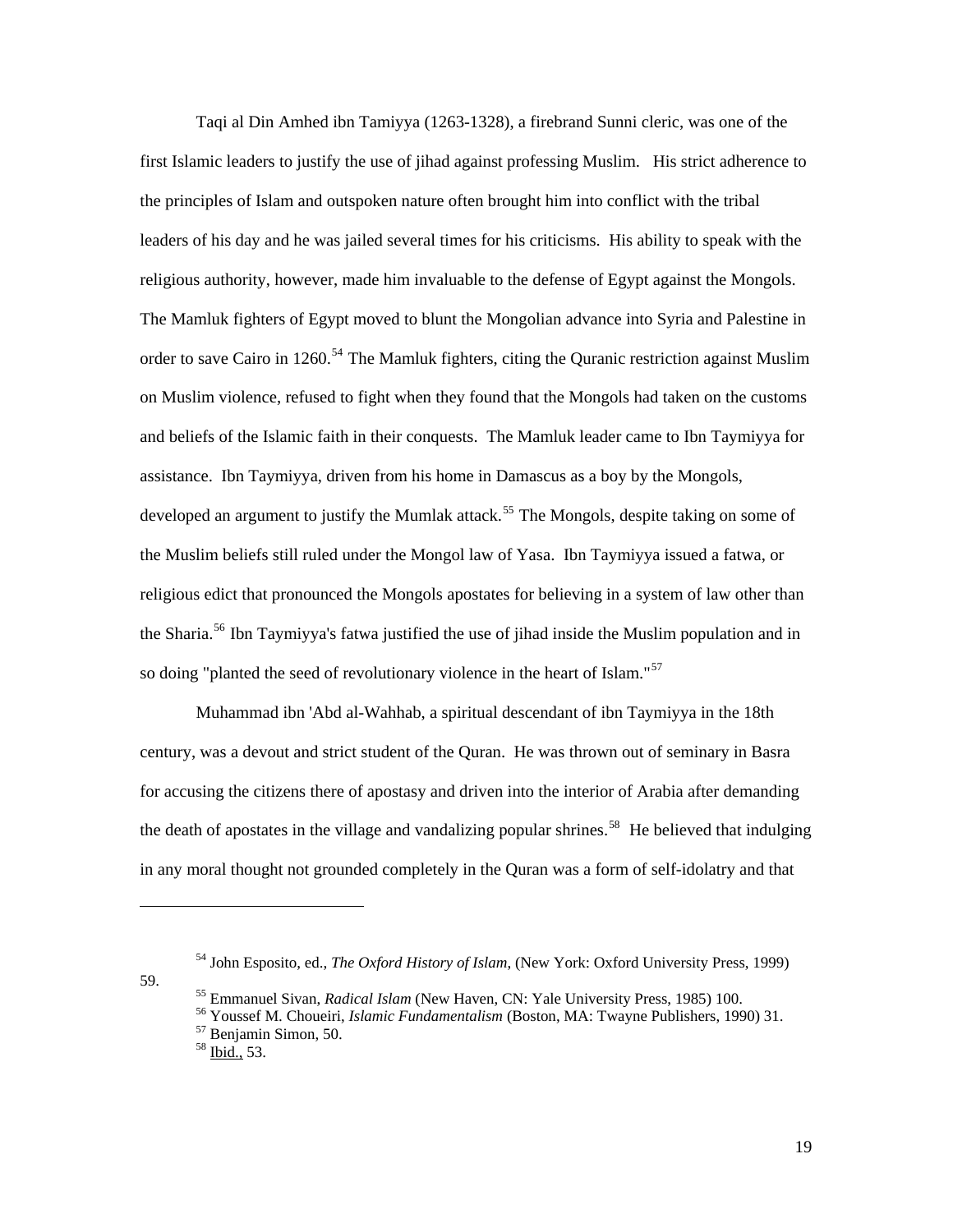philosophy was the science of the devil.<sup>[59](#page-24-0)</sup> He advocated a return to the basic beliefs of Islam and the need to live under the Islamic law, Sharia. $60$ 

Ibn Abd al-Wahabb became Muhammad ibn Saud's guest during his wanderings on the Arabian interior. Ibn Saud, recognizing his guest's ability to motivate the masses, sought his help in advancing his goal to acquire political power and territorial wealth.<sup>[61](#page-24-2)</sup> In return, ibn Abd al-Wahhab sought ibn Saud's assistance in religious reform. Ibn Abd al-Wahhab used his position to declare those that opposed ibn Saud as apostate, providing religious cover for the expansion of power and wealth against the Ottoman Empire. Ibn Saud provided political and financial support for ibn Abd al-Wahabb's religious programs. This alliance led to the formation of the Saudi Arabian kingdom and enabled the small Wahhabi sect to espouse its puritanical message and religious influence. His teaching inspired one of the first revivalist movements in Arabia.<sup>[62](#page-24-3)</sup>

The teaching of ibn Abd al-Wahhab continued after his death and led to the development of the Wahhabi school of thought. Wahhabi clerics reject the label of Wahhabism however, preferring instead to consider themselves representative of Islamic orthodoxy. These clerics believe that Wahhabism is not a school of thought within Islam, but is Islam.<sup>[63](#page-24-4)</sup> This supremacist thought, also advanced as Salafism, is advanced world-wide through the financial support of the Saud family today. The Wahhabi history of political activism under the banner of religious edict is another stone in the ideological foundation of today's Salafist *Jihadist* groups.

Sayid Qutb, an Egyptian scholar and early member of the Muslim Brotherhood, advanced a religious social theory that, once again, justified Muslim on Muslim violence. He classified the

<sup>59</sup> Khaled Abou El Fadl, 6.

<sup>60</sup> Benjamin Simon, 52.

<span id="page-24-4"></span><span id="page-24-3"></span><span id="page-24-2"></span><span id="page-24-1"></span><span id="page-24-0"></span><sup>61</sup> Hamid Algar, *Wahhabism: A Critical Essay* (Oneonta, NY: Islamic Publications International, 2002) 20. 62 Choueiri, 21.

<sup>63</sup> Khaled Abou El Fadl, 7.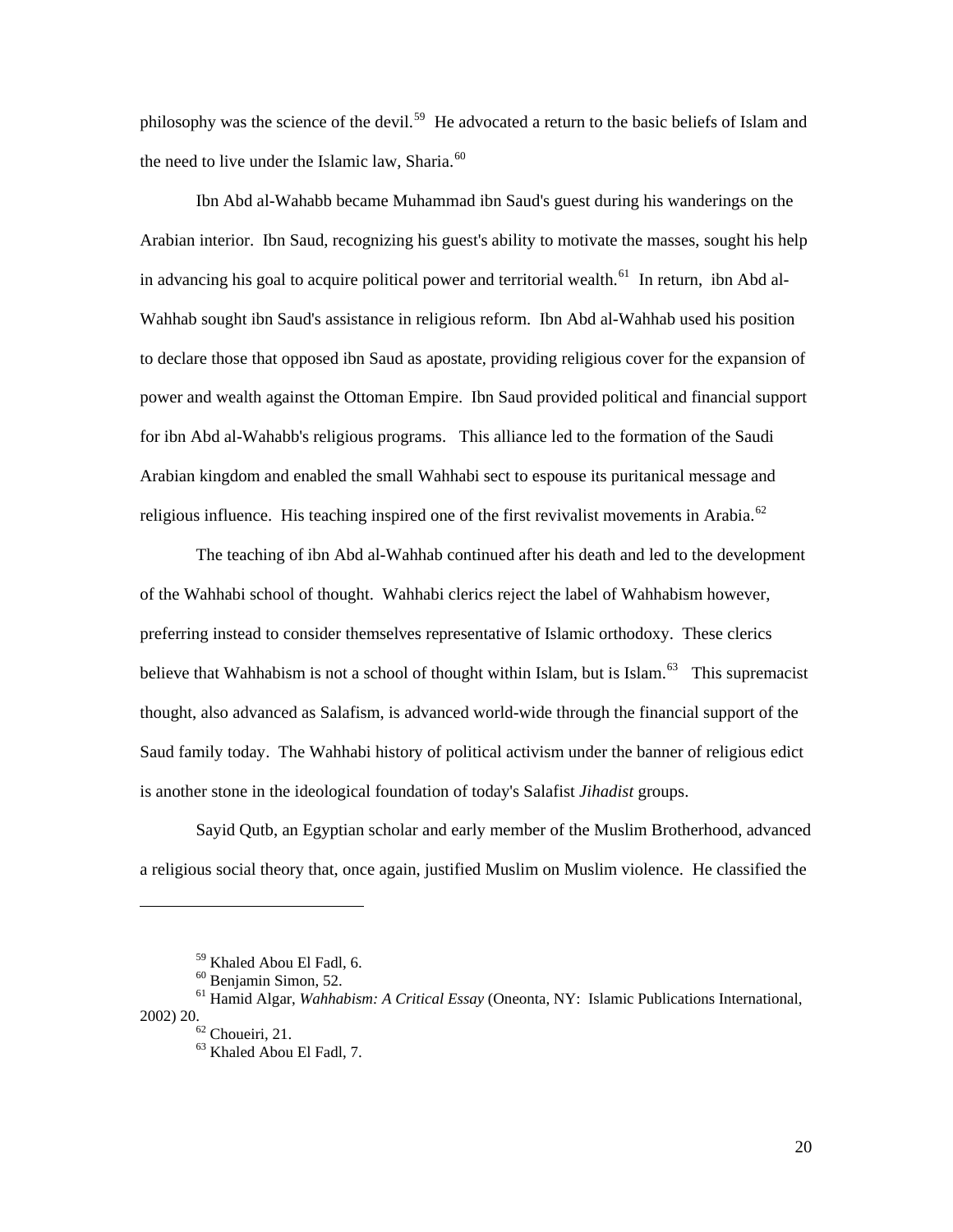<span id="page-25-0"></span>non-Muslim world as Jahilliyan, a pagan state of mind that reigned before the enlightenment brought by the Prophet Muhammed. Islamic societies that have openly declared secular practices and those that proclaim religious beliefs but demonstrate secular tendencies are included as Jahilliyan. These societies are considered contaminated with corruption and heresy since they have turned their back on the known truth.<sup>[64](#page-25-1)</sup> Qutb saw Egypt, under socialist President Nasser, as being in this jahilliyan state and assisted in the plot to assassinate him. True Muslims, he believed, were called to fight for the removal of its leaders and restoration of the Sharia law. Qutb called for an "advance guard" to lead the fight for Islam in Egypt using any means, including violence, to achieve victory.<sup>[65](#page-25-2)</sup> Sayid Qutb is recognized by many in the Islamic world as an authoritative source in redefining the Muslim responsibility with regard to *Jihad*. His writings and teachings helped shape the thinking Abdullah Azzam, ideological founder of the Maktab al Khidmat lil Mujahidin al-Arab (MAK) and Al-Qaida. Abdullah Azzam, a student of Qutb's, and his protégé' Osama bin Laden furthered the concept of the "advance guard" in developing Al-Qaida after the Afghan War.

## **Leadership Network**

l

Abdullah Azzam, a Salafist Islamic scholar, dedicated himself to the to defeating the Soviet invasion in Afghanistan. He operated out of the Peshwar region of Pakistan, using the sanctuary to recruit, organize and train freedom fighters from the Middle East before sending them in to Afghanistan.<sup>[66](#page-25-3)</sup> Salafist madrasas and training camps were established using the

<span id="page-25-2"></span><span id="page-25-1"></span><sup>&</sup>lt;sup>64</sup> John Esposito, *Unholy War*, 60.<br><sup>65</sup> Yoram Schweitzer and Shaul Shay, *The Globalization of Terror* (New Brunswick, NJ: Transaction Publishers, 2003) 17. 66 Jonathan Randall, *Osama: The Making of a Terrorist* (New York: Alfred A. Knopf Publishers,

<span id="page-25-3"></span><sup>2004) 87.</sup>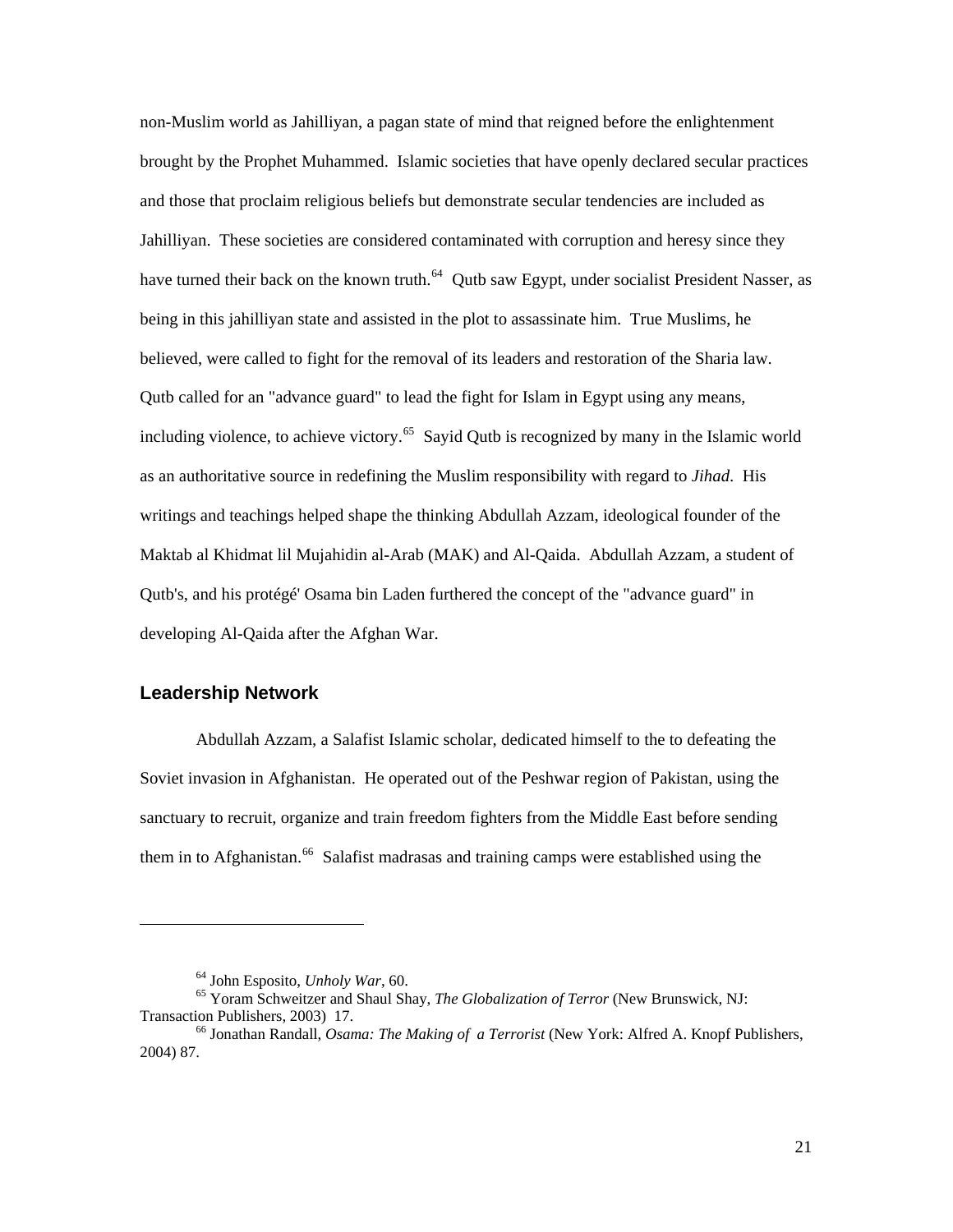financial support secured through his ties to the Saudi and Kuwaiti governments.<sup>[67](#page-26-0)</sup> Approximately 16,000 to 20,000 Islamic militants from twenty countries arrived in Pakistan during this time. Most of these fighters, committed to liberation in their own countries came for training and experience.<sup>[68](#page-26-1)</sup> Azzam inspired them with his revived concept of jihad in establishing the Islamic State, often quoted as saying, "Jihad and the rifle alone: no negotiations, no conferences, and no dialogues."

Azzam defined two kinds of jihad based on his interpretations of the works of ibn Taymiyya and the Wahhabi movement. These definitions were further supported by Cairo's Al Azhar University, the most respected Sunni Islamic Center. *Fard kifaya* is an offensive method of jihad undertaken in an adversary's own territory, similar to a spoiling attack. This attack would be conducted using specially selected Muslim volunteers. The second form, *fard ayn,* contains defensive methods to defeat an attack on Muslim soil. This form is obligatory for all Muslims, equal in importance to observing the five pillars of Islam.<sup>[69](#page-26-2)</sup> This lesson was passed on to Azzam's apprentice, Osama bin Laden, and became an integral part of Al-Qaida's strategy.

Osama bin Laden, son of a wealthy construction engineer, became involved in the fight to defend Afghanistan as a young man. Working closely with Abdullah Azzam, Osama used his ties to wealthy families to secure funding and support for the efforts to defeat the Soviets and establish an Islamic State. He was able to secure engineering and technical support for building tunnel complexes, underground hospitals, arms depots and fortifications on the Afghan-Pakistani

<span id="page-26-2"></span><span id="page-26-1"></span><span id="page-26-0"></span><sup>67</sup> Ibid., 87. 68 Yossef Bodansky, *Bin Laden: The Man Who Declared War on America* (Roseville, CA: Prima Publishing, 1999) 24.<br><sup>69</sup> Randall, Osama, 87.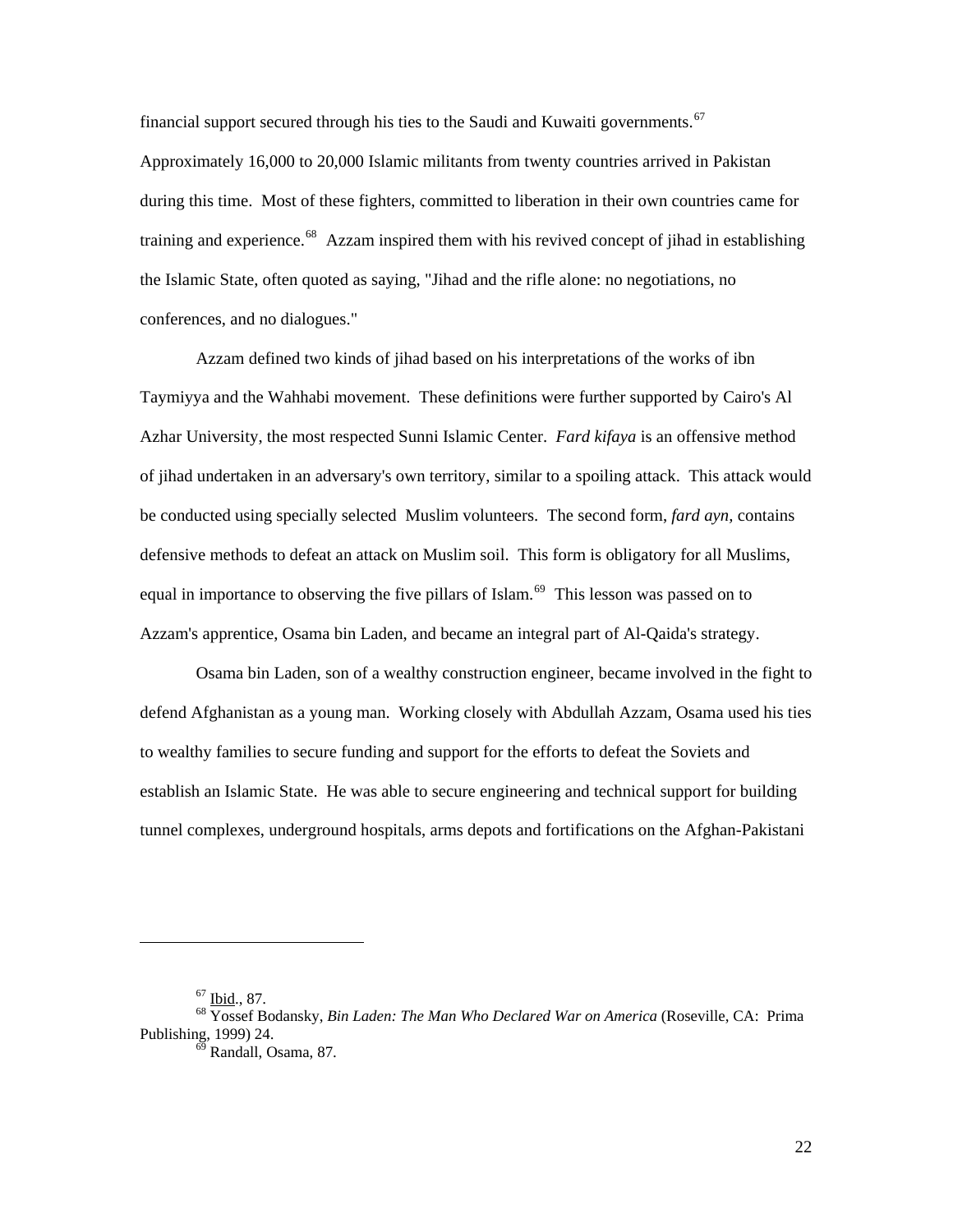border from his father's construction firm.<sup>[70](#page-27-0)</sup> His family influence and ability to talk with the elite members of Saudi society made him an invaluable asset to the movement in Afghanistan.

Osama bin Laden has taken on an almost mythical leadership status. His actions to provide comfort for injured Muslim warriors and renunciation of family wealth and social position endeared him to many. His credibility was further enhanced by his bravery displayed on the battlefield in Jiji, Afghanistan, where his element was cut of from support for 10 days following a Russian offensive. His well spoken mannerisms and intriguing tales made him a favorite on the lecture circuit in Saudi Arabia, increasing his ability to garner funds and support. His carefully constructed image has enabled him to become one of the most elusive and notorious men in history as the leader of Al-Qaida.

Osama bin Laden, assisted by Abdullah Azzam, developed the concept for the Al-Qaida organization during the war against Russia in Afghanistan. Cofounders of the Maktab al Khidmat lil Mujahidin al-Arab (MAK), they raised funds, recruited, and trained volunteers from 35 countries around the world to defeat the Soviet invasion of Afghanistan.<sup>[71](#page-27-1)</sup> The subsequent victory in Afghanistan allowed these fighters to return to their respective countries and contribute to the internal political discourse. These fighters soon found themselves outside the graces of the more secular autocratic regimes in the Middle East. Without legal recourse, these individuals developed insurgent movements to resist their oppressive leadership, drawing on the lessons learned in Afghanistan.<sup>[72](#page-27-2)</sup> Osama bin Laden's Al-Qaida has unified these separate local insurgent movements using the common experience of Afghanistan and the militant Islamic ideology into a

<span id="page-27-1"></span><span id="page-27-0"></span><sup>70</sup> Ibid., 88. 71 Rohan Gunaratna, *Inside Al-Qaida* (New York: Berkley Books, 2002) 5. 72 Schweitzer, 58.

<span id="page-27-2"></span>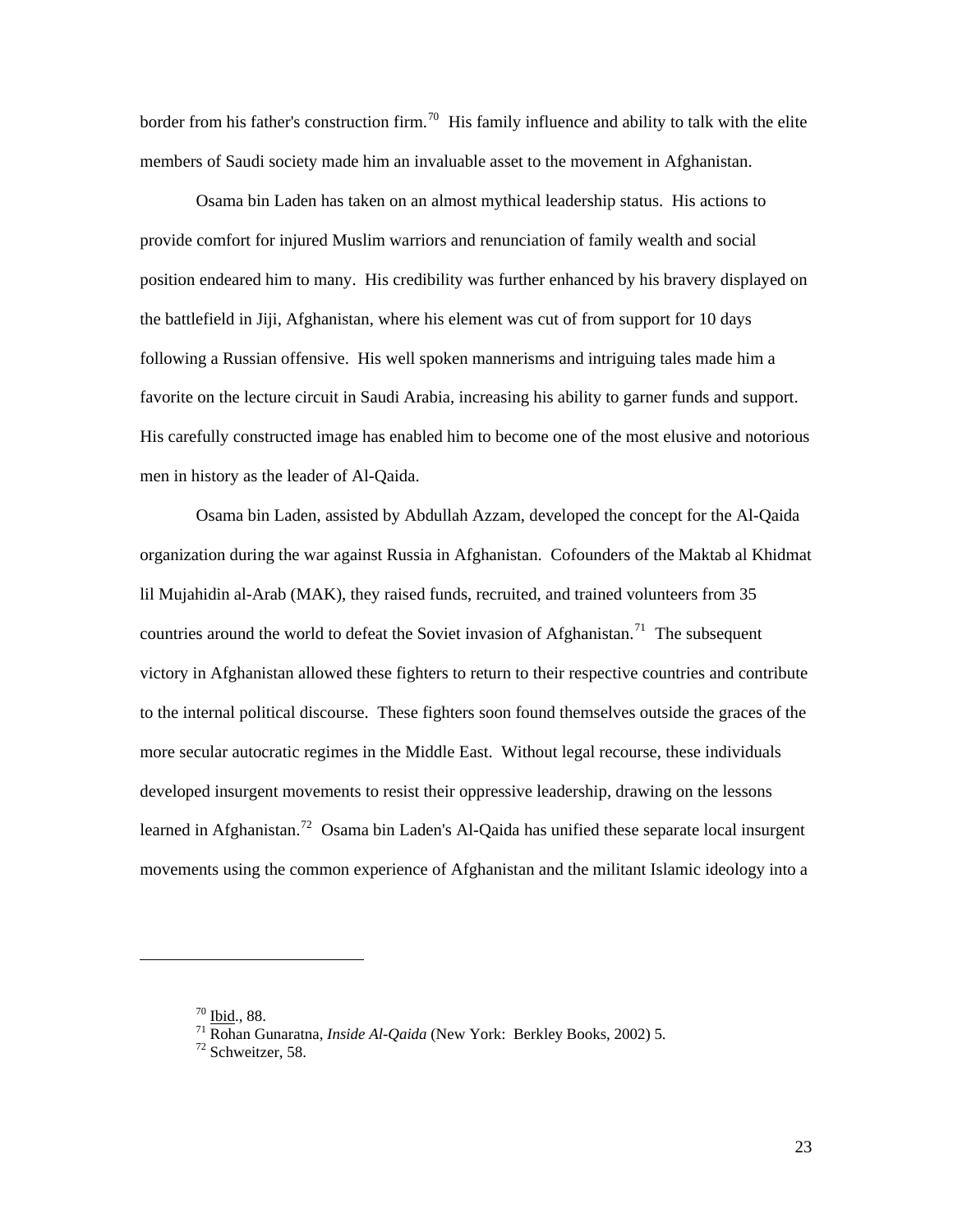global insurgent movement.<sup>[73](#page-28-0)</sup> This loose affiliation of networks, also known as the "International Front for *Jihad* Against Jews and Crusaders", provides tremendous flexibility and resilience in pursuing its militant Islamic goals.<sup>[74](#page-28-1)</sup>

The development of the jihadist network brought Osama bin Laden and Ayman al-Zawahiri into a close personal relationship. Ayman al-Zawahiri served as leader of the Egyptian Islamic Jihad, a salafist terror group, and agreed to merge with Al-Qaida in forming the larger international front. Ayman al-Zawahiri became the religious mentor to Osama bin Laden after Azzam's assassination.<sup>[75](#page-28-2)</sup> Many believe that Zawahiri, possessing a deeper theological background and international perspective, is the real leader in the organization. He defers to bin Laden's organizational skills and ability to garner resources. The numerous appearances of both men together in video clips demonstrate the closeness of the relationship. This relationship is further solidified by Zawahiri's selection as Osama's personal physician since 1996.<sup>[76](#page-28-3)</sup> Zawahiri wields considerable influence with Osama in pursuing the goals of the organization.

The shura majlis, a close group of advisors to Osama bin Laden and Ayman al-Zawahiri, assist in developing the organization's strategy and operational focus. The shura is composed of several trusted members of affiliated organizations that alongside Al-Qaida form the coalition against the Jews and Crusaders. The membership to the board of advisors is constantly adjusted as the organization grows or members are captured or killed. Key decisions are brought before the shura majlis for discussion before implementation. The plot to assassinate Hosni Mubarak,

 $73$  Gunaratna, 75.

<sup>74</sup> Schweitzer, 56.

<span id="page-28-3"></span><span id="page-28-2"></span><span id="page-28-1"></span><span id="page-28-0"></span><sup>&</sup>lt;sup>75</sup> Azzam was killed along with his two sons by a remote controlled bomb. The perpetrators were never caught, but some have speculated Osama's involvement as either implicit of complicit. This action placed Osama firmly in control of Al-Qaida. 76 Gunaratna, 35*.*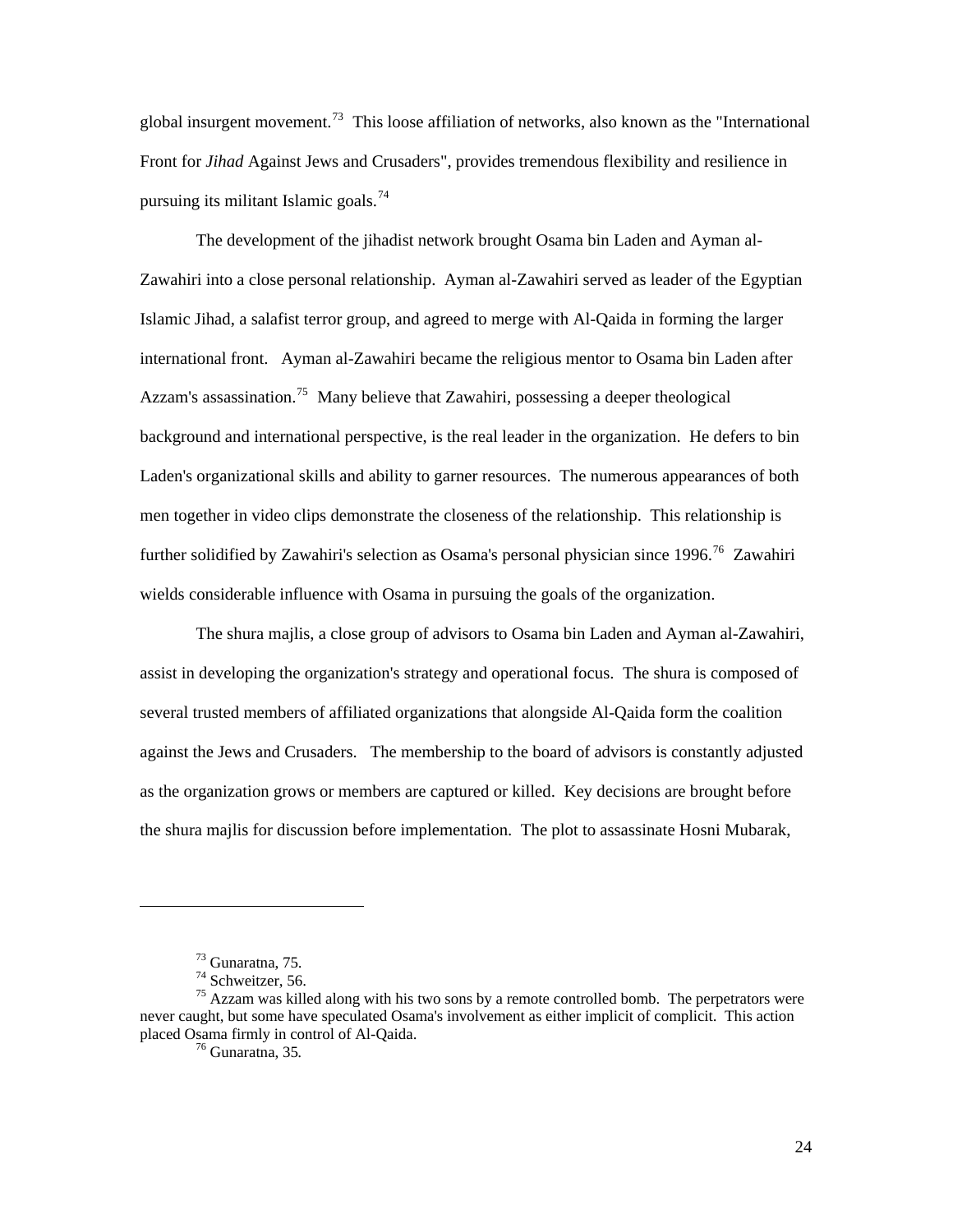president of Egypt and the decision to relocate from Sudan to Afghanistan are examples of two decisions brought before the shura majlis. $^{77}$  $^{77}$  $^{77}$ 

The network nature of the organization's leadership decreases the chances of detection, broadens support for action among the coalition, increases redundancy in command and maintains the ability to reconstitute in the event of an attack.<sup>[78](#page-29-1)</sup> The network consists of over 35 known terrorist and insurgent movements world-wide, including the Egyptian Islamic *Jihad*, the Islamic Group of Egypt, *Jihad* Movement of Bangladesh, Moro Islamic Liberation Front among others.<sup>[79](#page-29-2)</sup> Each providing their own command and control, organizational and recruitment structures representing a "family" within the Al-Qaida network.<sup>[80](#page-29-3)</sup> Individuals from these "families" are further networked through the contacts developed during training in the Al-Qaida camps. They are then assigned regions based on their nationality and ethnic background and are responsible for recruiting from among their family, friends and countrymen.

Coordination and cooperation is achieved through a common purpose and shared vision. The religious indoctrination conducted in Al-Qaida training camps facilitates a common purpose among all the groups that participate. Osama bin Laden provides a guiding vision through his religious fatwas and public statements. He has unambiguously directed the killing of all Americans wherever they are using any means available.<sup>[81](#page-29-4)</sup> The common purpose and common vision enable the component movements of Al-Qaida to operate autonomously to achieve their objectives.

<span id="page-29-0"></span><sup>&</sup>lt;sup>77</sup> <u>Ibid</u>., 50.<br><sup>78</sup> <u>Ibid</u>., 131<br><sup>79</sup> Schweitzer and Shay, 57.

<span id="page-29-4"></span><span id="page-29-3"></span><span id="page-29-2"></span><span id="page-29-1"></span><sup>80</sup> Gunaratna, 130.

<sup>81</sup> Ibid., 61.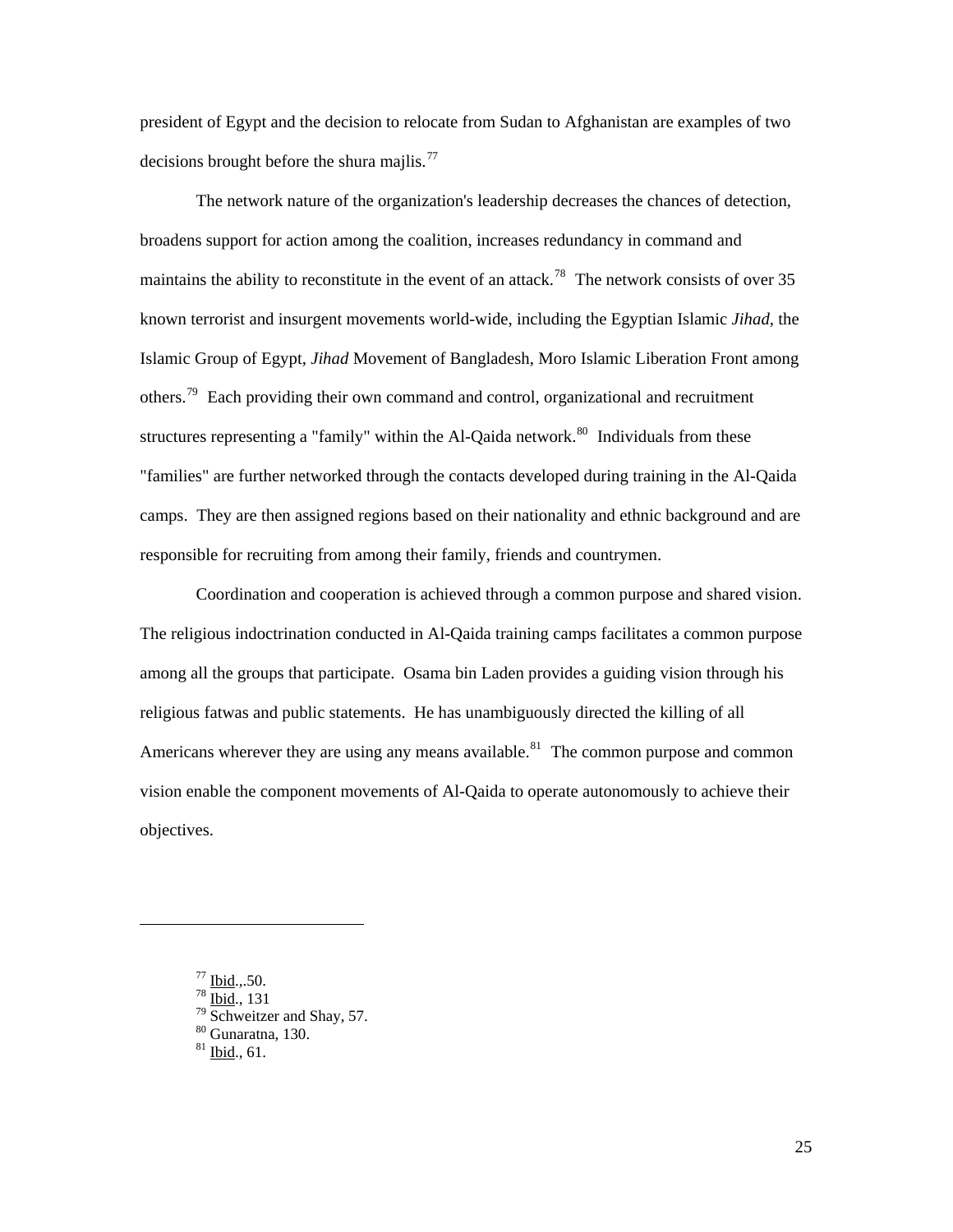<span id="page-30-0"></span>Al-Qaida, organized to fight a global insurgency, operates as a venture capital organization providing funds, technical and training assistance to facilitate cooperation and coordination among militant Islamic groups world-wide.<sup>[82](#page-30-1)</sup> Its routine activities are coordinated through four committees; the military, fatwa and religious teachings, business and finance, and media and information committees. The committees initiate the policy decisions agreed upon by the shura members. The military committee conducts operations to undermine Western influence and build support among disenfranchised Muslims. The fatwa and religious teaching committees ensure theological legitimacy and provides religious indoctrination for potential members and affiliates. The business and finance committee funds the operation and also provides community assistance to needy areas to garner support and aid in recruitment. The information and media committee is charged with the task of propaganda and recruitment. This organization depicts a movement that seeks to capitalize on the frustrations of the masses and direct their actions in support of its goals in opposition to the established governments in the region.

### **Al-Qaida's America First Strategy**

l

Metz and Millen believe that a successful insurgent strategy is founded on three interlinked components; force protection, actions intended to erode the will, strength, and legitimacy of the opponents; and augmentation of support and resources.<sup>[83](#page-30-2)</sup> Osama bin Laden has developed a strategy that incorporates these three components with the goal to defeat the West and establish the unified Islamic State. Fourth generation warfare, as described by Thomas Hammes, uses political, economic, social and military means to convince decision makers that

<span id="page-30-2"></span><span id="page-30-1"></span><sup>82</sup> Jason Burke, "Think Again: Al-Qaida*,*" *Foreign Policy*, (May/Jun 2004): 1-6 accessed at http://www.foreignpolicy.com/story/cms.php?story\_id=2536&print=1 83 Metz and Millen, 6.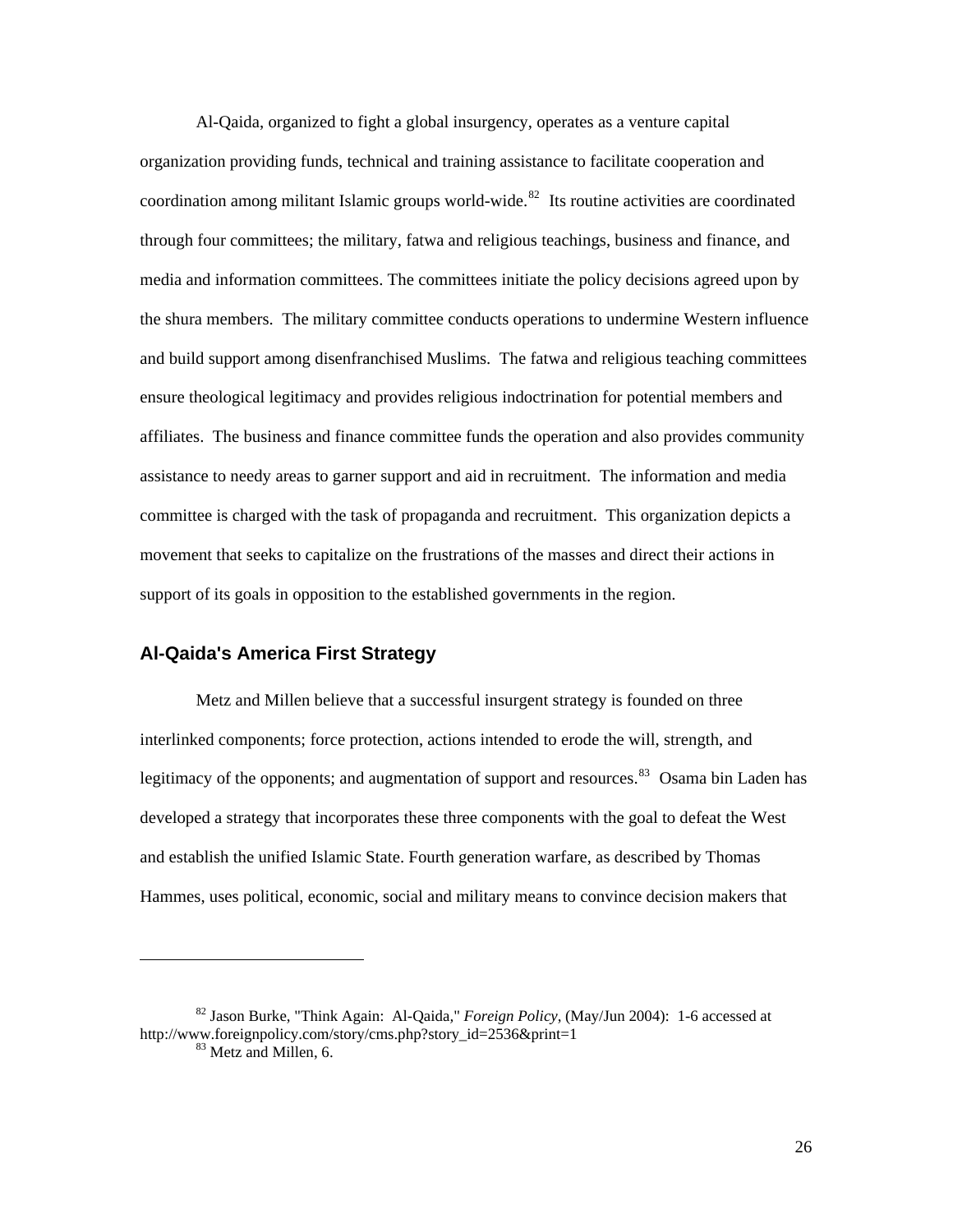their strategic goals are unachievable or too costly.  $84$  This is the strategy of bin Laden's Al-Qaida. The power of Osama bin Laden's strategy thus far has been the coherent and consistent use of a central theme for his message to Islamic believers.<sup>[85](#page-31-1)</sup> Al-Qaida is waging a war of ideas, using military actions to reinforce the message of hope and call to action.

Al-Qaida (AQ) in Arabic means "the base" or "foundation" indicating its importance to the development of the Islamic State.<sup>[86](#page-31-2)</sup> This describes Al-Qaida as more than just a terrorist organization, it is a "vanguard" for creating a larger movement of militant Islam.<sup>[87](#page-31-3)</sup> It is a utopian traditionalist movement that seeks to return to the "perfect" Muslim society of the 8th century, the zenith of the Muslim Empire. It is dedicated to the renewal and reunification of the Muslim community or umma, in accordance with Sharia law under a reestablished Caliphate.<sup>[88](#page-31-4)</sup> As the vanguard, it illuminates the path toward this goal and serves as a model for those that follow. It serves as the catalyst for a greater movement to unify the Islamic world.

Osama bin Laden, in consultation with the shura, believe that the path to the Islamic state is blocked by Western influence in the region, specifically the United States. Previous attempts to overthrow apostate leaders have been thwarted due to the West's political meddling in order to maintain their influence on the region's oil wealth.<sup>[89](#page-31-5)</sup> They believe that the United States must be driven from the region in order to create the reforms necessary to achieve the Islamic State. Tasks critical to success are:

1) Diminish Western influence over Middle Eastern governments

<span id="page-31-0"></span><sup>84</sup> Thomas X. Hammes, "4th Generation Warfare: Our Enemies Play to Their Strengths," *Armed Forces Journal* (Nov 2004), 40.<br><sup>85</sup> Bodansky, Bin Laden: The Man Who Declared War on America, 177.

<span id="page-31-5"></span><span id="page-31-4"></span><span id="page-31-3"></span><span id="page-31-2"></span><span id="page-31-1"></span><sup>86</sup> Brian Jenkins, "The Organization Men", *How Did This Happen*, ed. James F. Hoge & Gideon

<sup>&</sup>lt;sup>87</sup> Abdullah Azzam, "Al-Qa'idah al-Sulbah," *Al-Jihad*, 41, April 1988, 46. <sup>88</sup> Gunaratna, 74.

<sup>89</sup> Bodansky, Bin Laden: The Man Who Declared War on America, 203.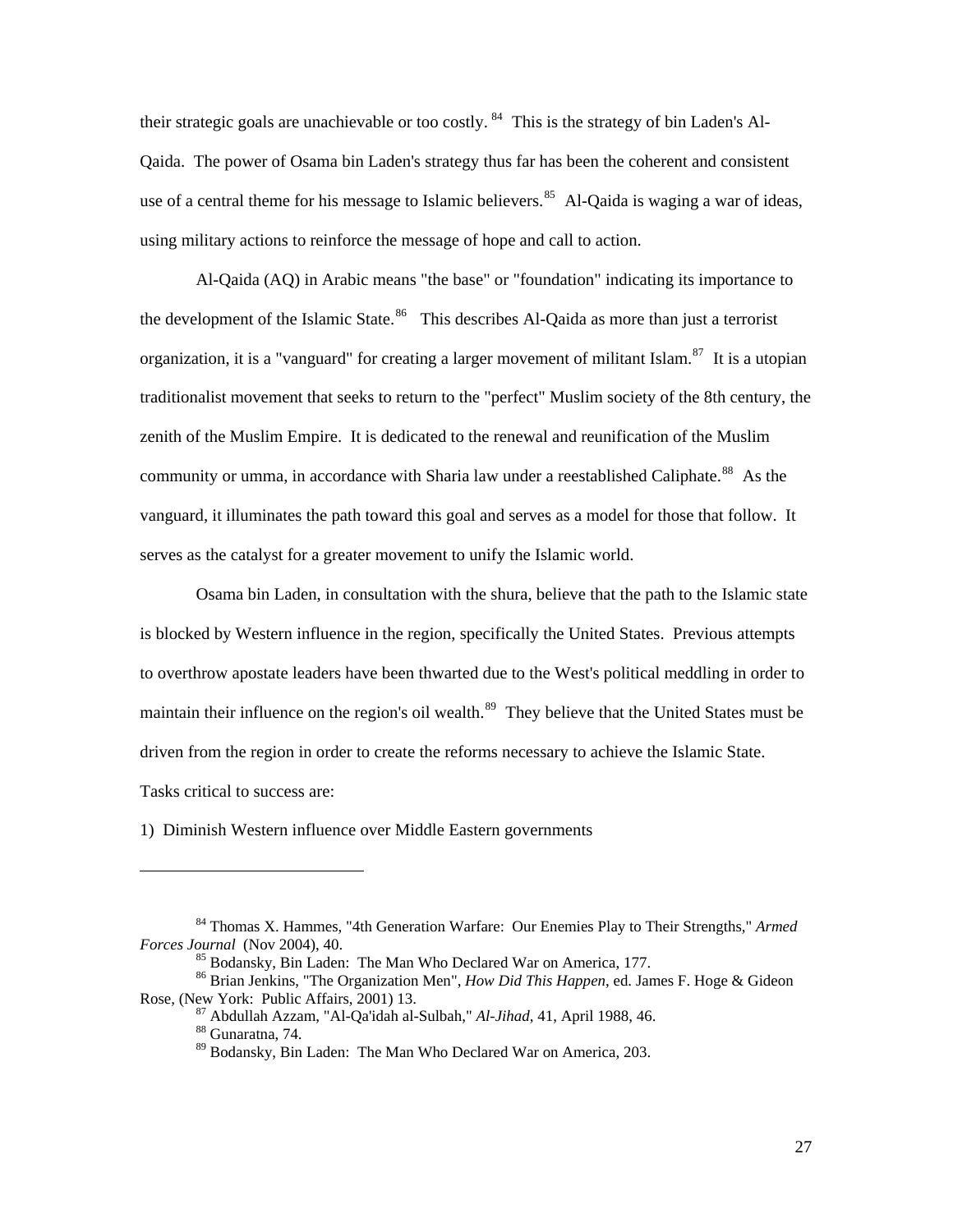- 2) Remove Western forces from the holy land of Saudi Arabia<sup>[90](#page-32-0)</sup>
- 3) Reform a core state, possibly Egypt or Saudi Arabia into an Islamic State<sup>[91](#page-32-1)</sup>
- 4) Destroy Israel<sup>[92](#page-32-2)</sup>

l

Unable to accomplish their objectives from a purely military perspective, Al-Qaida has adapted to engage the Muslim masses to achieve these goals.

Al-Qaida and others see globalization and its effects as destructive to their narrow view of Islam. Fearing that the status quo would eventually destroy the ability of the Islamic culture to resist, Al-Qaida has undertaken a strategy to sever the bonds between the West and the region's regimes. Al-Qaida seeks to gather support by initially framing the conflict as an insurgency of liberation from the West, and then redirecting that effort against the apostate rulers in the region. Ayman al-Zawahiri, Osama's deputy, claims that highly visible attacks against the external enemies of Israel and America will rally Muslims to Al-Qaida's cause, thereby strengthening the effort against the main enemy, the apostate governments in the region.<sup>[93](#page-32-3)</sup> This strategy draws on the existing anti-Americanism to mobilize the population in the region against the United States, forcing the rulers in the region to choose sides between the body of Islam or the United States. Those that fail to reform are named as apostates and targets of jihad. In doing so, the organization has employed significant information operations augmented through military objectives to reach the Muslim population.

<span id="page-32-0"></span><sup>90</sup> F. Gregory Gause III, The Kingdom in the Middle, *How Did This Happen*, ed. James F. Hoge & Gideon Rose, (New York: Public Affairs, 2001) 118

<span id="page-32-1"></span><sup>91</sup> Ayman al-Zawahiri, *Knights Under the Prophet's Banner*. Serialized in Al-Sharq al Awsat (London) 2-10 December, 2001. Translated by the Foreign Broadcast Information Service, document number FBIS-NES-2001-1202

<span id="page-32-2"></span><sup>92</sup> F. Gregory Gause III, The Kingdom in the Middle, *How Did This Happen*, ed. James F. Hoge & Gideon Rose, (New York: Public Affairs, 2001) 118

<span id="page-32-3"></span><sup>&</sup>lt;sup>93</sup> Ayman al-Zawahiri, Knights Under the Prophet's Banner. Serialized in Al-Sharq al Awsat (London) 2-10 December, 2001. Translated by the Foreign Broadcast Information Service, document number FBIS-NES-2001-1202 pg 75-78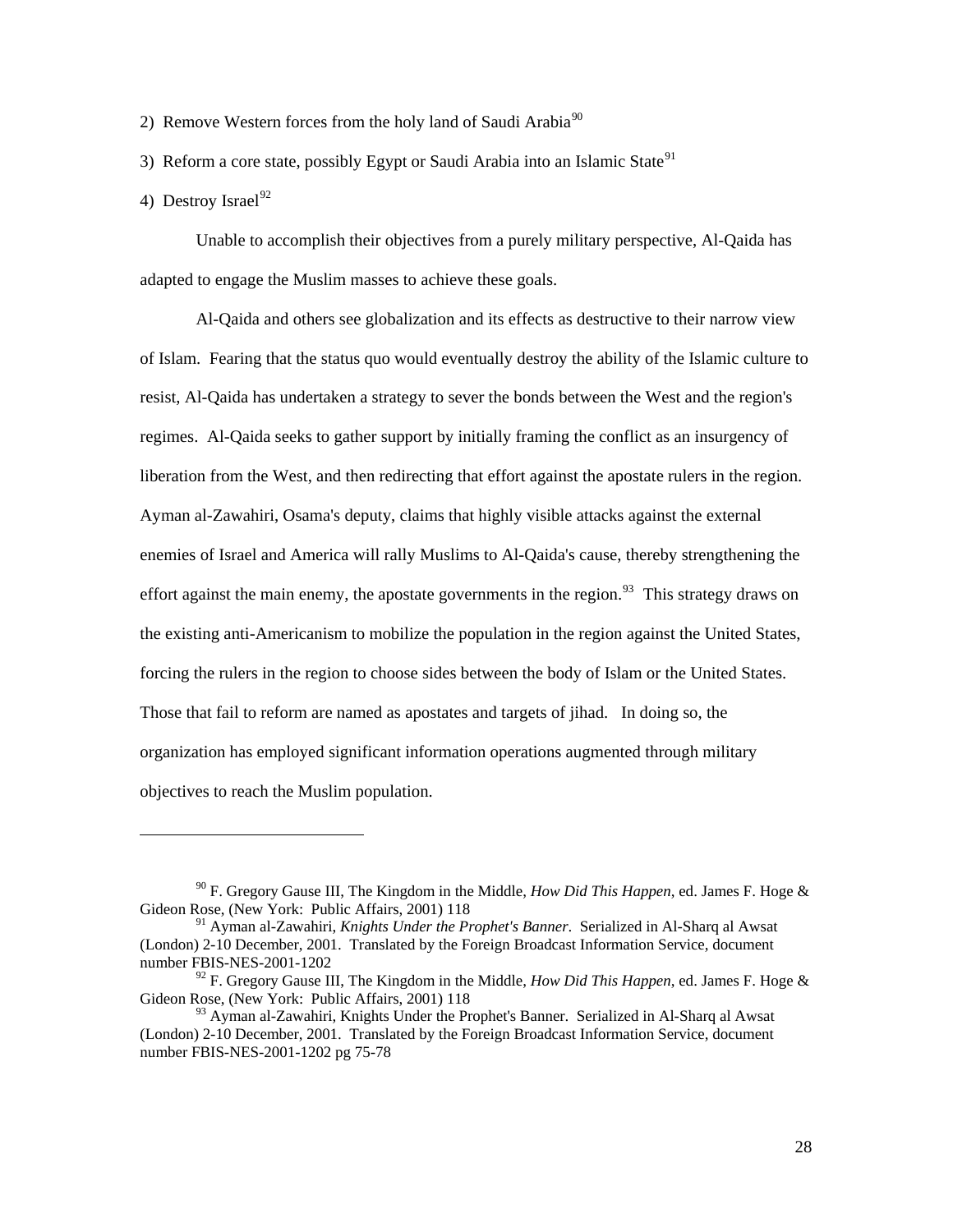The Muslim population is Osama bin Laden's center of gravity. Without support from the body of believers, Osama can never be more than a terrorist. Described as a man in search of a constituency, Osama has consistently portrayed the efforts of Al-Qaida as a religious duty to liberate the umma from the oppression of the West and it's puppet regimes in the region.<sup>[94](#page-33-0)</sup> His eloquent speeches in Arabic seek to harness the frustration that exists among Muslims and direct it against Americans and the regimes that support them. He uses historical parallels to frame the nature of the conflict with America comparing today's struggle to that of the crusades and Mohammed's fight against polytheists.<sup>[95](#page-33-1)</sup> Osama bin Laden draws upon continuing sources of frustration, such as the lack of a Palestinian homeland, the sanctions levied on Iraq and the continued deployment of United States military forces on the Arabian Peninsula as evidence of America's desire to destroy Islam. He has addressed the role of the United States in disrupting a peaceful settlement in Palestine and the killing of innocent children in Iraq through sanctions and missile strikes as evidence of America's war on Islam.<sup>[96](#page-33-2)</sup> Portraying American interests as imperial enables him to describe his actions as necessary to defend Islam through jihad.

The failure of regional governments to meet the needs of its citizenry is another theme in Osama's messages. The reliance on the United States military to defend Saudi Arabia from Iraqi forces is seen as a condemnation of the regime's ability to develop adequate defensive forces. Rather than looking over the defense of the nation, the regime focuses attention to internal security and the suppression of the Islamic fundamentalist movement. Failures to provide social, health and educational services further depict the lack of concern for the citizens of Muslim

<span id="page-33-0"></span><sup>94</sup> Brian Jenkins, The Organization Men, *How Did This Happen*, ed. James F. Hoge & Gideon Rose, (New York: Public Affairs, 2001) 13

<span id="page-33-1"></span><sup>95</sup> Michael Scott Doran, Somebody Else's Civil War, *How Did This Happen*, ed. James F. Hoge & Gideon Rose, (New York: Public Affairs, 2001) 33<br><sup>96</sup> Yonah Alexander and Michael Swetman, *Usama bin Laden's al-Qaida: Profile of a Terrorist* 

<span id="page-33-2"></span>*Network*, (Ardsley, NY: Transnational Publishers, Inc., 2001) Appendix One.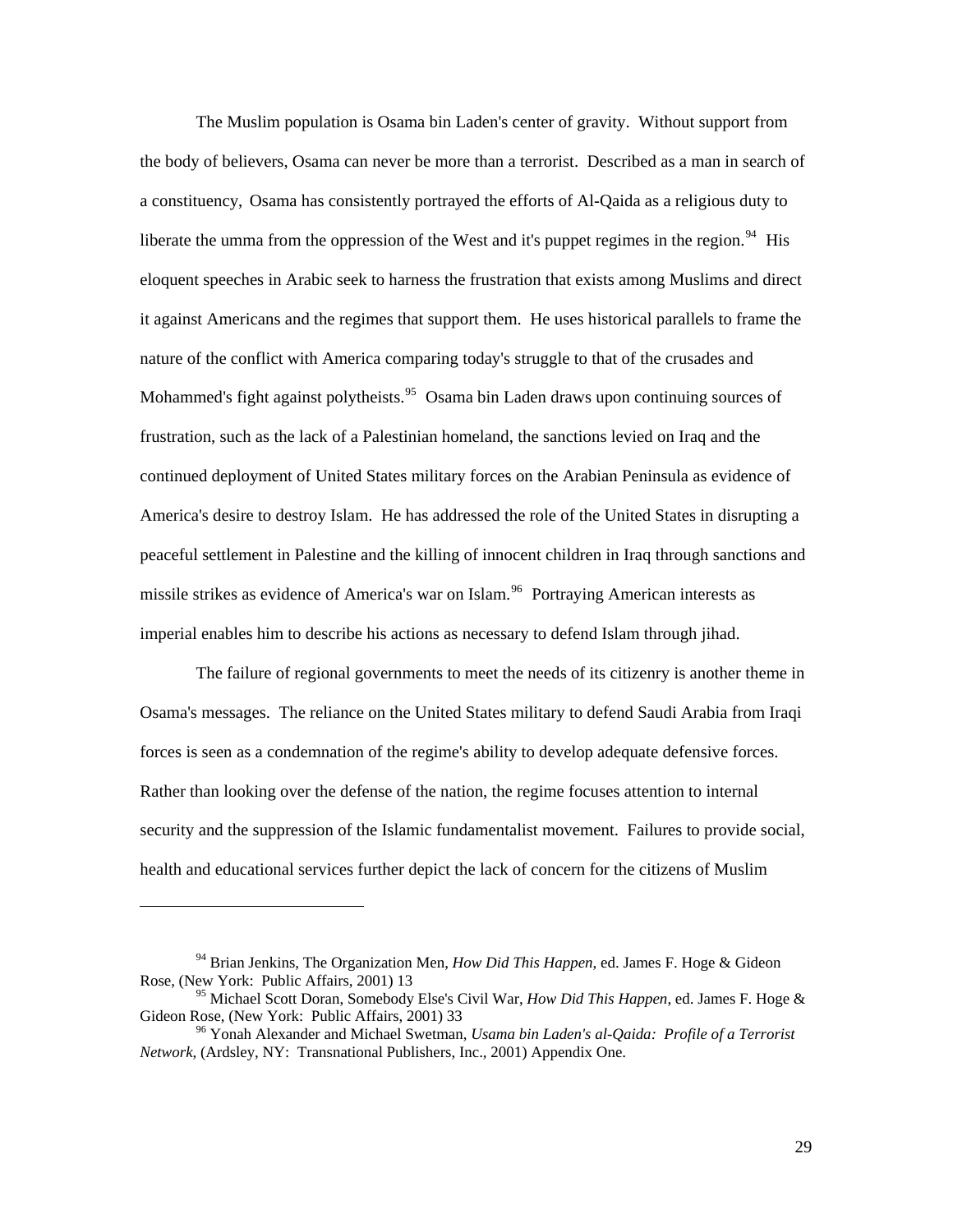countries. The introduction of secular law and governmental organizations is further evidence of a leadership that is no longer concerned for the well-being of its people.

The call to jihad is also a consistent theme in Osama's messages. He advocates that jihad is a personal responsibility given the attack on Islam by the West. His message for all Muslims is to fight wherever, whenever, with whatever means are available, to kill Americans and their allies, take there money and let them know what it is like to live under their rule.<sup>[97](#page-34-0)</sup> Jihad, according to bin Laden, is second only to faith as the duty of the believer in Islam and is to be pursued relentlessly until the evil has been eradicated from Islamic territory.<sup>[98](#page-34-1)</sup> Only through jihad can the Muslim people be free of oppression and return to the true path of Islam. Osama's message receives credible reinforcement from Al-Qaida's military operations.

Al-Qaida, seeks to use its limited force for maximum effect to create conditions that will strengthen support and weaken the United States both politically and economically in the region. Osama bin Laden selects targets for their ability to produce multiple effects to multiple audiences. The advancement of propaganda is one of the most critical aspects of military or terrorist operations. The attacks on the U.S.S. Cole and the embassies in Kenya and Tanzania were gestures that symbolized Al-Qaida's dedication to the jihad against Jews and Crusaders.<sup>[99](#page-34-2)</sup> These spectacular attacks on United States diplomatic and military resources received tremendous media attention and brought recognition to Al-Qaida and the growing admiration among many in the region. These attacks, while damaging to the United States, paid huge dividends in recruitment and support throughout the Muslim world. These attacks were small in comparison with what took place on September 11, 2001.

<span id="page-34-0"></span><sup>97</sup> Esposito, *Unholy War*, 22.

<span id="page-34-1"></span><sup>98</sup> Bodansky, Bin Laden: The Man Who Declared War on America, 388.

<span id="page-34-2"></span><sup>&</sup>lt;sup>99</sup> Schweitzer and Shay, 131.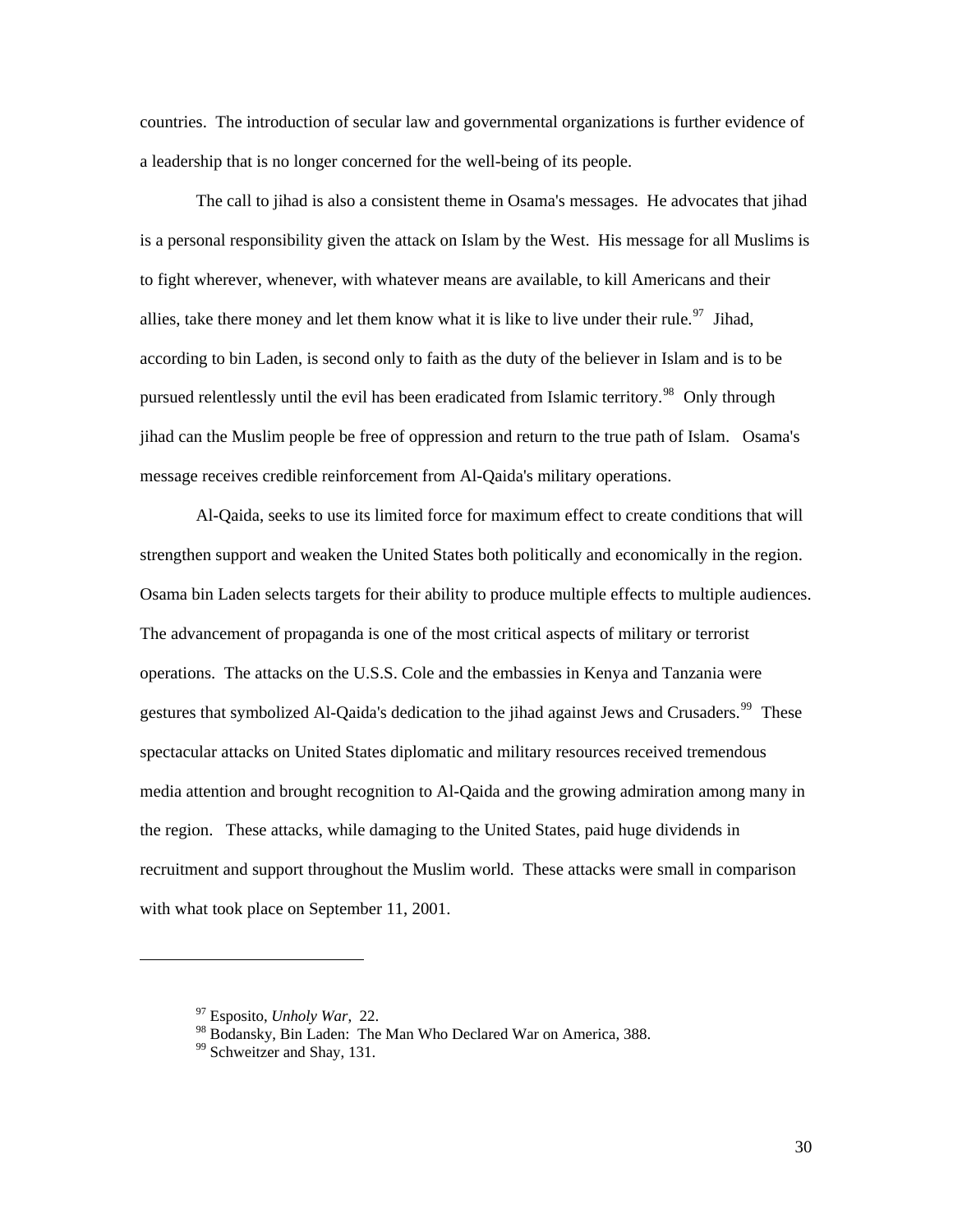The attacks on 9/11 brought unprecedented destruction to the shores of "fortress America." Osama bin Laden's emphasis on quality over quantity is evident in preparing these attacks. The attacks, once again, served to produce multiple effects to multiple audiences. These attacks created a period of economic instability in the United States, rallied the Arab street, demonstrated the U.S. public's vulnerability to attack, attempted to decapitate the United States government, and served as a recruitment tool throughout the Islamic world.<sup>[100](#page-35-0)</sup> This message, delivered to the Muslim people through images of the crumbling World Trade Center on 9/11, signified hope and power. If the symbol of Western economic power was destroyed by the actions of a handful of the faithful, the vanguard, how much more could be accomplished with a rejuvenated umma? This attack had another motive, perhaps even more significant.

The  $9/11$  attacks also served as a strategic provocation to the United States.<sup>[101](#page-35-1)</sup> Osama created a confrontation that sought to draw the United States into a prolonged and indiscriminate war against Islam. The anticipated reaction of declaring war on the Muslim world corroborated Osama's message of a struggle between the evil West and the Muslim world.<sup>[102](#page-35-2)</sup> Osama hoped to produce his own version of the "your either with us or you're against us" posture with the anticipated declaration of war. This argument is echoed by Brian Jenkins statement "... bin Laden and his lieutenants knew that the September 11 attacks would bring a ferocious reply. Their strategy depended on provoking the United States into what would be seen in the Muslim world as an assault on Islam, and we may reasonably guess they prepared for it."<sup>[103](#page-35-3)</sup> The anticipation of drawing U.S. military forces into confrontation on Muslim soil reinforced the crusader message,

-

<span id="page-35-3"></span><span id="page-35-2"></span><span id="page-35-1"></span><span id="page-35-0"></span><sup>&</sup>lt;sup>100</sup> Schweitzer and Shay, 139.<br><sup>101</sup> <u>Ibid</u>., 136.<br><sup>103</sup> <u>Ibid.</u>, 138.<br><sup>103</sup> Brian Jenkins, The Organization Men, *How Did This Happen*, ed. James F. Hoge & Gideon Rose, (New York: Public Affairs, 2001) 14.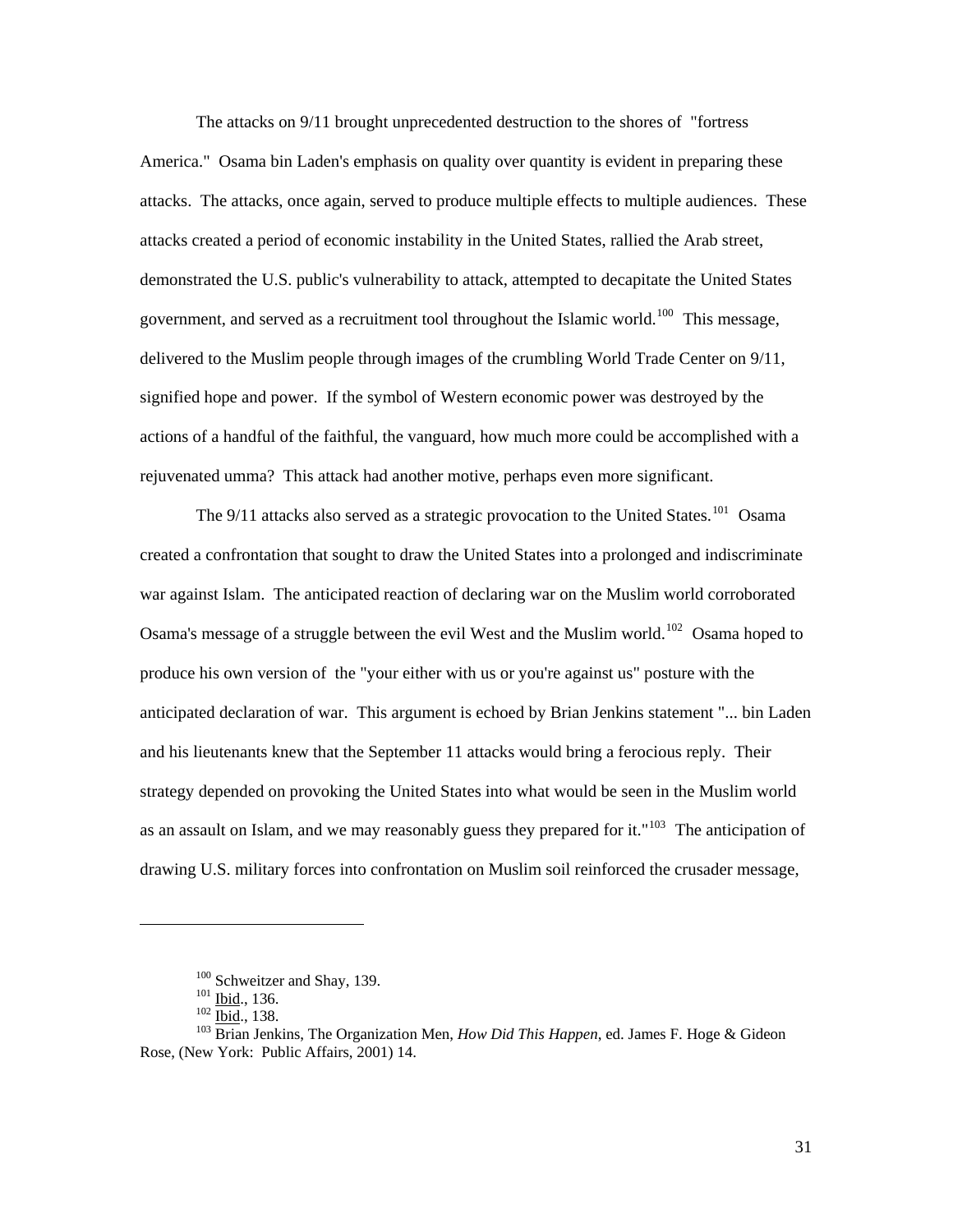increased the justification for jihad among the believers and allowed Osama to fight wars as he knew best.

The anticipation of the United States invasion of Iraq prompted Osama bin Laden and Zawahiri to announce support for jihadists to resist the Americans to defend Baghdad as the seat of the caliphate prior to the Mongol conquest in 1298.<sup>[104](#page-36-0)</sup> Operatives inside Iraq, such as Abu Musab Zarqawi have been using Al-Qaida messengers to communicate with Osama bin Laden. A seventeen page letter and compact disc were taken from Mohammed Ghul indicate that some of the insurgents in Iraq are working in conjunction with Al-Qaida.<sup>[105](#page-36-1)</sup> The continued presence of U.S. troops engaged in military operations against Islamic fighters in the region continues to be a rallying cry for Osama bin Laden. The invasion has strained diplomatic ties with regimes in the region friendly to the West including Saudi Arabia and Pakistan. Insurgent elements are increasing their activities in these countries capitalizing on the frustration created by their compliance with the United States.<sup>[106](#page-36-2)</sup> Osama bin Laden is now in a position to fight America just as he fought the Russians in Afghanistan. The prolonged and ambiguous nature of the fight in Iraq erodes the will of the American people and denies swift, decisive military victory. Osama seems to have employed Hammes' fourth generation warfare successfully thus far.

Whether Al-Qaida is able to create the conditions for the overthrow of one of the core states in Islam is unknown. The potential exists for a country like Saudi Arabia withdraw its tacit support of American intervention in Iraq in order to quell internal dissent or its leadership be overthrown and replaced with a more militant Islamic government. Al-Qaida would gain a significant supporter and ally in the movement toward a unified Islamic state should this take

<span id="page-36-2"></span><span id="page-36-1"></span>

<span id="page-36-0"></span><sup>&</sup>lt;sup>104</sup> Randall, 297.<br><sup>105</sup> <u>Ibid</u>., 298.<br><sup>106</sup> Yossef Bodansky, *The Secret War in Iraq* (New York: HarperCollins Publishers, 2004) 305.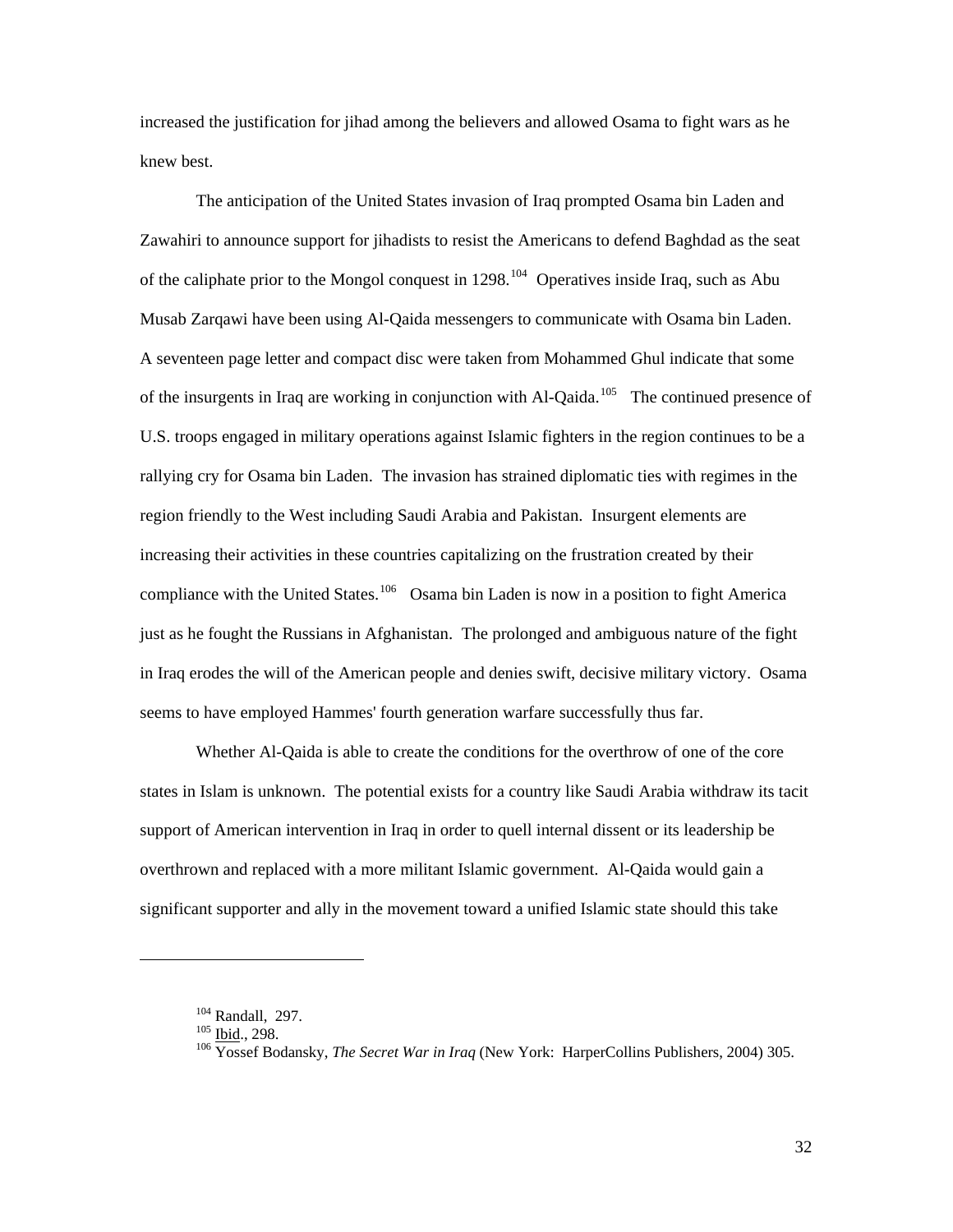<span id="page-37-0"></span>place. With the ability to control the world's oil market, Saudi Arabia could wield significant clout with U.N. Security Council nations to pressure a United States withdraw from the region and limit intervention in pursuing the greater Islamic State. Regardless, Al-Qaida's proven ability to motivate portions of the Muslim population continues to be a source of support for its operations in the region. Speculation in this regard may be found to be inaccurate with the passing of time but failure to account for this potentiality, should it prove correct, will be disastrous.

## **SOURCES OF SUPPORT**

Steven Metz and Raymond Millen highlight several broad logistical elements required to establish and maintain an effective insurgency. The degree of support in each of these areas directly impacts the effectiveness of the insurgency.  $107$  Al-Qaida has developed significant sources of funding, manpower, sanctuary, and intelligence in this regard. Funding supports the operational costs of training, preparation, intelligence gathering and mission execution. Manpower is derived from the means of recruitment, training and employment. Sanctuary is provided through transparency for operational cells and the use of remote geographic locations for training bases. Intelligence gathering enables effective planning and execution of attacks and prevents unexpected attacks. A strategy designed to defeat Al-Qaida needs to address each of these areas.

### **Funding**

<span id="page-37-1"></span>1

Al-Qaida's financial support network is structurally diverse as well. Osama bin Laden, purportedly worth approximately \$20-30 million, serves as the head of the Al-Qaida financial and

<sup>&</sup>lt;sup>107</sup> Metz and Millen, 8.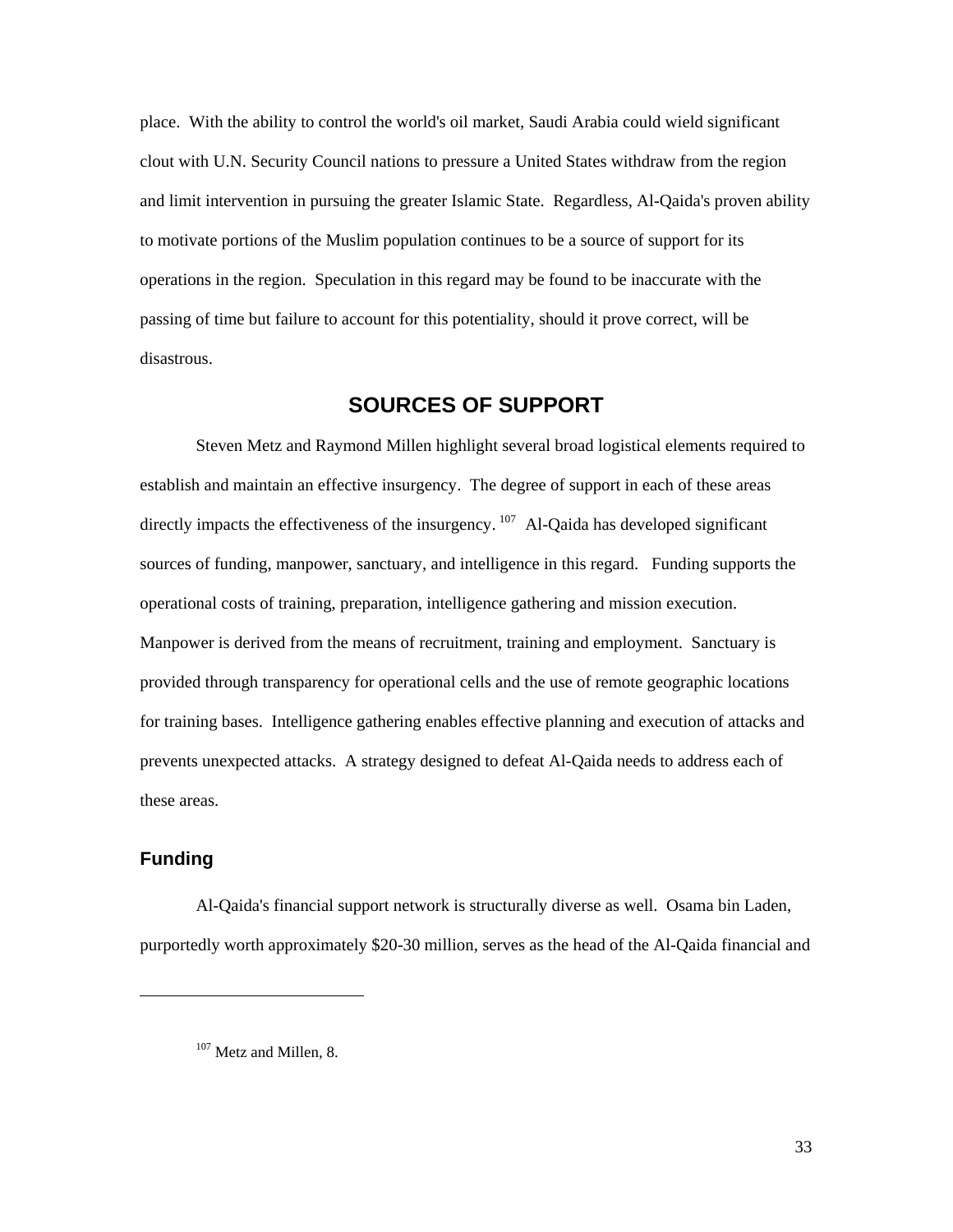business committee as well as the overall organization. This committee is comprised of accomplished bankers and financiers and is responsible for the collection, movement, investment and distribution of assets throughout the organization worldwide. The committee, which constantly seeks to increase its means of financial stability, operates on an estimated annual budget of \$50 million dollars.<sup>[108](#page-38-0)</sup> The organization draws these funds from legitimate or front businesses established by Al-Qaida, charities and non-governmental agencies (NGO), and credit card fraud.

Al-Qaida has established numerous front companies and organizations around the world. Many of these companies are completely legitimate attempts to aid the population with jobs and economic growth. These companies run the gamut from furniture manufactures to genetic development laboratories for cattle to fruit export companies. Others provide cover for movement of personnel and shipping of goods. Wealthy businessmen in Saudi Arabia and the UAE are able to provide funding through these organizations while maintaining the air of legitimacy. This engenders sympathy and support within the community for the organization and serves as an evaluation system for recruits. The diversity of these businesses creates a complex network with which to move and hide large quantities of money. Recent efforts to freeze assets after 9/11 have had some success but much of Al-Qaida's money is moved through the Islamic Hawala, or informal banking system requiring no governmental scrutiny or accountability.<sup>[109](#page-38-1)</sup> NGOs play a critical role in augmenting funding as well.

Al-Qaida has infiltrated several Islamic NGOs and charities in response to the attempts to freeze assets. A common ideology has enabled Al-Qaida to place individuals in prominent positions in some of the larger Islamic charitable organizations. These individuals are able to

<span id="page-38-1"></span><span id="page-38-0"></span>-

<sup>108</sup> Gunaratna, 81.

<sup>109</sup> Ibid. 84.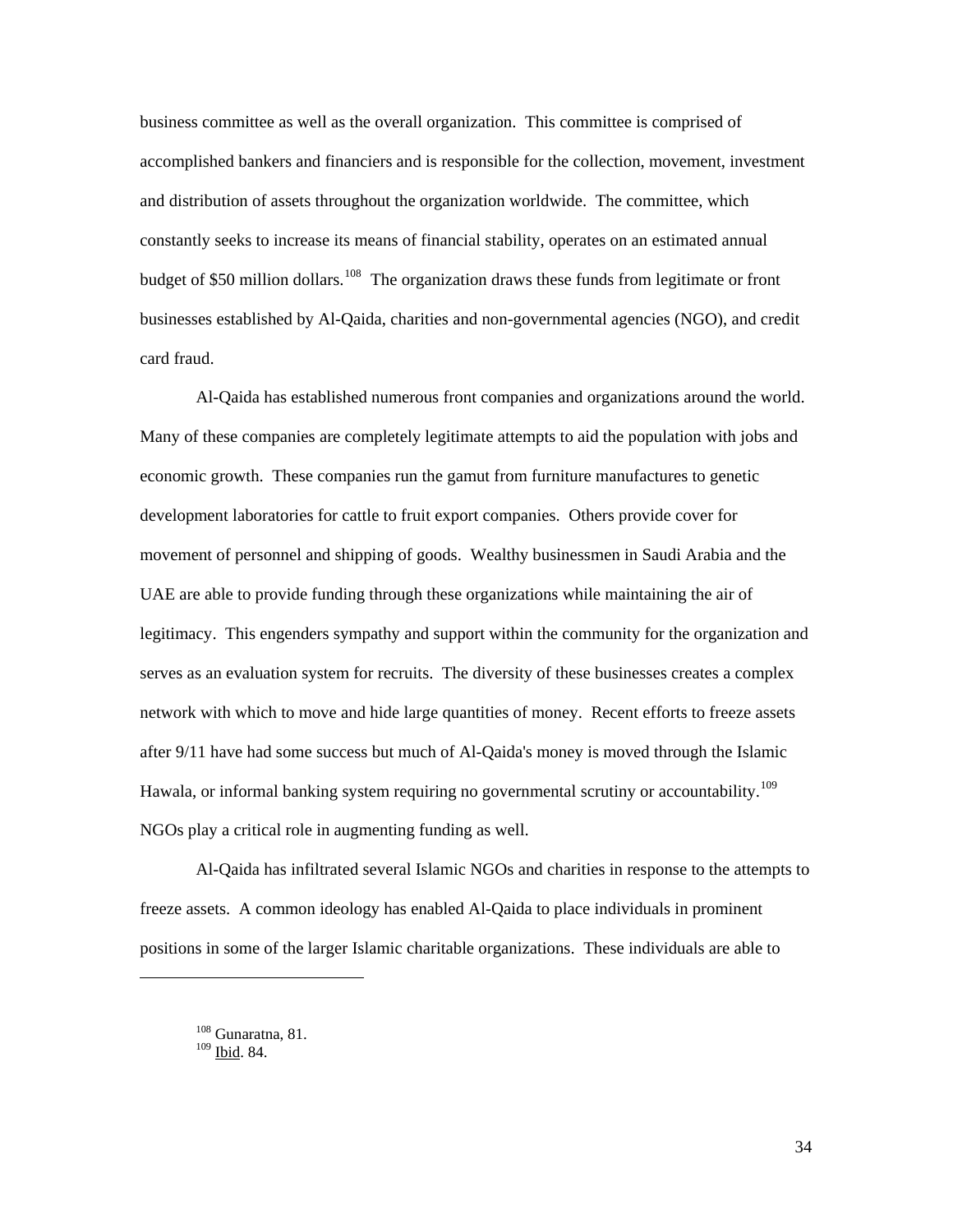redirect money and oversee projects that provide propaganda and recruitment opportunities, such as building schools, hospitals, and mosques. In one instance, Osama bin Laden's brother-in-law became the Islamic International Relief Organization (IIRO) branch chief in the Philippines and used his position to support two local terrorist groups.<sup>[110](#page-39-0)</sup> The infiltration of charitable organizations produces significant amounts of money and provides substantial influence in advancing the militant ideology.

In Western nations, which have more stringent banking laws, credit card fraud has become a significant means of funding. These networks operating in many European countries are estimated to be producing nearly one million dollars a month. A special camp in Afghanistan taught members how to commit credit card fraud, counterfeiting credit cards, and how to access and copy the encrypted information from magnetic strips. Equipment for reproducing credit cards has been captured during raids on terror cell safe houses in Europe.<sup>[111](#page-39-1)</sup> This relatively easy method is often hard to detect as anything more than petty crime and enables the organization to maintain a low profile while generating large sums of cash from sources that would not contribute under other circumstances.

These vast sums of money are collected regionally and dispersed to the operational cells through a series of feeder accounts. The feeder accounts are established through Al-Qaida front organizations and charities while the operational accounts are established through unknown operatives using alias and false documentation that are also produced by the financial

<span id="page-39-1"></span><span id="page-39-0"></span> $\frac{110}{111}$  <u>Ibid</u>. 91.<br> $\frac{1}{111}$  <u>Ibid</u>. 87.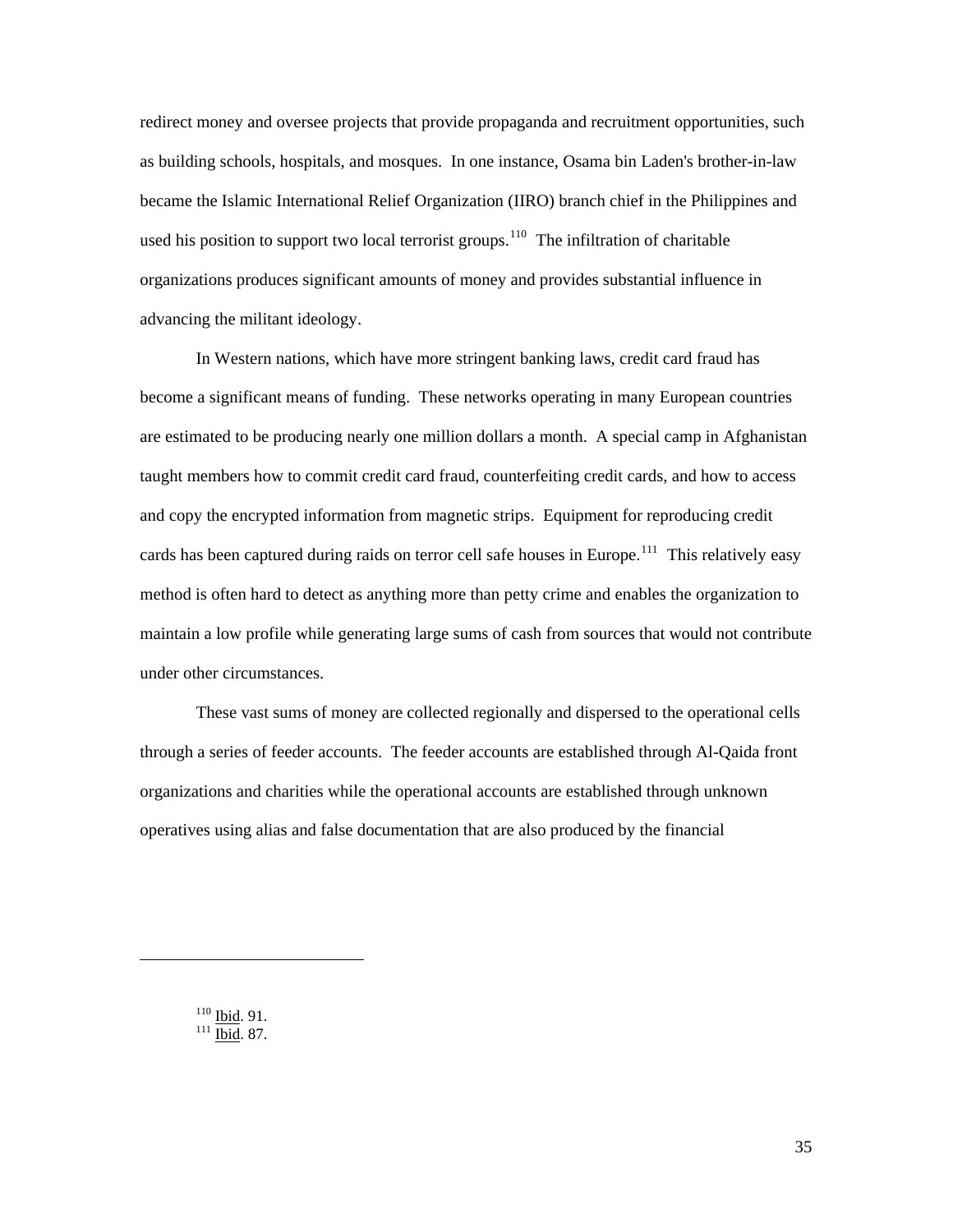<span id="page-40-0"></span>committee.<sup>[112](#page-40-1)</sup> These accounts are numerous and widespread with many well known banking establishments world-wide providing an unwitting conduit to support terrorist activities.<sup>[113](#page-40-2)</sup>

#### **Manpower**

Al-Qaida, by some estimates, has a support base of 6-7 million radical Muslims around the globe with as many as 120,000 willing to take up arms.<sup>[114](#page-40-3)</sup> Yoram Schweitzer and Shaul Shay have developed a succinct description of Al-Qaida's recruitment, training and employment system that provides a continuous flow of manpower in their ranks. Al-Qaida recruiters use mosques, Islamic cultural centers and prisons as a means to identify individuals with the potential for service.<sup>[115](#page-40-4)</sup> These recruiters have usually infiltrated these organizations and use their positions to agitate and indoctrinate individuals towards the more militant version of Salafist Islam.<sup>[116](#page-40-5)</sup> The recruiter can then direct these individuals in support of local organizations or recommend those with exceptional talent for further training within the Al-Qaida organization. This highly selective process is based on the individuals' desire to volunteer for service with Al-Qaida as well as the recruiters' assessment of their potential. After an extensive security check, recommended individuals are transported to Al-Qaida training camps for further indoctrination and education.<sup>[117](#page-40-6)</sup>

Al-Qaida training is conducted in several remote locations around the world. The need to maintain secrecy and survivability requires a movement of these bases periodically. The training is echeloned with a basic, advanced and specialized skills curriculum. Basic courses are designed to familiarize individuals with firearms, first aid, explosives, and many other skills necessary for

<span id="page-40-3"></span><span id="page-40-2"></span>

<span id="page-40-4"></span>

<span id="page-40-6"></span><span id="page-40-5"></span>

<span id="page-40-1"></span><sup>&</sup>lt;sup>112</sup> Ibid. 84.<br><sup>113</sup> Ibid. 83.<br><sup>114</sup> Ibid. 126.<br><sup>115</sup> Schweitzer and Shay, 144.<br><sup>116</sup> John Esposito, *Unholy War*, 110.<br><sup>117</sup> Schweitzer and Shay. 145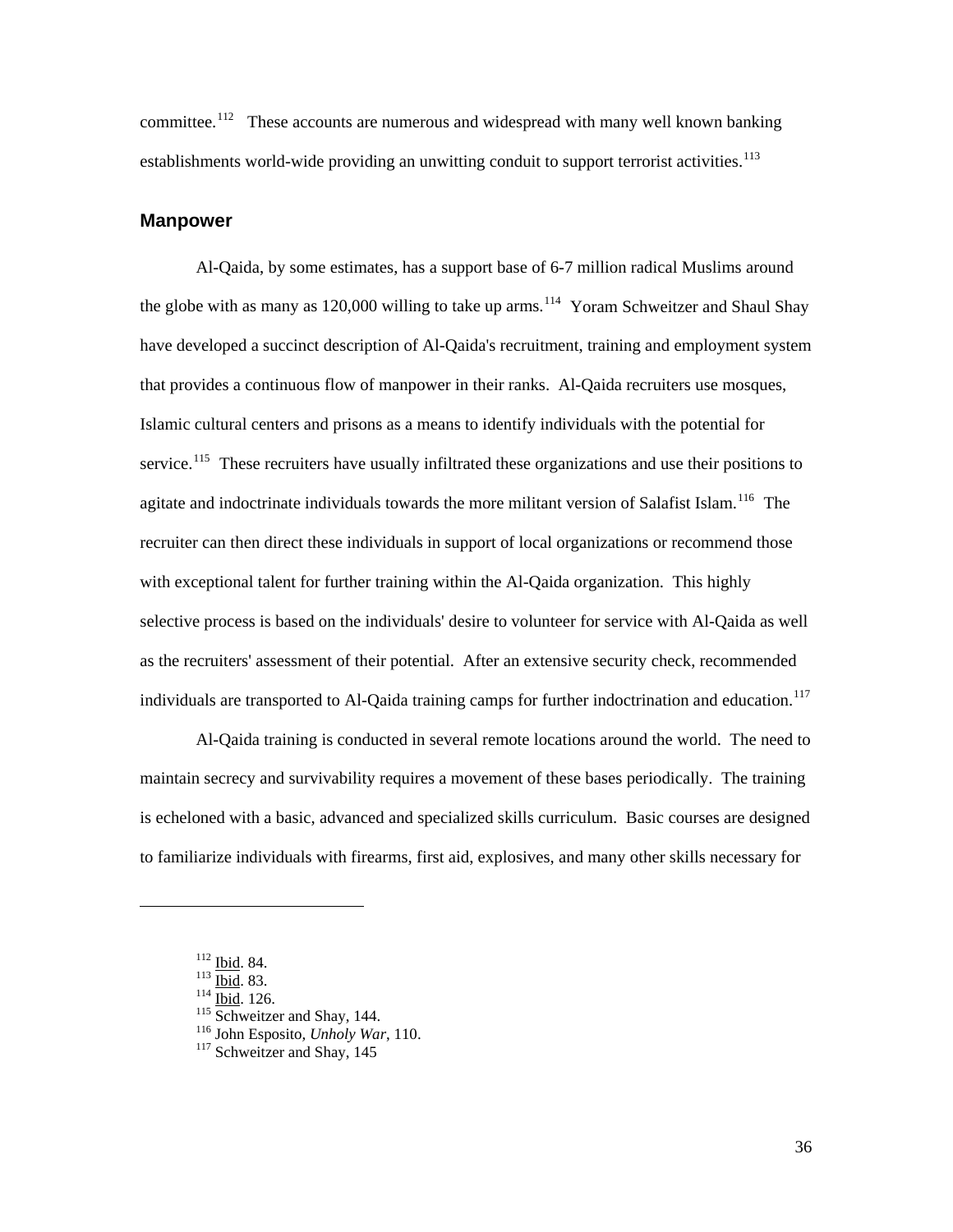<span id="page-41-0"></span>operating in a guerrilla force. Advanced courses deal with heavy weapons, assassination, and boobytrap explosives. Specialized courses develop surveillance and counter-surveillance skills, forging and adapting identity documents. Each operative is heavily inculcated with the ideological and theological teachings under Al-Qaida's religious and fatwa committee headed by al-Zawahiri.<sup>[118](#page-41-1)</sup> The development of personal and professional relationships among the trainees is heavily encouraged to increase the connectivity within the organizational network. Individual performance and commitment determines the level of training offered. Upon completion of training, individuals may return to their country of origin to assist in establishing or supporting an effective insurgency movement and to recruit others to the cause. Some are selected to serve in operational cells or assigned special missions to gather intelligence in foreign countries.<sup>[119](#page-41-2)</sup>

#### **Intelligence**

Detailed planning based on accurate and actionable intelligence are characteristic of Al-Qaida operations. The transparent nature of Western society and the development of globalized information systems provide Al-Qaida a tremendous advantage in gathering actionable intelligence. This transparency enables terrorists to travel freely enabling them to gather intelligence through surveillance of targets and security protocols.<sup>[120](#page-41-3)</sup> This is clearly evident in the ability of several of the 9/11 suicide high-jackers to travel, obtain pilot training, drivers licenses, banking accounts and credit cards within the United States.<sup>[121](#page-41-4)</sup> Human intelligence provided through sleeper agents is also augmented through the globalization of information networks.

 $118$  Gunaratna, 95.

<span id="page-41-4"></span><span id="page-41-3"></span><span id="page-41-2"></span>

<span id="page-41-1"></span><sup>&</sup>lt;sup>119</sup> Schweitzer and Shay, 144<br><sup>120</sup> <u>Ibid.</u> 134.<br><sup>121</sup> 9/11 Commission Report, 237-239.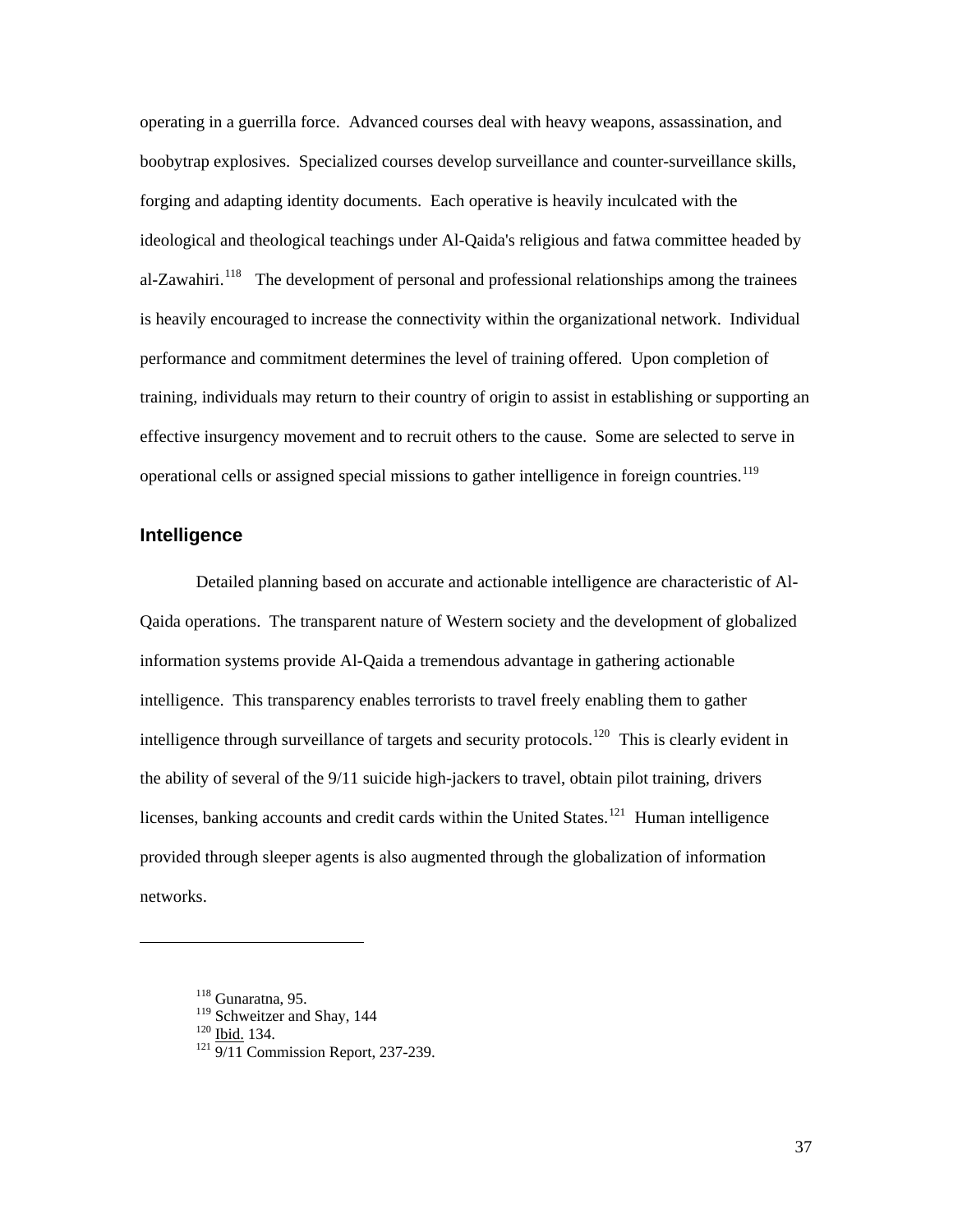<span id="page-42-0"></span>The development of the World Wide Web has also been a boon to would be terrorists. The availability of information contributing to an attack is incredible. One only needs to check Globalsecurity.com to receive the latest locations of the United States Army's major commands, the Navy's fleets, and the Air Forces air wings.<sup>[122](#page-42-1)</sup> The ability to communicate and share this information via encrypted messaging has facilitated the planning and execution of several Al-Qaida attacks.<sup>[123](#page-42-2)</sup> Al-Qaida's e-mail encryption programs, purchased off the shelf, remain unbroken by National Security Agency specialists.<sup>[124](#page-42-3)</sup> The relative anonymity of global information systems enables Al-Qaida to gather critical information and communicate clandestinely with sleeper agents when developing plans of attack. The transparency inherent in an open democratic society has been co-opted to facilitate Al-Qaida's terrorist operations.

#### **Sanctuary**

Al-Qaida's diverse and decentralized organization requires minimal infrastructure. The ability to blend into the population allows cell members to operate with virtual impunity. Cell members live a parasitic existence using developed housing, travel and communications infrastructure often posing as foreign students to gain access and avoid attention. Extensive investigations have uncovered a cell responsible for destroying the World Trade Center operating in this manner in Frankfort, Germany.<sup>[125](#page-42-4)</sup> The transparency and mobility of the decentralized cell structure is key to their success in planning and executing operations.

One of the few infrastructure points of leverage is the Al-Qaida training bases. These camps are one of the few places in which relatively large numbers of trainees, operatives and

<span id="page-42-1"></span><sup>&</sup>lt;sup>122</sup> www.globalsecurity.org<br><sup>123</sup> 9/11 Commission Report, 88.<br><sup>124</sup> Gunaratna, 103.<br><sup>125</sup> Ibid. 140

<span id="page-42-4"></span><span id="page-42-3"></span><span id="page-42-2"></span>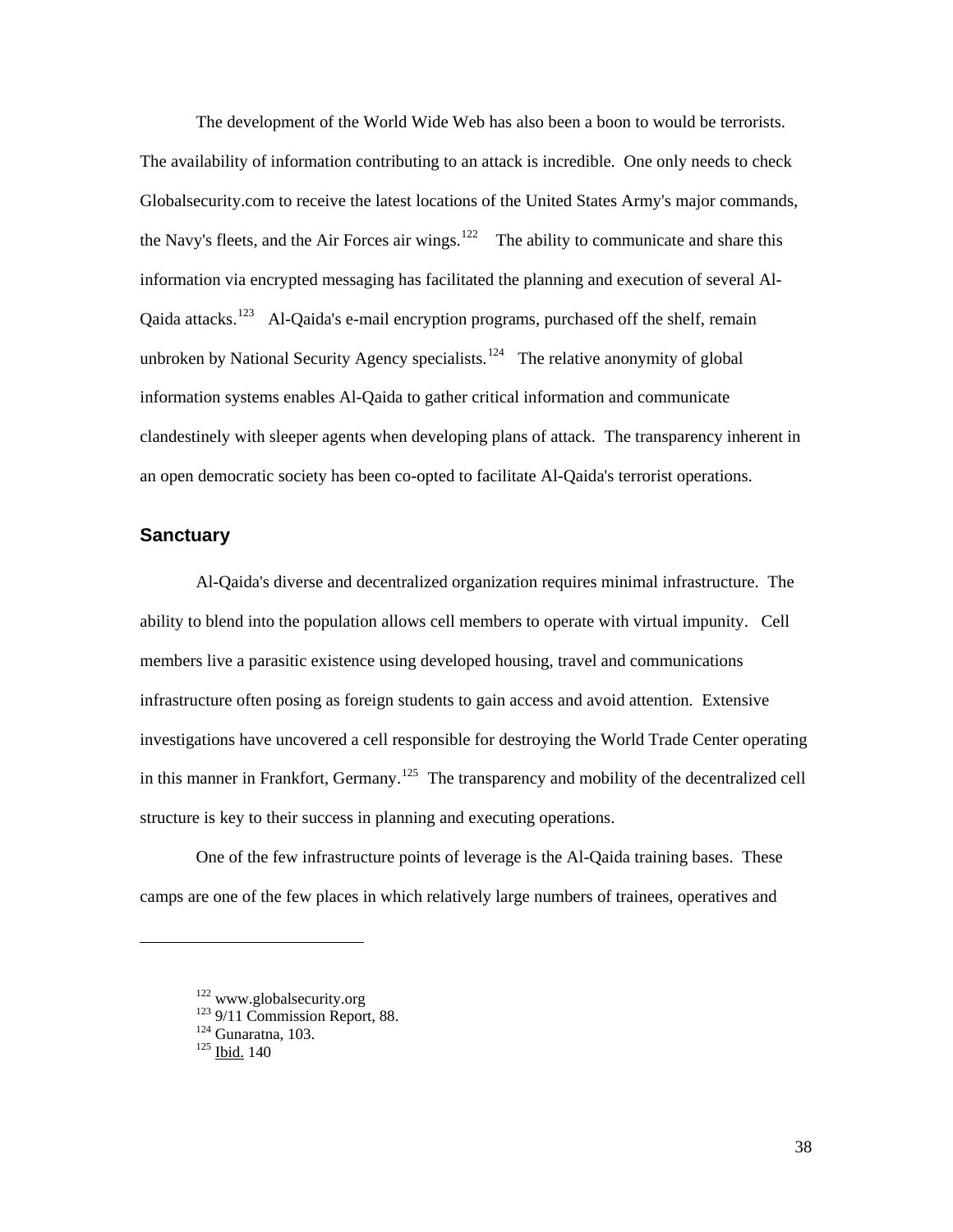<span id="page-43-0"></span>cadre are located together. In order to protect these assets, Osama bin Laden has used remote locations in relatively unstable regions such as Afghanistan, Northern Pakistan, Sudan, and more recently in Southeast Asia.<sup>[126](#page-43-1)</sup> Local officials and warlords are often bribed to provide security and stability in these areas, such as the Taliban in Afghanistan and governmental forces in Sudan.<sup>[127](#page-43-2)</sup> These nodes are critical to maintain the flow of trained operatives and require a good deal of intelligence to locate.

## **ARE WE WINNING?**

**"***It's quite clear to me that we do not have a coherent approach to this {war on terrorism}..terrorism is simply a technique being used by extremists. It is not the problem in and of itself, it's a weapon that's being used.* 

 *Donald Rumsfeld, June 5, 2004[128](#page-43-3) Without a good plan for the whole campaign, it is absolutely impossible to fight a really good first battle. That is to say, even though victory is won in the first battle, if the battle harms rather than helps the campaign as a whole, such a victory can only be reckoned a defeat. ...Hence, before the first battle one must have a general idea of how the second, third, fourth, and even the final battle will be fought...It is absolutely essential to have a long-term plan. Mao Tse-tung[129](#page-43-4)*

The military is very good at killing and capturing terrorists and plays a critical role in

pursuing the war on terrorism. It has engaged terrorists worldwide and deposed dictatorial

regimes in Iraq and Afghanistan since embarking on the GWOT. Many, however, argue that our

hasty actions belie a strategic misunderstanding of Islamic religion and culture and have been

counterproductive to victory in the GWOT. Additionally, these actions may have produced

greater animus toward the United States and spawned greater support for Al-Qaida and other

Islamist insurgencies worldwide. If the above statements of Secretary of Defense Rumsfeld and

Mao Tse-tung are correct, the United States' stunning military victories in Afghanistan and Iraq

<span id="page-43-1"></span><sup>&</sup>lt;sup>126</sup> Paul J. Smith, "Transnational Terrorism and al Qaida: Confronting the New Realities,"<br>*Parameters*, Vol. XXXII, No. 2, (Summer 2002) 37.<br><sup>127</sup> Gunaratna, 82.

<span id="page-43-4"></span><span id="page-43-3"></span><span id="page-43-2"></span><sup>&</sup>lt;sup>128</sup> Donald Rumsfeld, "Remarks at he International Institute for Strategic Studies," Singapore, June 5, 2004

<sup>129</sup> Mao Tse-tung, *Selected Military Writings* (Peking: Foreign Language Press, 1972) 130-131.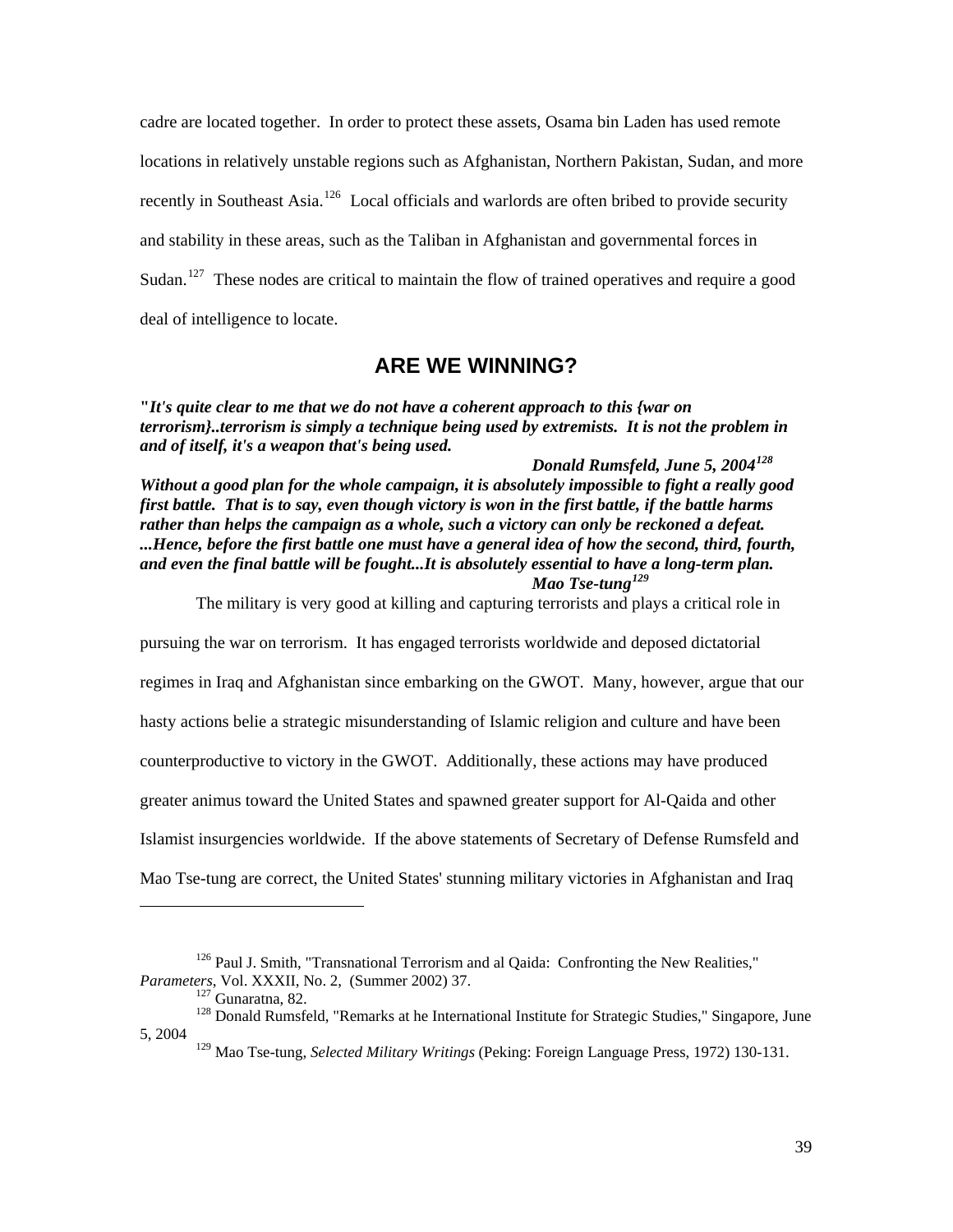<span id="page-44-0"></span>may have valiantly paved the road to future failure in the GWOT. Victory in the GWOT requires the United States to develop and implement a counter-insurgency strategy that fully integrates all elements of national power in order to defeat Al-Qaida and others of their ilk.

Looking at the GWOT through the lens of insurgency demonstrates the complexity of the conflict facing America today and exposes a broader spectrum of opportunities to pursue. The analysis of the GWOT using Metz' and Millen's insurgency model identifies areas that must be addressed to prevent a successful insurgency. These areas provide both direct and indirect means of attacking an insurgency. The analysis demonstrates the need to address and resolve existing political and social conflicts to reduce the collective frustration that insurgent movements seek to exploit to garner support. The further need to confront and discredit the ideology that insurgent groups use to motivate and engender support is also demonstrated through this analysis. Successfully addressing these areas of concern reduces the ability of insurgent organizations to expand. The identification, apprehension or destruction of critical leadership nodes and the reduction of existing sources of support are two other areas that directly combat an insurgent movement. An effective strategy, however, seeks to reduce support for an insurgency while simultaneously attempting to destroy the movement. Extreme caution must be taken to ensure that efforts to destroy the movement do not work against the efforts to reduce support and vice versa.

#### The Current Strategy

The National Strategy for Combating Terrorism attempts to present a concept for incorporating all elements of national power to defeat terrorism. The strategy's release in February, 2003, nearly seventeen months after beginning the GWOT and the Secretary of Defense's statement above highlight the difficulty in resolving an ill defined problem. The strategy depicts the "structure of terror" as a hierarchical triangle with "underlying conditions" as the foundation, upon which is further laid the international environment, states, organization and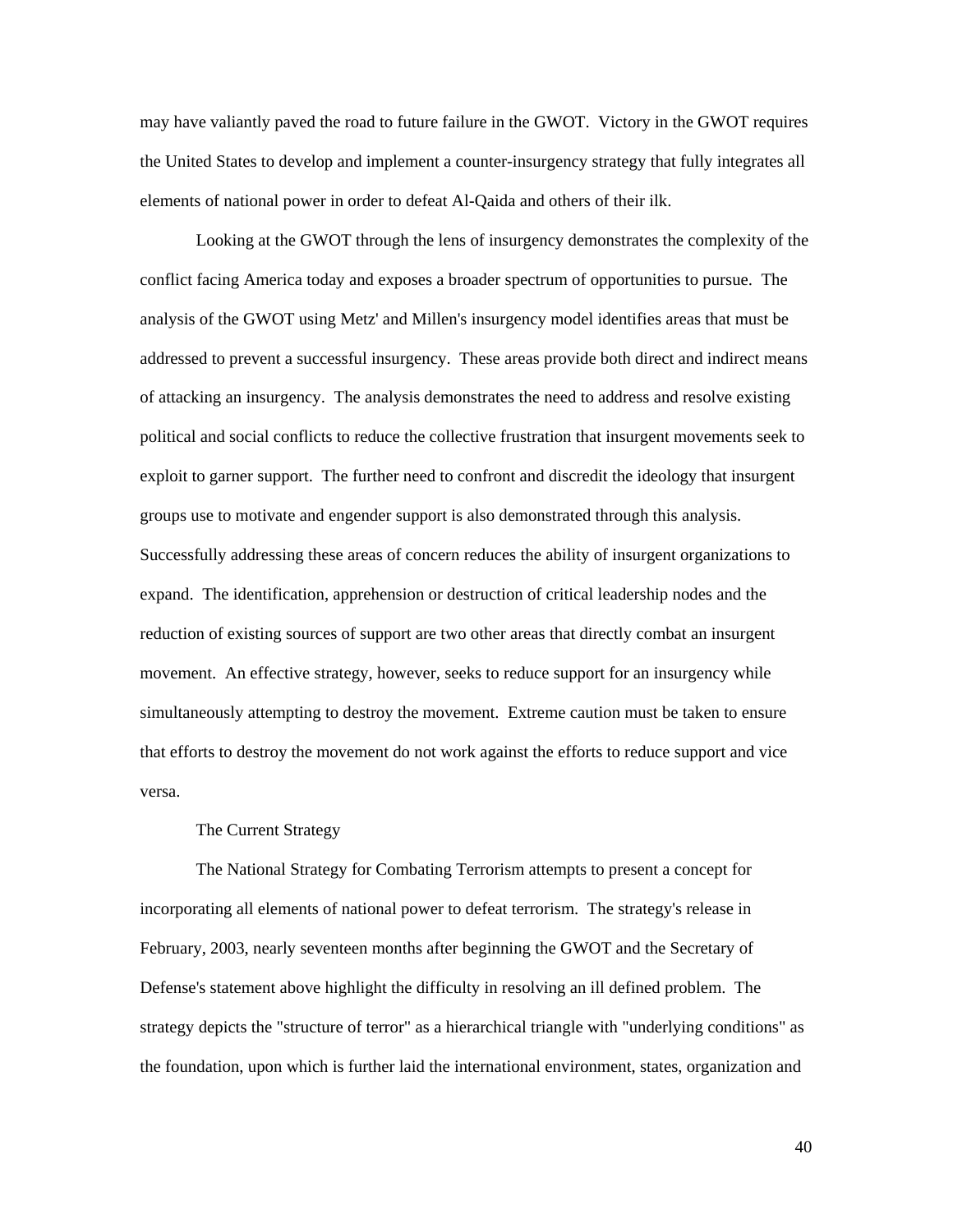finally leadership.<sup>[130](#page-45-0)</sup> This structure depicts the scope of the problem that the strategy attempts to address.



The strategy outlines four goals and their supporting objectives that attack the structure of

terror. The strategy's stated goals are:

<span id="page-45-0"></span>l

- 1) Defeat terrorists and their organizations
- 2) Deny sponsorship, support, and sanctuary to terrorists
- 3) Diminish the underlying conditions that terrorists seek to exploit
- 4) Defend the U.S. citizens and interests at home and abroad

Three of these four stated goals are geared to directly or indirectly confront the terrorist

movement. Eleven of the thirteen pages dedicated to outlining the objectives that support these

goals are used to explain these three goals. The use of decisive military force is implicitly or

explicitly described as a viable means of accomplishing two of these goals. Only the third goal,

<sup>&</sup>lt;sup>130</sup> National Strategy for Combating Terrorism, 6.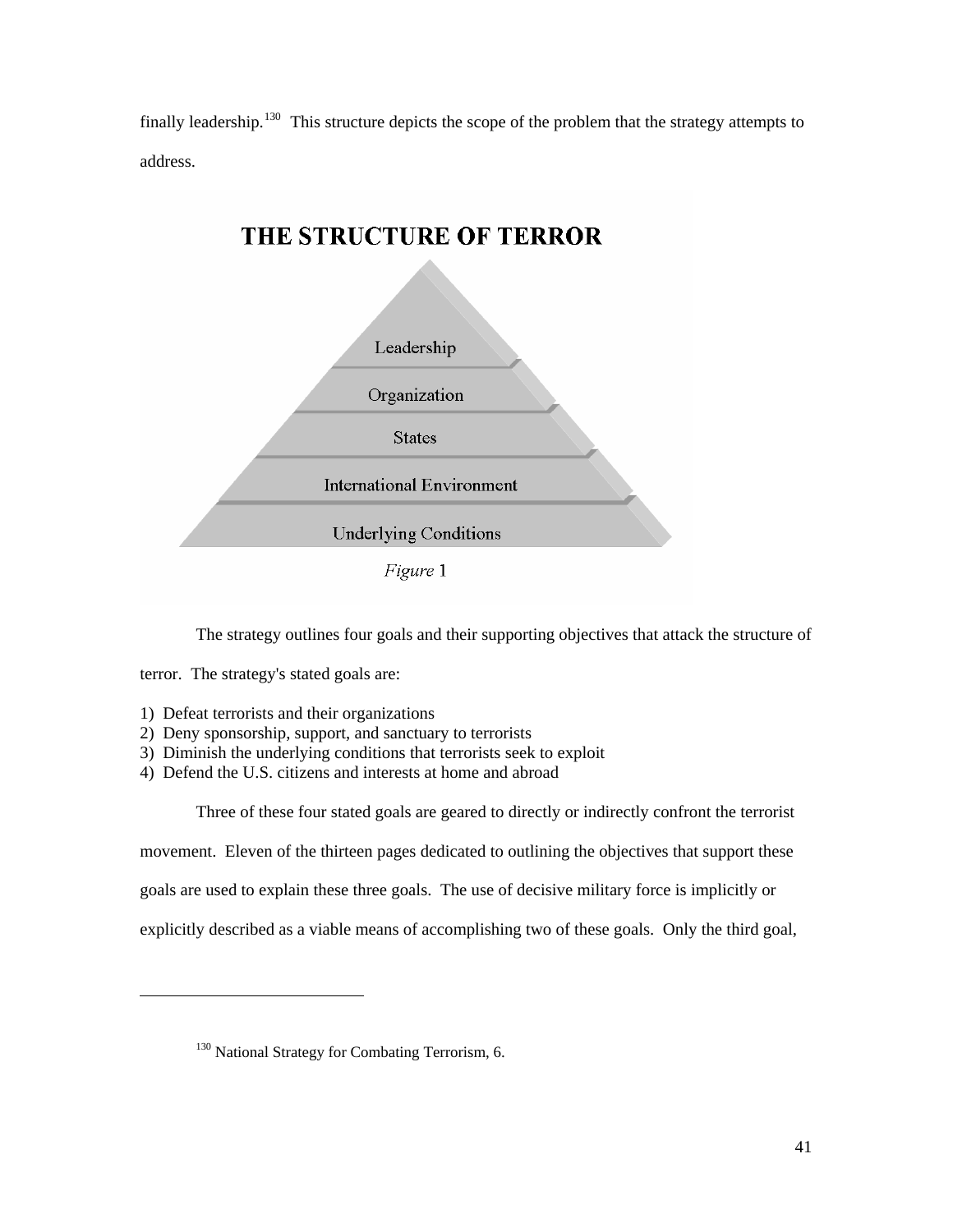"Diminish the underlying conditions" targets the foundation of terrorism as depicted in the "structure of terror" expressed earlier in the strategy.

The NSCT makes only a cursory stab at addressing the core issue in the GWOT. The goal of "diminishing the underlying conditions that terrorists seek to exploit" is addressed by two stated objectives; "Partnering with the international community to strengthen weak states and prevent the (re)emergence of terrorism" and "Win the war of Ideas." This goal however comes with the caveat that, "The September 11 terrorists, for instance, came predominately from the ranks of the educated and middle-class and served in an organization led by a millionaire."<sup>[131](#page-46-0)</sup> This statement is in direct contradiction with the 9/11 Commission report that indicates that thirteen of the nineteen highjackers were "muscle highjackers," unmarried, from poor regions of Saudi Arabia and Yemen with no more than a high school degree.<sup>[132](#page-46-1)</sup> The leaders of the attack met the description contained in the NSCT, but the bulk of the foot soldiers came from the poor masses that this goal targets. The need to resolve the Palestinian and Israeli crisis is highlighted as a critical component in winning the "War of Ideas." The strategy takes a passive approach to this requirement stating, "The United States can play a crucial role but, ultimately, lasting peace can only come when the Israelis and Palestinians resolve the issues and end the conflict between them."<sup>[133](#page-46-2)</sup> The minimal concentration on diminishing conditions of combating terrorism, coupled with the passivity in pursuing them indicate that this is not the central focus in the GWOT. Using "terrorism" to define the nature of the conflict has produced a strategy that fails to integrate the elements of national power to address the true center of gravity in fighting an insurgency; the people.

<span id="page-46-2"></span><span id="page-46-1"></span><span id="page-46-0"></span><sup>&</sup>lt;sup>131</sup> *National Strategy for Combating Terrorism* (Washington, D.C.: Government Printing Office, February, 2003) 23.<br><sup>132</sup> The 9/11 Commission Report, 231-232.<br><sup>133</sup> National Strategy for Combating Terrorism, 24.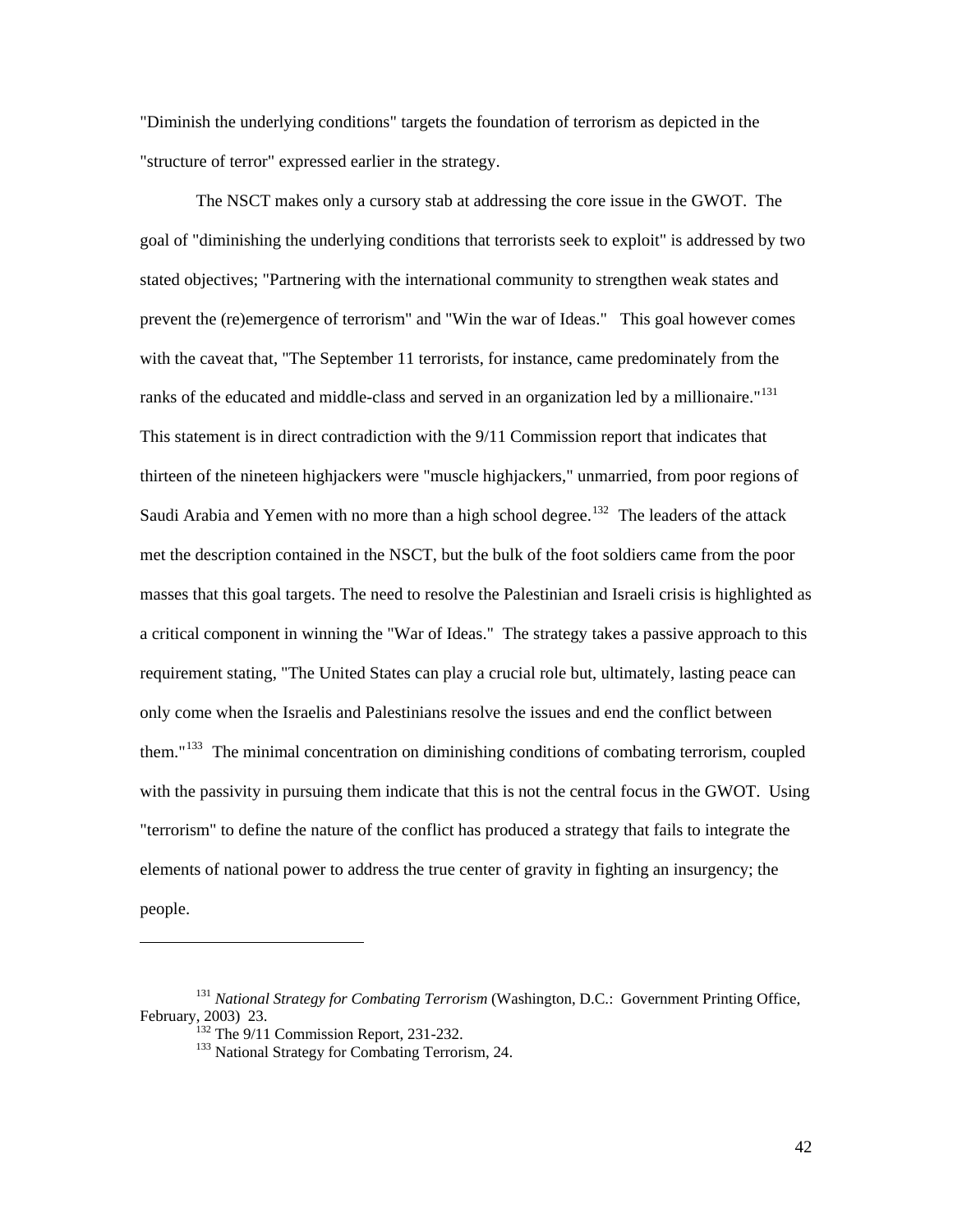#### <span id="page-47-0"></span>**Draining the Swamp**

Central to Al-Qaida's success is the ability to control the Muslim population. Al-Qaida's strategy is dependent on the ability to motivate the population to take up arms against the West and the established governments in the region. The reduction of the conditions that enable Al-Qaida to gain and maintain support is therefore decisive to the success of this strategy. Contributing to the success of the strategy is the ability to discredit the militant Islamic ideology and to present viable alternatives. This, in effect, serves to drain the swamp that incubates insurgency. While decisive in long-term strategy, success in these efforts will be measured slowly by degrees.

Al-Qaida and others seek to harness the frustration and hopelessness of the Arab-Muslim people in waging its insurgency against the West and the region's governments. The United States must actively participate in relieving the sources of this frustration in order to starve Al-Qaida of support. Diplomacy, supported by military action, economic policy and a coherent and realistic information campaign is key to success in this area. Critical diplomatic aspects of this strategy must include the resolution of the Palestinian-Israeli, Iraq and Pakistani-India conflicts, the reformation of governmental and economic systems in the region, and the engagement in Southeast Asia to limit the potential expansion of the Islamist movement.

The Palestinian and Iraqi dilemma, and to a lesser degree, the India-Pakistani dispute, must be amicably resolved in order to reduce the tension within the Islamic community. This may require the United States to work in conjunction with Britain, the European Union or other regional powers, as an arbitration committee in order to resolve the long lasting conflicts and offset the perception of favoritism. Significant economic leverage can be applied using foreign aid and trade agreements to cajole cooperation from Israel and other Middle Eastern nations in negotiating a peaceful settlement. This settlement may require peacekeeping and/or security assistance missions until each nation is capable of providing for its own defense. An information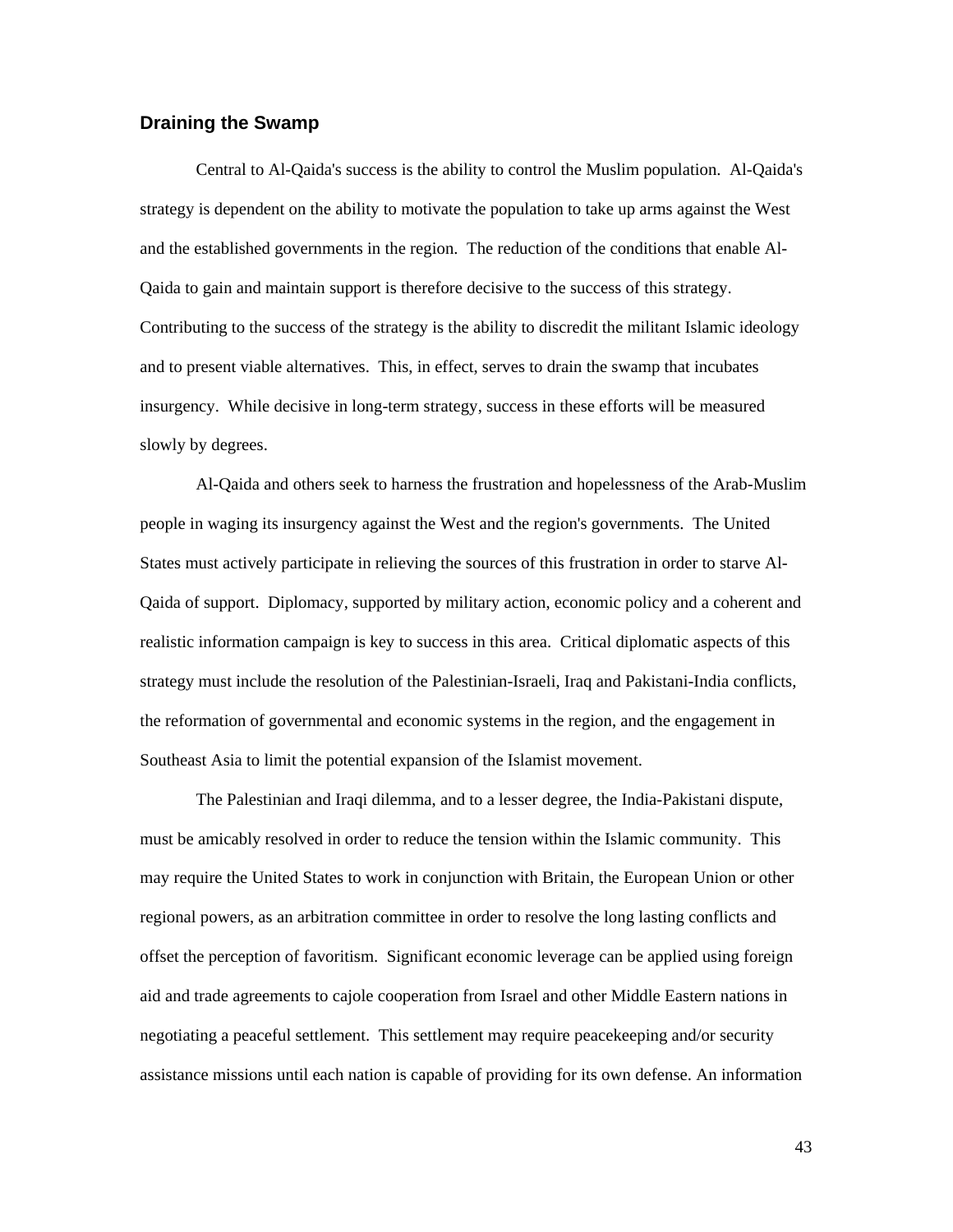campaign emphasizing the significance of these reforms, expressed in tangible benefits for the population, must also be developed in support of these efforts. Resolving these long standing conflicts removes a significant catalyst for frustration among the Muslim population, but it must be accompanied with economic and governmental reforms as well.

Assistance must be extended to support regional government and economic systems as they evolve to meet the challenges of globalization in the 21st century. Enabling the Muslim population to raise their quality of life will reduce their willingness to support insurgent movements such as Al-Qaida. The United States and the world cannot allow energy policy and the desire for cheap petroleum to embolden corrupt autocratic leaders in the region. Investing in alternative fuel sources and efficiency systems may provide leverage in convincing national leaders to broaden economic and educational development within their countries. Funding educational panels and academic chairs at reputable Islamic universities and education centers in the region may empower the development of culturally unique solutions to economic, societal and governmental issues facing Arab-Islamic nations today. Information campaigns that emphasize the ability to maintain cultural identity while competing in a globalized world are necessary to assuage the fears of many Muslims. Assisting regional governments in making reforms in their economic and governmental systems without sacrificing cultural and religious identity would contribute significantly to reducing the cumulative frustration that fuels support for Al-Qaida.

The United States must also take action to support and assist governments in Southeast Asia to contain Islamic terrorist networks in the region. Over half of the world's Muslim population lives in Southeast Asia and Al-Qaida has established ties with several insurgent movements in the region to include the Jama'a al Islamiya and the Moro Islamic Liberation Front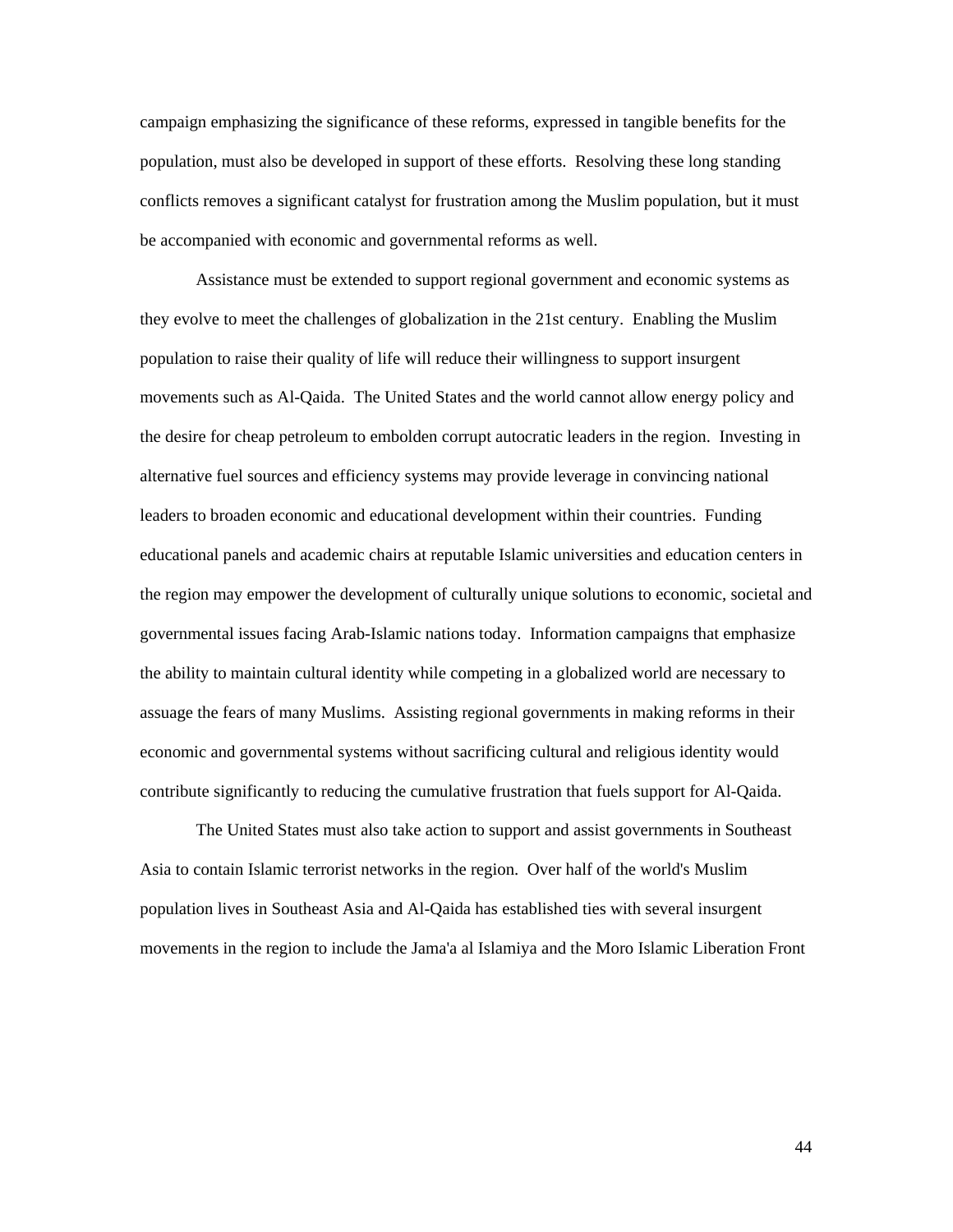in an attempt to broaden their support base.<sup>[134](#page-49-0)</sup> Military support in the form of security assistance, training and equipment, and intelligence sharing should be offered to those governments that seek to reduce this threat. Diplomatically, security coalitions involving regional powers such as India and China should be pursued to reduce this threat and limit the direct involvement of U.S. personnel whenever possible. Continued industrial and technological developments are already positively impacting the region's ability to compete in the global economy. Continued success in this area may enable moderate Muslim governments in this region to assist in leveraging reforms in the more autocratic regimes in the Middle East.

The success in reducing the existing conditions that give rise to an insurgency is assisted through the engagement in the war of ideas. The militant Islamic ideology must be confronted and discredited to disrupt Al-Qaida and other insurgent groups ability to motivate the population. The United States and its allies must not allow this insurgency to be characterized as one of liberation, rather this war should be framed as a civil war within Islam. Engaging moderate Islamic clerics is key to success in this area. These clerics have been allowed to remain on the sidelines for too long. Funding moderate Islamic academic chairs at leading universities in the region may provide a means to engage this critical resource. Academic grants should focus on exploring the viability of an Islamic democracy, developing apologetics for *jihad*, and exploring the evolving roles of government and religion within Arab culture. This empowers the internal development of viable alternatives to Islamic *jihadism*. Additionally, the Muslim population as a whole must be engaged. The globalized media can provide a conduit for this to take place.

The Zogby *Impressions of America 2004* Poll indicates that Muslims have an overwhelmingly unfavorable perception of United States policies but very mixed feelings about

<span id="page-49-0"></span><sup>&</sup>lt;sup>134</sup> Schweitzer and Shay, 195.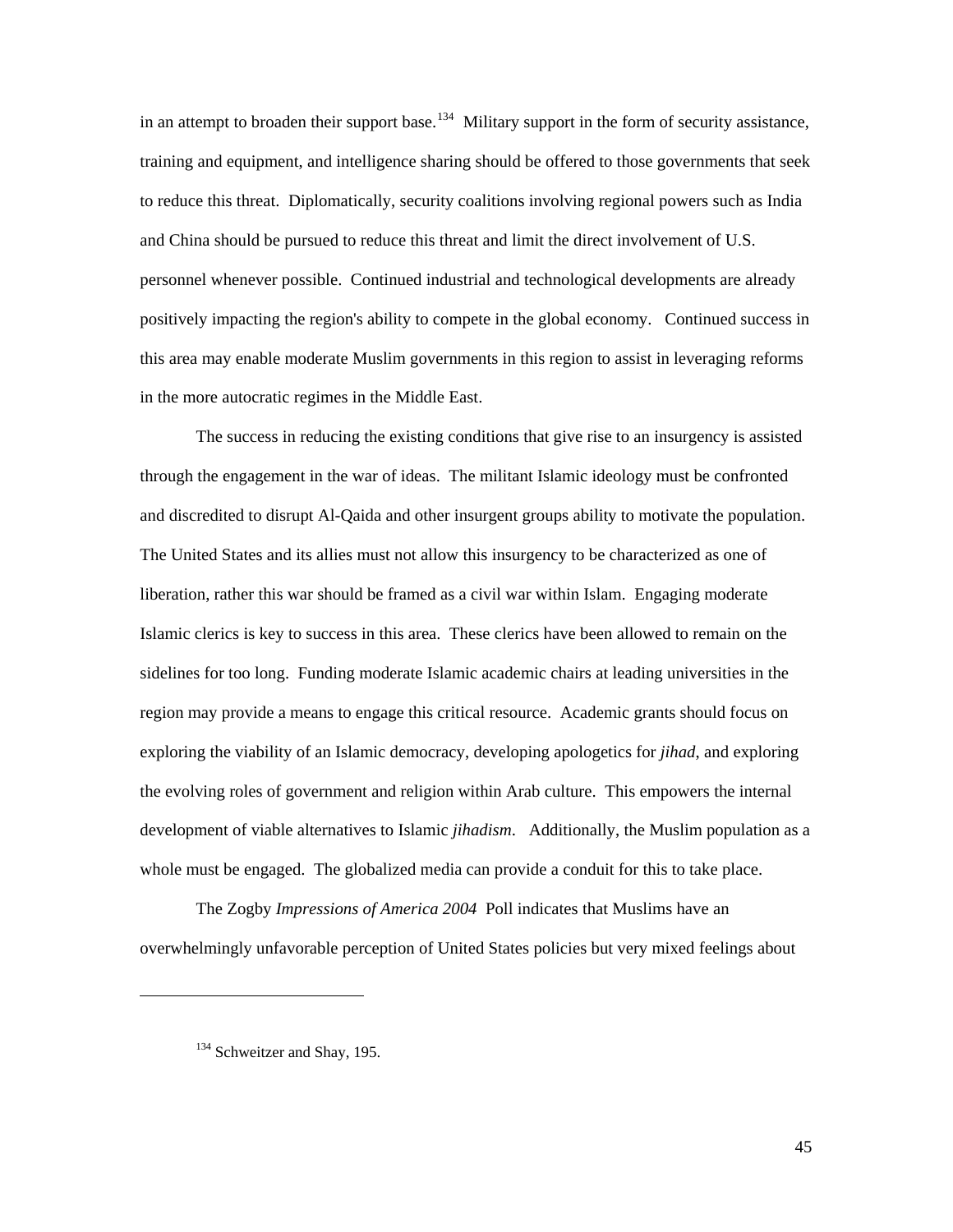<span id="page-50-0"></span>Americans and American lifestyles in general. Those polled individuals that have met and know an American had significantly higher favorability ratings of the United States. American technology, education, freedoms, products and entertainment are categories that consistently receive the highest favorability ratings. Additionally, the younger respondents favored American values and products more than any other group.<sup>[135](#page-50-1)</sup> This bodes well until one looks at where the respondents receive their information. The greatest source of information for the respondents is from Arab commentaries in Arab media. These findings provide valuable insight to leverage points that the United States can use to reach and influence Muslim Arabs. United States officials should actively seek opportunities to engage the population through any media available. Enabling reputable news carriers through the rapid dissemination of information will eventually reduce the short-term propaganda efforts undertaken by less honorable outlets. Finally, the information campaign must coherently support and describe the national strategy and objectives in the GWOT. Engaging the media to reach and influence the Muslims in the region is critical countering the Islamist Jihadist insurgency ideology.

## **Swatting Mosquitoes**

-

Secondary to the success of a counter-insurgency strategy, but of more immediate priority, are the efforts to reduce the existing sources of support for insurgent movements and the apprehension or destruction of the insurgent forces and leadership. These actions are more readily observed and measured and, as a result, can be mistakenly used to determine the success or failure of the long-term strategy. Additionally, the havoc, fear, and potential for mass destruction caused by insurgents require political leaders and strategy makers to place heavy

<span id="page-50-1"></span><sup>135</sup> John Zogby, *Impressions of America 2004*, Zogby International, June 2004, available at http://www.aaiusa.org/PDF/Impressions\_of\_America04.pdf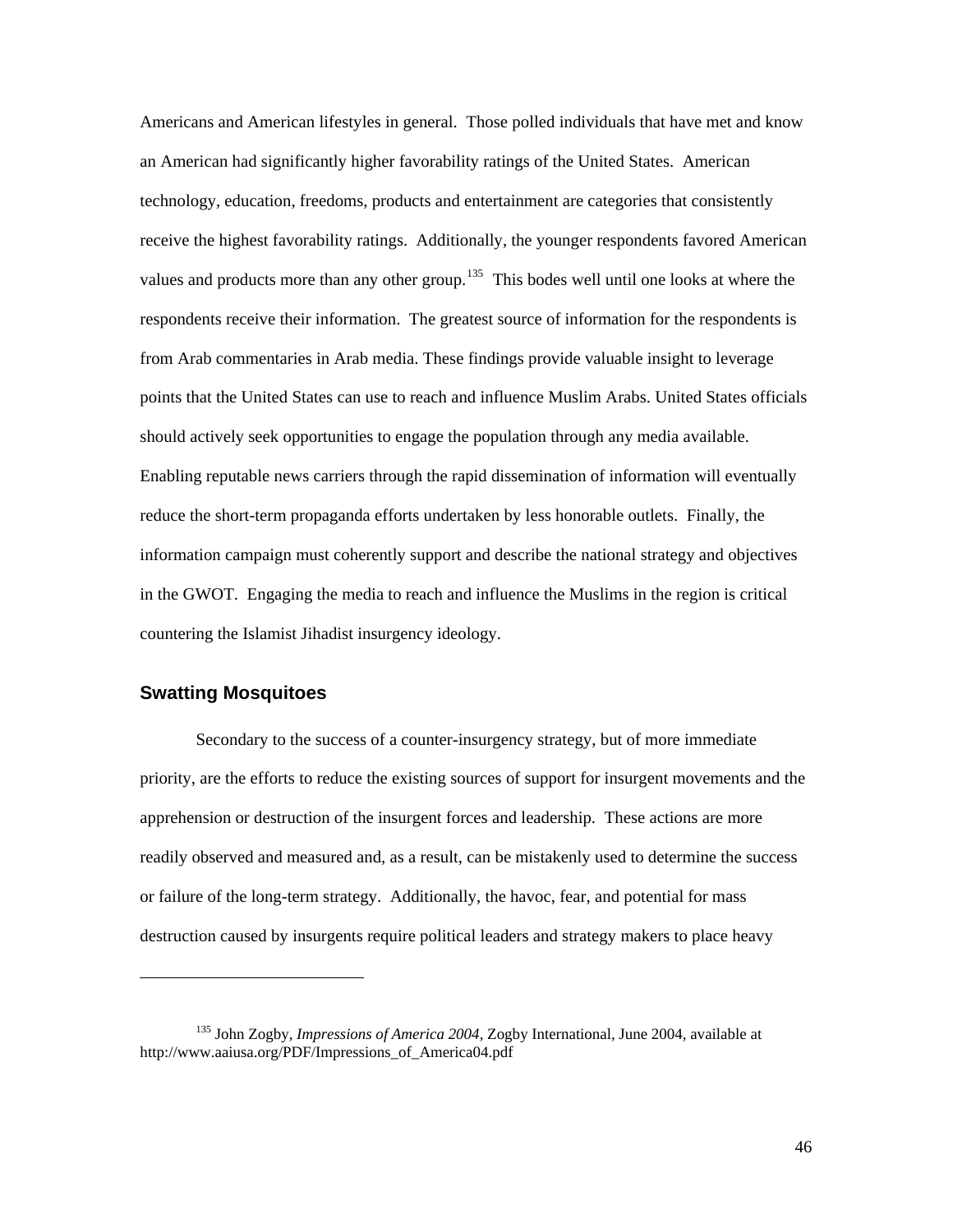<span id="page-51-0"></span>emphasis on this aspect of a counter-insurgency campaign. Policy makers can not, however, allow the immediacy of this threat to distract them from the overall goal of reducing the longterm viability of the insurgency. The more direct and observable nature of these operations requires judicious application of force to prevent damage to the more subtle diplomatic, economic and informational overtures. Leading agents in this arena are intelligence, law enforcement, and the military. The current National Strategy for Combating Terrorism (NSCT) appears to concentrate America's efforts on swatting mosquitoes in the GWOT.

#### **Moving Forward**

Frank Kitson, in his book *Low Intensity Conflict*, expounded on the need to integrate all agencies of government under a centralized command structure to ensure unity of effort.<sup>[136](#page-51-1)</sup> John McCuen echoes this sentiment when he says, "Unified planning, centralized control and a single point of responsibility are the very minimum requirements for a unity of effort, which will offer success against a unified revolutionary movement. All the political, economic, psychological and military means must be marshaled as weapons under centralized coordination and direction."<sup>[137](#page-51-2)</sup> These quotes are decades old and yet could have easily been taken from current headlines. The NSCT directs specific tasks to different agencies within the government but does not, however, direct responsibility for supervising the overall efforts in pursuing the GWOT. The strategy further clouds the unity of effort at one point stating, "To synchronize this effort, the Department of State will take the lead in developing specific regional strategies for defeating terrorism. We will further leverage regional relationships, by ensuring appropriate allied participation with the

<span id="page-51-2"></span><span id="page-51-1"></span>-

<sup>&</sup>lt;sup>136</sup> Kitson, 53.<br><sup>137</sup> John MeCuen, *The Art of Counter-Revolutionary War*, (London: Faber & Faber, 1967) 72-93.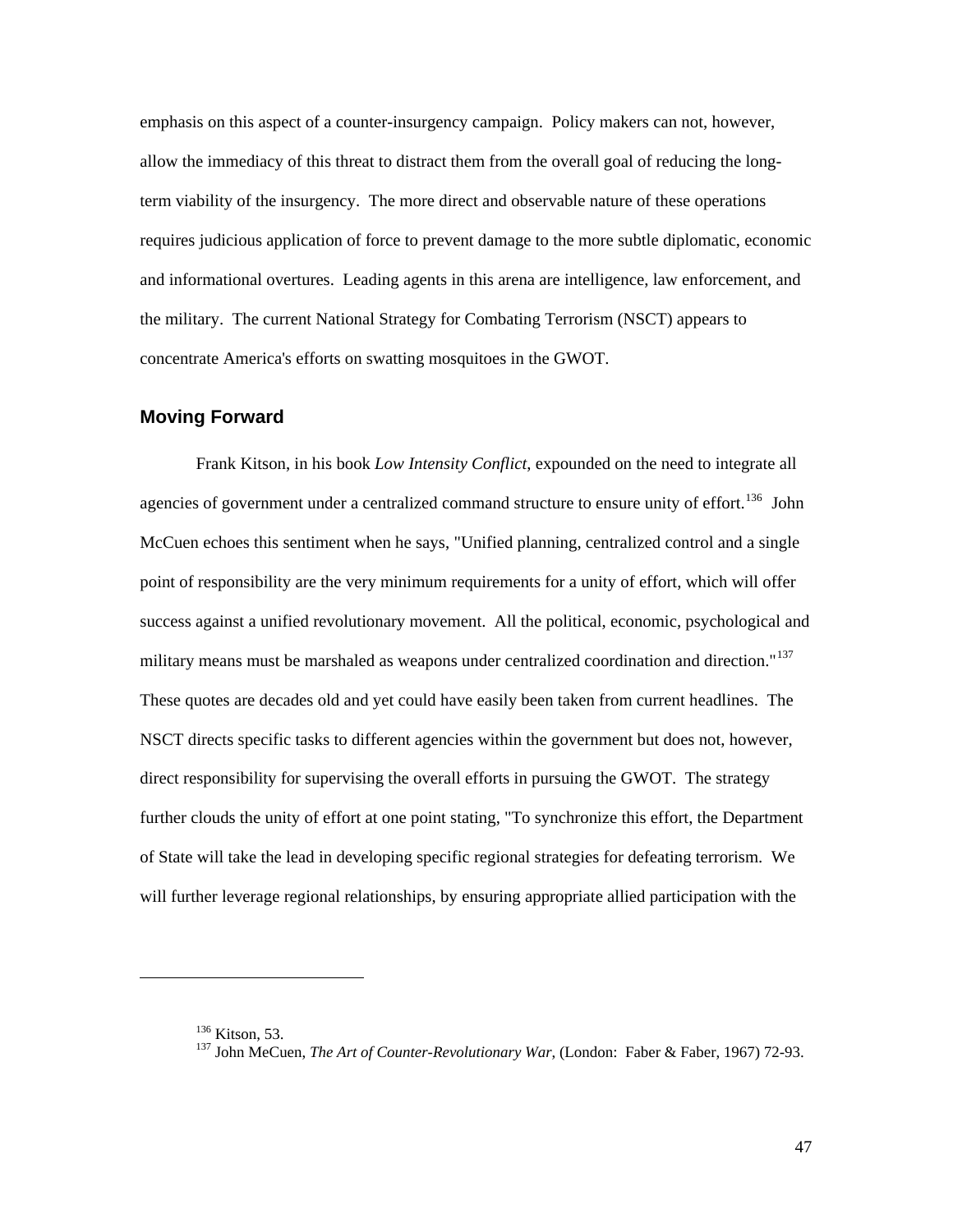regional Combatant Commanders as they prosecute the war on terrorism."[138](#page-52-0) Who is in charge, the Department of State or Combatant Commanders and what is the relationship between the two? These are important issues that must be addressed in order to implement a counterinsurgency strategy and fully integrate all aspects of national power. Winning the GWOT requires the development of a long-term counter-insurgency strategy that fully integrates all elements of national power under the direction of a central authority. Both immediate and longterm governmental reforms must be undertaken to ensure the United States ability to confront insurgent movements in the future.

National Security Council Policy Coordination Committees (NSC/PCC) are currently charged with managing the development and implementation of national security policies by multiple agencies of the United States according to the National Security Presidential Directive-1.<sup>[139](#page-52-1)</sup> The President should establish a new NSC/PCC to develop, implement and assess a new national counter-insurgency strategy and place those with the necessary expertise on the staff. The Assistant to the President for National Security Affairs should chair the NSC/PCC comprised of representatives from each government agency. Agency and department heads should appoint representatives with resident expertise and requisite authority to ensure that the strategy is rapidly developed and implemented. This committee should assist the President in conducting a top down strategic planning process to develop a coherent and comprehensive counter-insurgency strategy. This immediate action is a short-term solution that provides a centralized authority to develop and implement a national counter-insurgency strategy until more permanent governmental reforms can be introduced.

<sup>&</sup>lt;sup>138</sup> National Strategy for Combating Terrorism, 17.

<span id="page-52-1"></span><span id="page-52-0"></span><sup>&</sup>lt;sup>139</sup> George W. Bush, "National Security Presidential Directive #1," February 13, 2001 accessed at http://www.fas.org/irp/offdocs/nspd/nspd-1.htm, 4.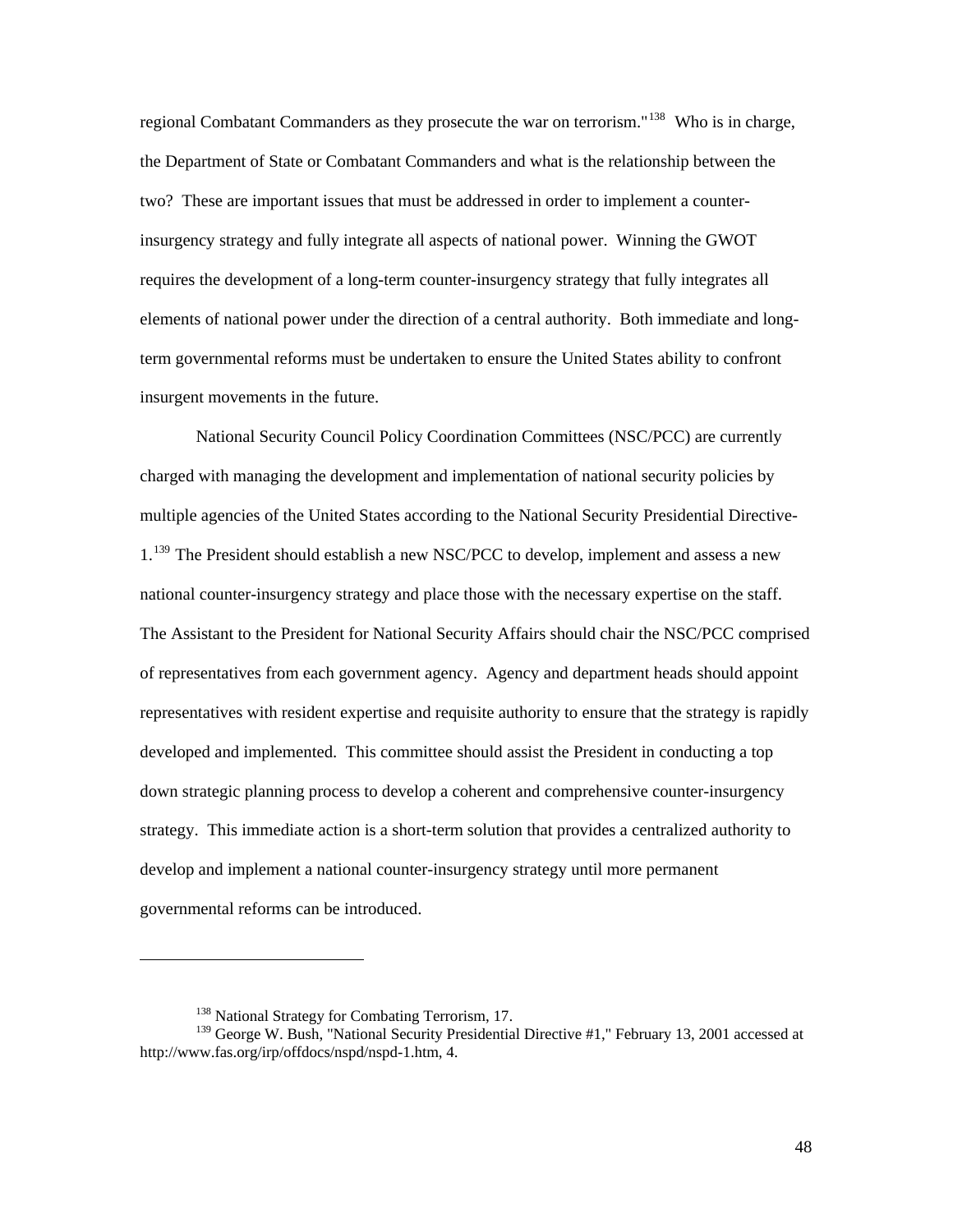This NSC/PCC must develop a comprehensive global counter-insurgency strategy that empowers and synchronizes subordinate government agencies efforts in addressing the insurgency. The strategy should make the long-term goal of "diminishing the underlying conditions" that enable insurgencies the central focus while integrating the need to aggressively pursue existing insurgent organizations. This strategy must clearly delineate responsibility for accomplishing the stated goals and objectives and the requisite command and support relationships among government agencies. Refocusing efforts on diminishing the underlying conditions of insurgency will require the Department of Defense to begin ceding its leadership in the GWOT and assume a supporting role to the State Department as attempts to engage the world using the other elements of national power. Implementing this requires significant restructuring within the executive branch of government.

Long-term success in fighting counter-insurgency requires the restructure and revitalization of the State Department. The United States Commission on National Security in the 21st Century recommends critical reforms that the State Department must undertake to be more responsive in negating emerging threats diplomatically. These reforms emphasize the need to develop a strategic planning capability and the consolidation of foreign aid programs, such as the U.S. Agency for International Development (USAID) under the State Department. This would strengthen the department's ability to develop and implement foreign policy initiatives that reduce the conditions that lead to insurgency.<sup>[140](#page-53-0)</sup> Additionally, the State Department should create undersecretaries for directing the foreign services that mirror the Department of Defense's combatant command areas of responsibility. The combatant commanders and undersecretaries could then develop comprehensive theater engagement plans that incorporate and synchronize

<span id="page-53-0"></span><sup>140</sup> U.S. Commission on National Security / 21st Century, *Road Map for National Security: Imperative for Change* (Washington D.C.: Governmental Printing Office, February 15, 2001) 47-49.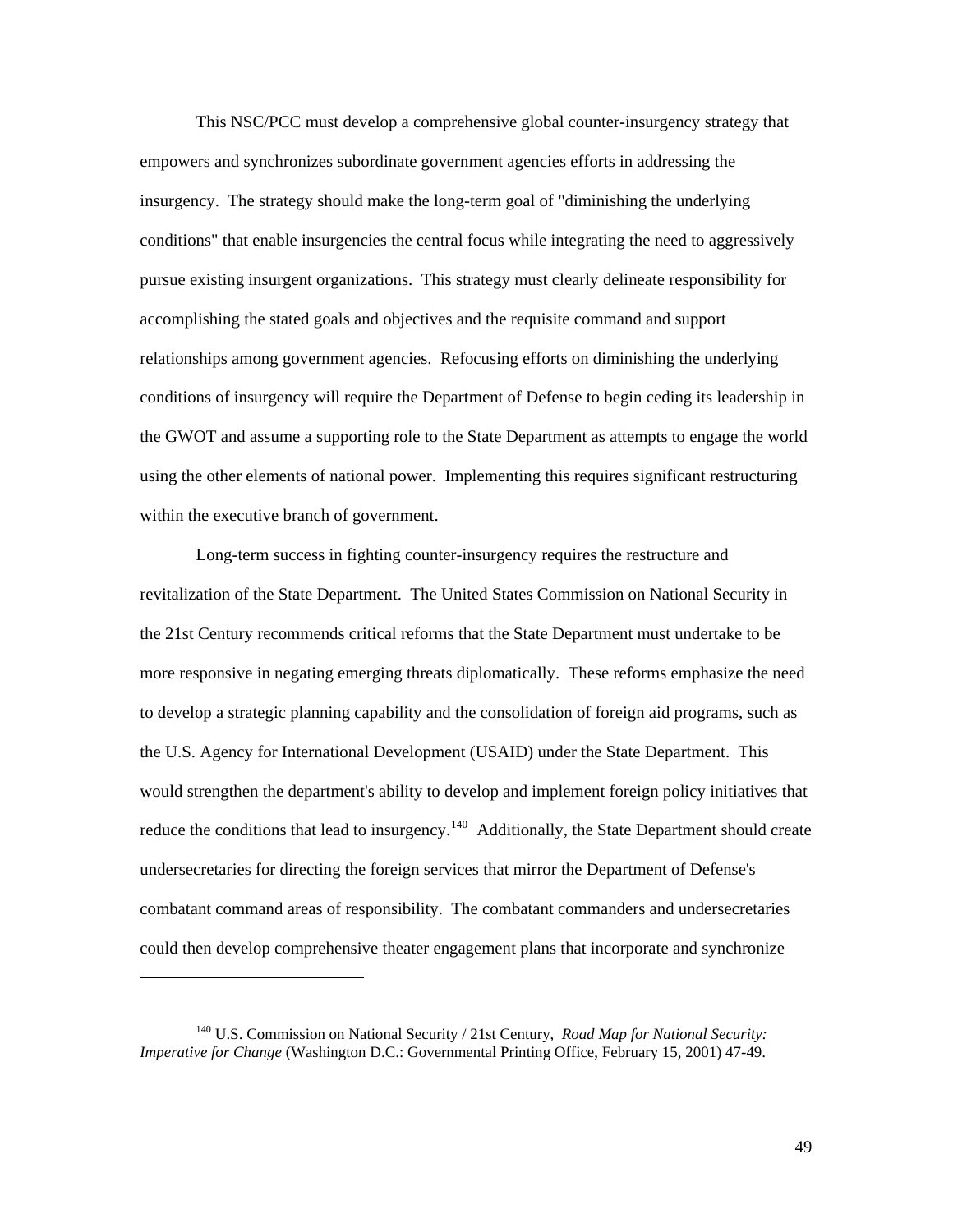diplomatic, economic, informational and military efforts to counter insurgencies at a national, regional or global level.

The development of a comprehensive global counter-insurgency strategy and revitalizing the State Department's strategic planning and execution capability enables Combatant Commanders to develop more effective Theater Engagement Plans (TEP). Each Combatant Commander, armed with the strategy developed through the NSC/PCC and advised of State Department initiatives through the corresponding Undersecretary can develop a strategy for their respective Areas or Responsibility (AOR). Theater engagement plans direct the use of military forces for intelligence sharing, security assistance, foreign internal defense, training, as well as, ongoing combat operations in order to create conditions favorable to the United States within the AOR. These efforts should be designed to support the national counter-insurgency strategy, State Department initiatives, and create further opportunities for the use of the other elements of national power. This approach requires military leaders to assume a broader perspective than previously expected in developing these plans.

Senior strategic and operational commanders and planners to must think in broader terms than in the past. Senior and intermediate professional officers must be familiar with the strategic guidance issued in the National Security Strategy (NSS), National Military Strategy (NMS), as well as strategic documents of the Departments of State, Treasury, and Justice. This understanding is required to develop effective plans to support and integrate the capabilities of the other elements of national power. These officers must understand the other elements of national power and be capable of expressing the potential implications of using force in diplomatic, informational, and economic and military terms when advising the National Command Authority (NCA). The "big one" mentality that has guided military education and training in recent decades must give way to the reality of the nature of conflict the United States will be engaged in for the near future. This transformation of mind enables the necessary development of a national counter-insurgency strategy that incorporates all aspects of national power.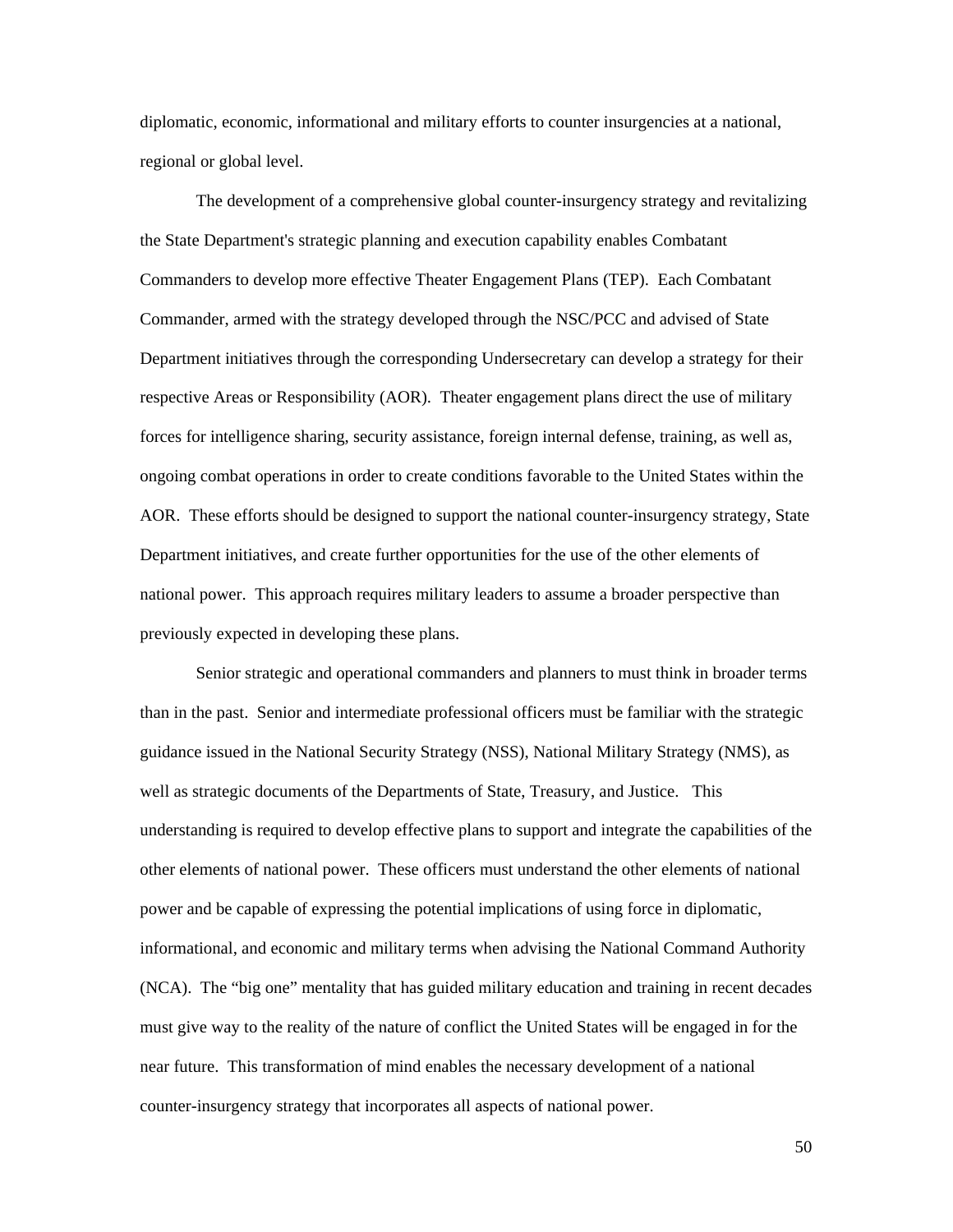## **CONCLUSION**

<span id="page-55-0"></span>The United States conventional military dominance has forced competitors and adversaries to pursue other means of conflict to achieve their goals. Terrorism is one method that has produced horrific results in recent years. The events of 9/11, coupled with the potential for the proliferation of weapons of mass destruction has necessitated a vigorous national response to the current threat. Unfortunately, this response has been a primarily military approach to fighting the Global War on Terrorism producing limited success thus far. Focusing efforts on terrorism, while politically expedient, distracts planners from the true nature of the conflict. The failure to properly define the nature of the conflict as a counterinsurgency has prevented the development of a strategy that fully integrates all elements of national power to defeat it.

Analyzing the GWOT using Metz and Millen's characteristics of successful insurgencies demonstrated the complexity of the fight, the inability of the military to produce victory alone and the requirement to leverage all elements of national power. The existence of underlying social, economic and political preconditions that produce collective frustration must be addressed to achieve long term success in a counter-insurgency effort. Insurgent movements seek to harness and direct this frustration through the implementation of an effective ideology, leadership and strategy. Finally, successful insurgent movements are able to secure and sustain sources of support in the form of manpower, intelligence, sanctuary and financing. A successful counterinsurgency, therefore, will use all elements of national power to mitigate and eliminate each of these areas.

The current strategy for terrorism does not adequately address the full scope of the conflict. The strategy continues to use "terrorism" to define the nature of the conflict and takes a direct approach to defeating this threat. The strategy seeks to decisively engage terrorist organizations, reduce their sources of support and protect the United States against further attack. Reducing the preconditions that give rise to an insurgency receives only minimal discussion in this strategy. The National Strategy for Countering Terrorism has focused on swatting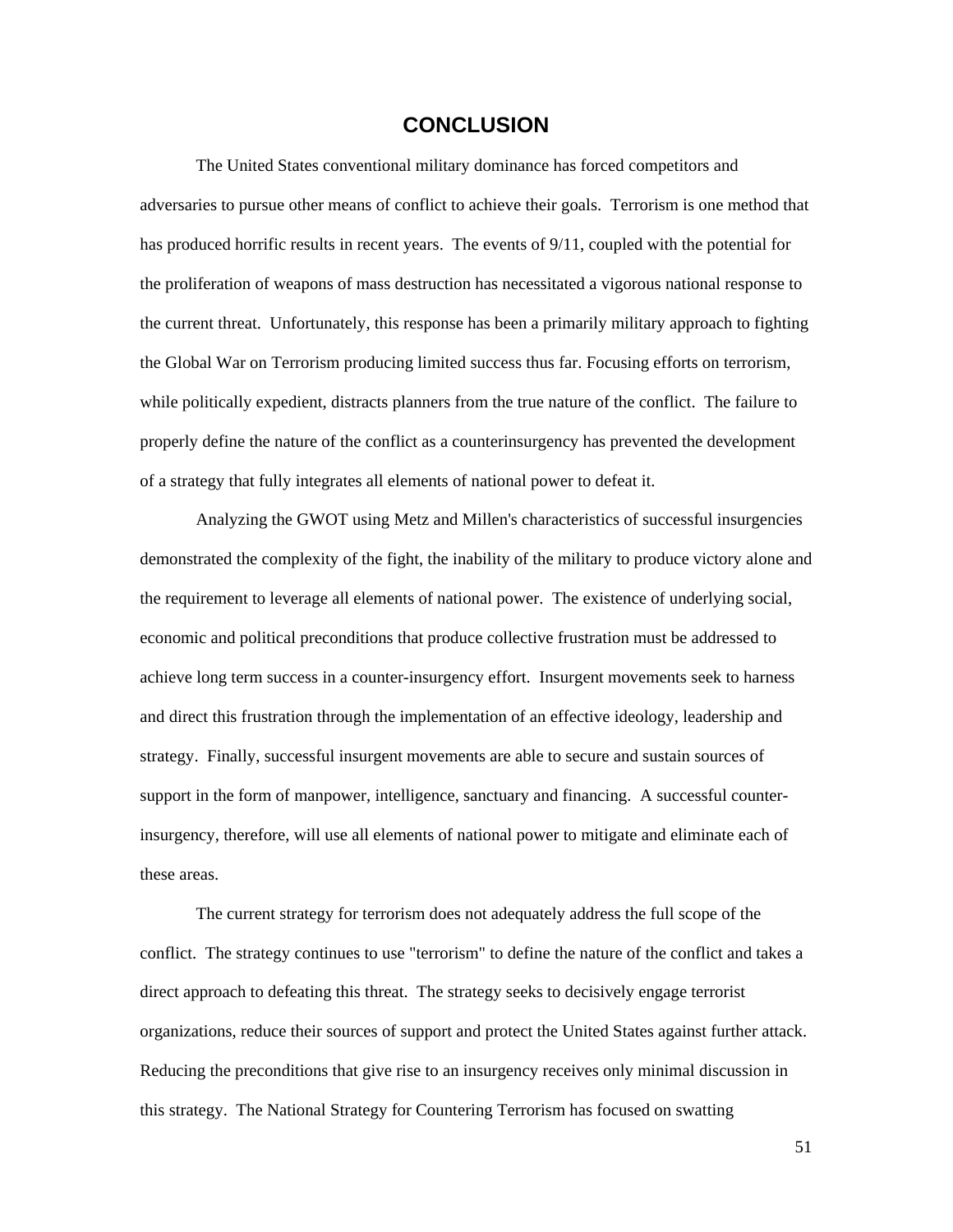mosquitoes rather than draining the swamp that produces them. This prioritization belies a misunderstanding of the nature of the conflict and may actually lead to failure in the long term. The United States must develop and implement a counter-insurgency strategy that integrates all elements of national power to achieve success in the GWOT.

A special National Security Council / Policy Coordination Committee should be convened to develop and implement a counter-insurgency strategy. This PCC would advise the President and provide a centralized structure to develop, direct and assess the strategy's implementation. The expectation that insurgency will remain a viable method to defeat the United States conventional military power requires governmental reforms, especially within the State Department. These reforms would strengthen the State Department's ability to advise and direct diplomatic, informational, economic and military efforts to defeat insurgencies. Finally, the creation of an effective national counter-insurgency strategy and the revitalization of the State Department provide guidance to Combatant Commanders for developing Theater Engagement Plans that combat and restrict insurgency within their designated Areas of Responsibility. This requires the cultivation of leaders that understand the complexity of the nature of the conflict and the nations means for pursuing it. These efforts will enable the United States to develop a counter-insurgency strategy that fully integrates all elements of national power and win the Global War on Terrorism.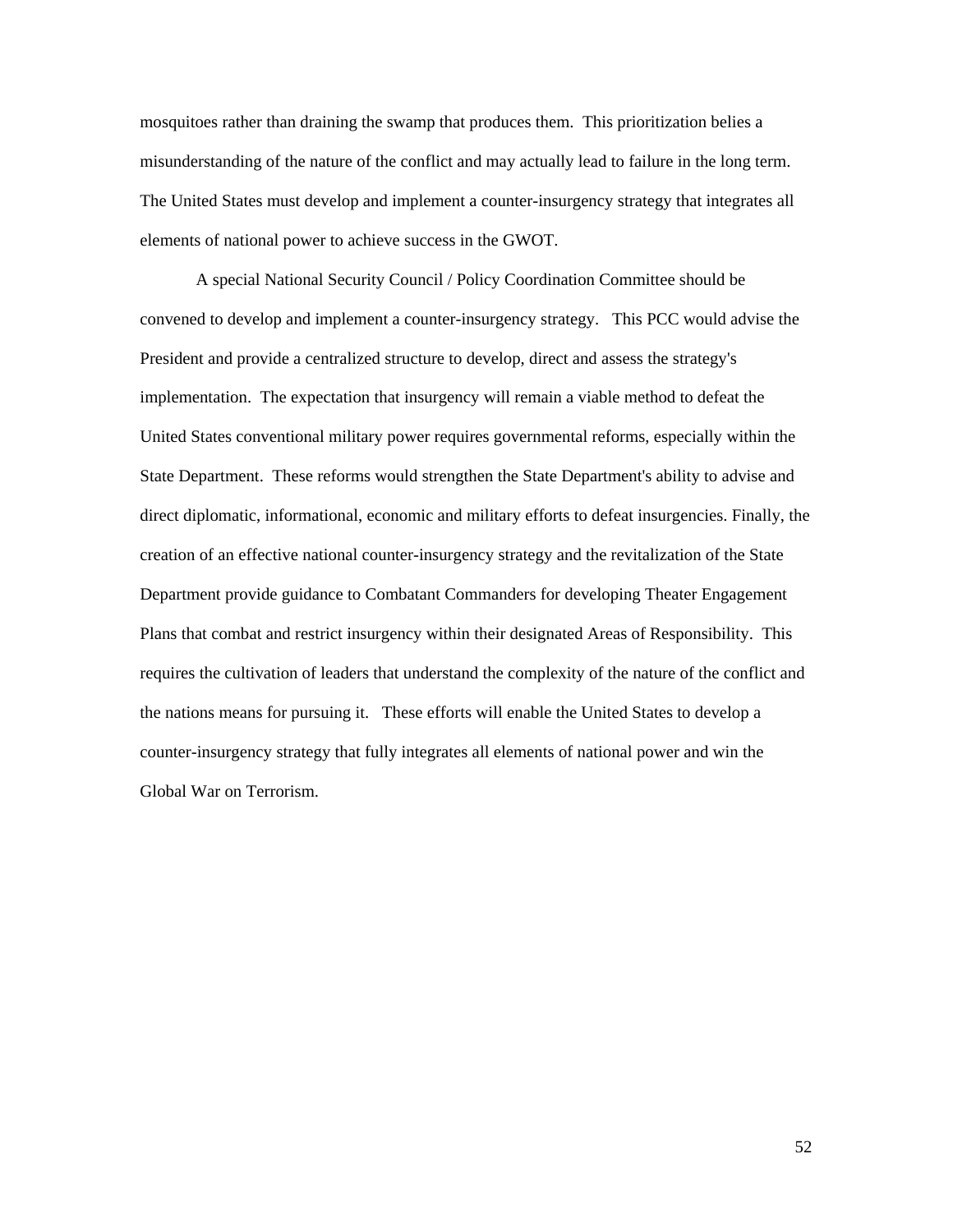## **BIBLIOGRAPHY**

#### <span id="page-57-0"></span>**BOOKS**

- Aker, Frank, *October 1973: The Arab-Israeli War.* Hamden, CN: The Shoe String Press Inc., 1985.
- al-Zawahiri, Ayman, *Knights Under the Prophet's Banner*. Serialized in Al-Sharq al Awsat (London) 2-10 December, 2001. Translated by the Foreign Broadcast Information Service, document number FBIS-NES-2001-1202
- Algar, Hamid, *Wahhabism: A Critical Essay* Oneonta. NY: Islamic Publications International, 2002.
- Alexander, Yonah and Michael Swetman, *Usama bin Laden's al-Qaida: Profile of a Terrorist Network*. Ardsley, NY: Transnational Publishers, Inc., 2001.
- Apter. David E., *Ideology and Discontent*. New York: The Free Press, 1964. Armstrong, Karen *Islam: A Short History.* New York: The Modern Library, 2000
- Asprey, Robert B. *War in the Shadows: The Guerrilla in History.* New York: William Morrow and Company, 1994
- Azzam, Abd-al-Rahman *The Eternal Message of Muhammad.* New York, New American Library, 1964.
- Barber, Benjamin R. *Jihad vs. McWorld: Terrorism's Challenge to Democracy.* New York: Ballentine Press, 1995
- Beer, Colin M. *On Revolutionary War.* Bromley: Galago Publishing Ltd., 1990
- Benjamin Daniel & Steven Simon, *The Aged of Sacred Terror*. New York: Random House, 2002.
- Berman, Paul *Terror and Liberalism* New York: W. W. Norton & Company, 2003
- Birtle, Andrew J. *U.S. Army Counterinsurgency and Contingency Operations Doctrine 1860- 1941.* Washington. Center for Military History, 1998
- Bodansky, Yossef, *Bin Laden: The Man Who Declared War on America.* Roseville, CA: Prima Publishing, 1999.
- Braswell, George W. Jr. *Islam: Its Prophets, Peoples, Politics, and Power.* Nashville: Broadman & Holman Publishers, 1996
- Calwell, C. E. COL *Small Wars: Their Principles and Practice.* Lincoln, University of Nebraska Press, 1996
- Choueiri, Youssef M. *Islamic Fundamentalism.* Boston: Twayne Publishers, 1990
- Corbin, Taylor Al-Qaeda: In Search of the Terror Network that Threatens the World. New York: Thunder's Mountain Press / National Press, 2002
- Doran, Michael Scott, Somebody Else's Civil War, *How Did This Happen*, ed. James F. Hoge & Gideon Rose, New York: Public Affairs, 2001.
- Esposito, John L. *The Islamic Threat: Myth or Reality.* New York: Oxford University Press, 1999

\_\_\_\_\_\_\_\_\_\_\_\_\_ ed., *The Oxford History of Islam*. New York: Oxford University Press, 1999.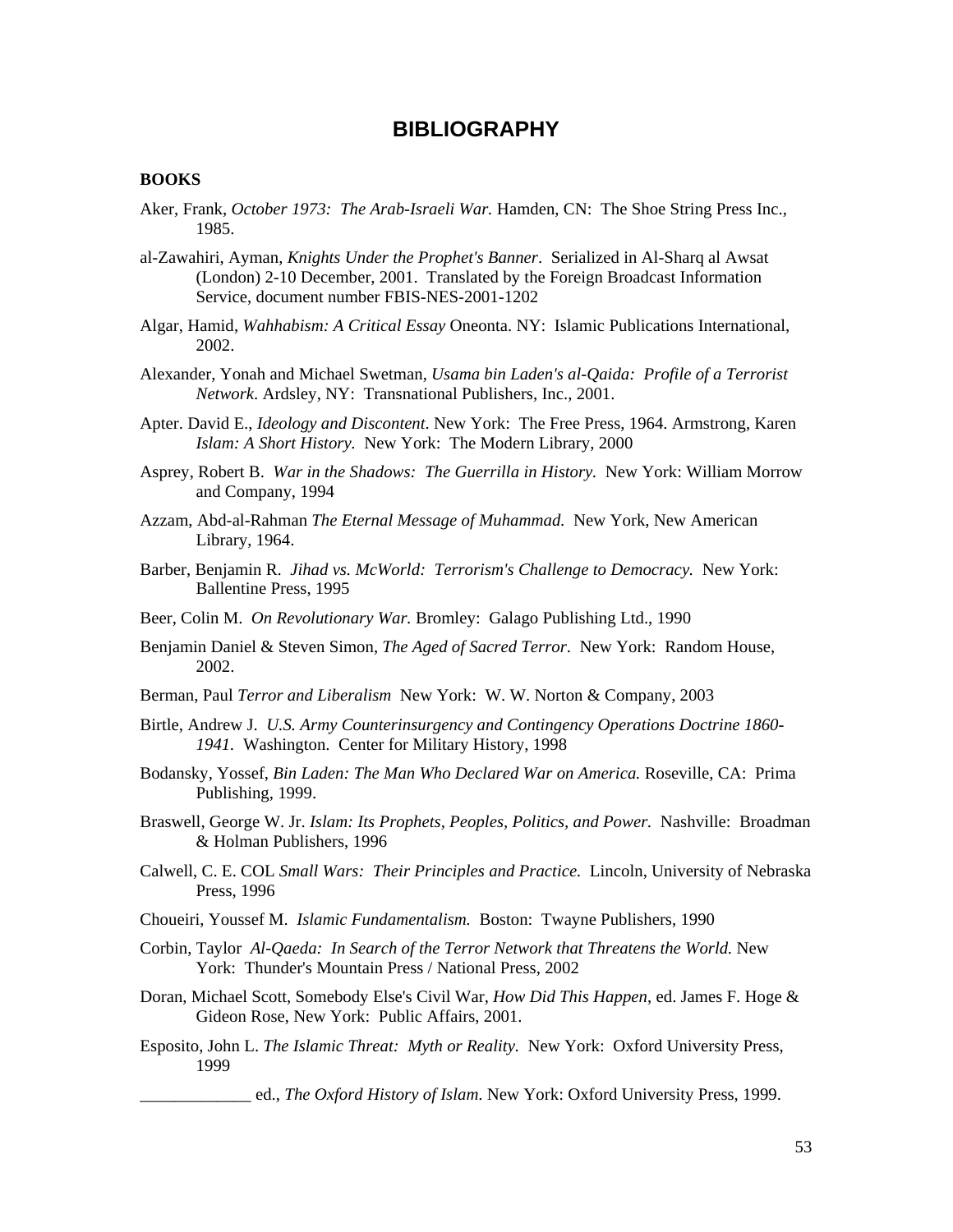\_\_\_\_\_\_\_\_\_\_\_\_ *Unholy War.* New York: Oxford University Press, 2002.

Ezeldin, Ahmed G. *Terrorism and Political Violence: An Egyptian Perspective.* Chicago: Office of International Criminal Justice, University of Illinois at Chicago, 1987

Fuller, Graham E. *The Future of Political Islam.* New York: Palgrave MacMillian, 2003

- Friedman, Thomas L. *The Lexus and the Olive Tree: Understanding Globalization.* New York: Random House, 1999
- Gause, F. Gregory III, The Kingdom in the Middle, *How Did This Happen*, ed. James F. Hoge & Gideon Rose, New York: Public Affairs, 2001.
- Gunaratna, Rohan, *Inside Al Qaeda: Global Network of Terror.* New York: Columbia University Press, 2002
- Gurr, Ted Robert, *Why Men Rebe.* Princeton, NJ: Princeton University Press, 1970.
- Guelke, Adrian *The Age of Terrorism and the International Political System.* New York: I. B. Tauris Publishers, 1995
- Hoffer, Eric *The True Believer: Thoughts on the Nature of Mass Movements.* New York: Harper & Row Publishers, 1951
- Hoffman, Lewis *Inside Terrorism,* New York: Columbia University Press, 1998
- Jenkins, Brian, "The Organization Men", *How Did This Happen*, ed. James F. Hoge & Gideon Rose, New York: Public Affairs, 2001.
- Juergensmeyer, Mark, *Terror in the Mind of God*. Los Angles: University of California Press, 2001.
- Kinzer, Stephen, *All the Shah's Men*. Hoboken, NJ: John Wiley & Sons, 2003.
- Kitson, Frank, Low Intensity Operations: Subversion, Insurgency, and Peacekeeping. Harrisburg, PA, Stackpole Books, 1971.
- Kupchan, Charles A. *The Vulnerability of Empire.* Ithaca: Cornell University Press, 1994
- Khomeini, Imam *Islam and Revolution.* Berkley: Mizan Press, 1981
- Lewis, Bernard *Islam and the West*. New York: Oxford University Press, 1993
	- \_\_\_\_\_\_\_\_\_\_\_\_ *The Crisis of Islam: Holy War and Unholy Terror.* New York, The Modern Library, 2003
		- \_\_\_\_\_\_\_\_\_\_\_\_ *The Political Language of Islam.* Chicago: University of Chicago Press, 1988
		- \_\_\_\_\_\_\_\_\_\_\_\_ *What went wrong?* New York: Oxford University Press, 2002.
- Litwak, Robert S. *Rogue States and U.S. Foreign Policy: Containment After the Cold War.*  Washington: Woodrow Wilson Press, 2000
- Manwaring, Max G. ed. *Uncomfortable Wars: Toward a New Paradigm of Low Intensity Conflict.* Boulder: Westview Press, 1991
- McCuen, John, *The Art of Counter-Revolutionary War*. London: Faber & Faber, 1967.
- Metz, Steven and Raymond Millen, *Insurgency and Counterinsurgency in the 21st Century: Reconceptualizing Threat and Response*. Carlisle, PA, Strategic Studies Institute, November, 2004.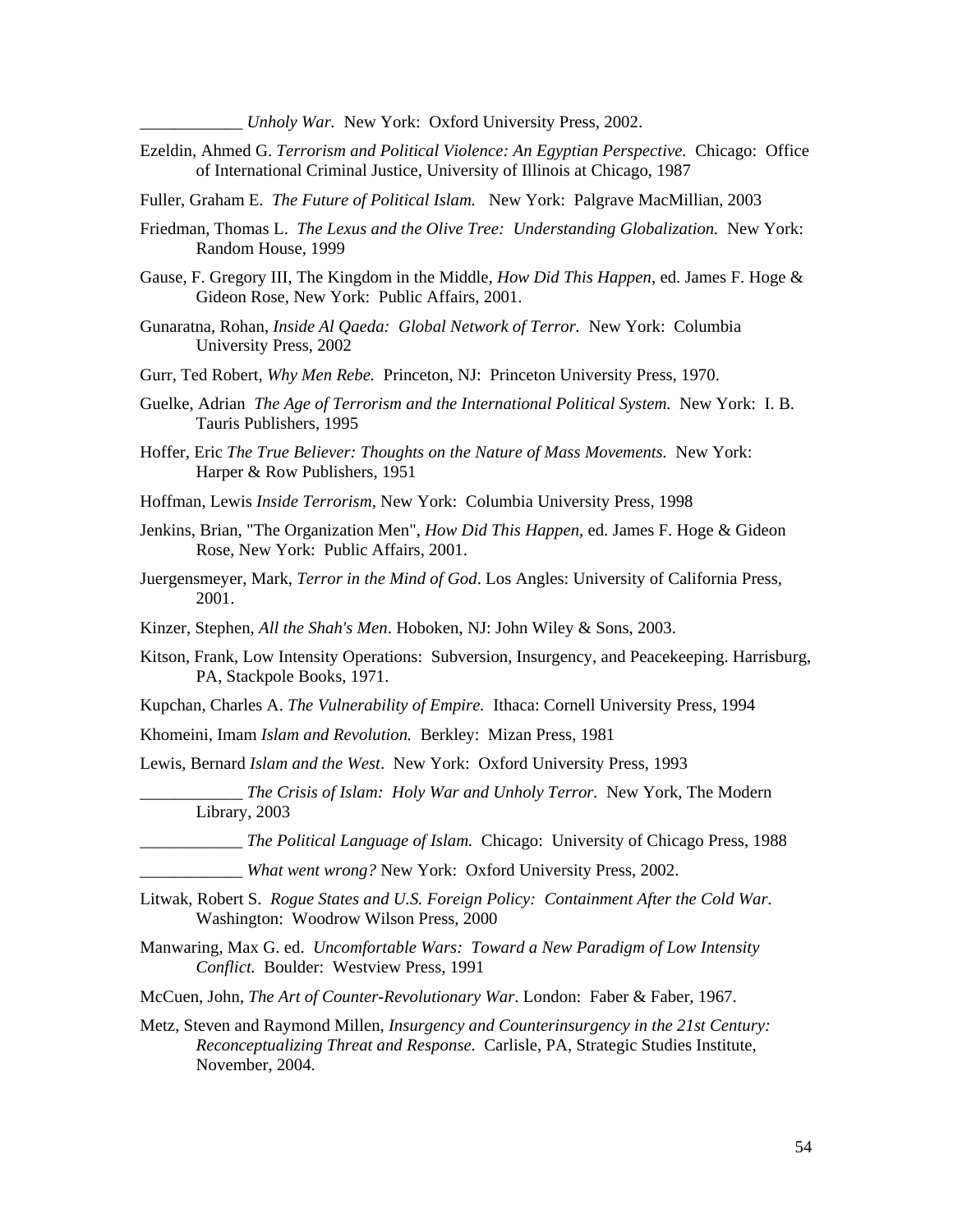- O'Neill, Bard E. *Insurgency and Terrorism: Inside Modern Revolutionary Warfare.* USA: Brassey's Inc., 1990
- Ovendale, Ritchie, *The Origins of the Arab-Israeli War.* New York: Longman Inc, 1992.
- Pipes, Daniel *Militant Islam Reaches America.* New York: W. W. Norton & Company Inc, 2002
- Prabha, Kshitij *Terrorism: An Instrument of Foreign Policy.* Colorado Springs: International Academic Press, 2001
- Random House Webster's Dictionary, 4th ed., 2001.
- Randall, Jonathan, *Osama: The Making of a Terrorist*. New York: Alfred A. Knopf Publishers, 2004.
- Rashid, Ahmed, *Jihad: The Rise of Militant Islam in Central Asia.* New Haven &London: Yale University Press, 2002
- Schweitzer, Yoram & Shaul Shay, *The Globalization of Terror: The Challenge of Al-Qaida and the Response of the International Community.* New Brunswick: Transaction Publishers, 2003
- Sivan, Emmanuel, *Radical Islam.* New Haven, CN: Yale University Press, 1985.
- Taylor, Max & John Horgan, ed. *The Future of Terrorism.* Portland: Frank Cass Publishers, 2000
- *The Koran,* New York, Penguin Classics, translated 1956
- Tse-tung, Mao, *Selected Military Writings*. Peking: Foreign Language Press, 1972.
- Turabian, Kate L. A Manual for Writers of Term Papers, Theses, and Dissertations. 6<sup>th</sup> ed. Chicago: University of Chicago Press, 1996.
- Wickham, Carrie R. *Mobilizing Islam: Religion, Activism, and Political Change in Egypt.* New York: Columbia University Press,2002

#### **Reports**

- Cordesman , Anthony H., *Demographics and the Coming Youth Explosion in the Gulf.* Washington, D.C.: Center for Strategic and International Studies, January, 1998.
- Highland, Grant R. LCDR *New Century, Old Problems: The Global Insurgency Within Islam and the Nature of the War on Terror.* Newport, RI: Naval War College, 2003.
- Manwaring, Max G. *Internal Wars: Rethinking Problem and Response.* Carlisle, PA: Army War College Strategic Studies Department, 2001.
- Richards, Alan*,* "Socio-Economic Roots of Radicalism? Towards Explaining the Appeal of Islamic Radicals,*" Strategic Studies Institute*, July 2003.
- Valhos, Michael *Terror's Mask: Insurgency Within Islam.* Laurel, MD: John Hopkins University: Joint Warfare Analysis Department of the Applied Physics Laboratory, 2002
- Zellmer, James G. MAJ *21st Century Insurgency: External Support and the CinC's Role in Countering It Using the Elements of National Power.* Newport, RI: Naval War College
- Zogby, John, *Impressions of America 2004*, Zogby International, June 2004, available at http://www.aaiusa.org/PDF/Impressions\_of\_America04.pdf

#### **Articles**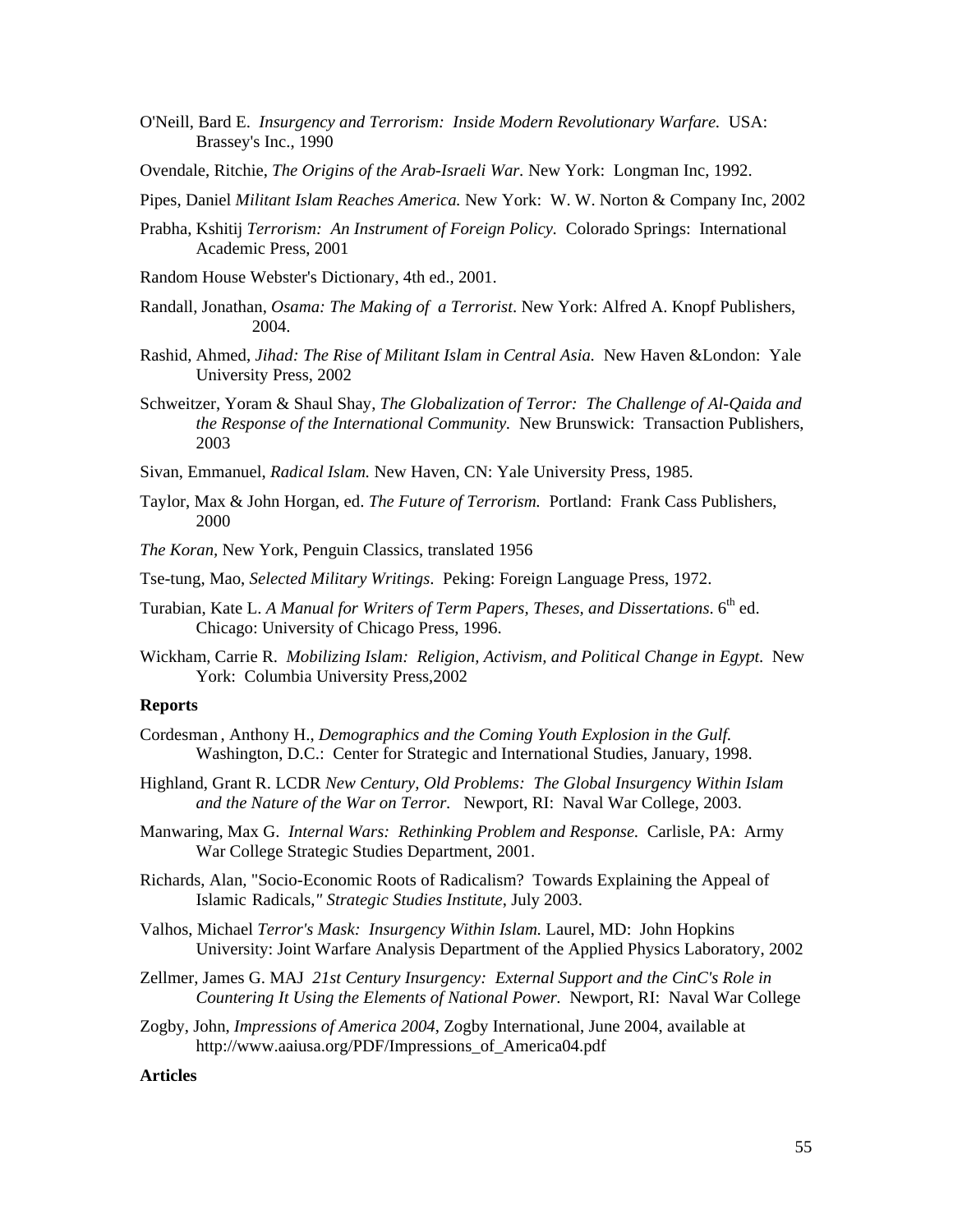- Abdalah, Abdel Mahdi, "Causes of Anti-Americanism in the Arab World: A Socio-Political Perspective," *Middle East Review of International Affairs*, Vol 7. No 4 December (2003): 62-73
- Arnold, Edwin J., "The Use of Military Power in Pursuit of National Interests," *Parameters*, Spring, (1994): 4-12
- Bankoff, Greg, "Regions of Risk: Western Discourses on Terrorism and the Significance of Islam" *Studies in Conflict & Terrorism*, (2003): 26:413-428
- Bildt, Carl, "Europe and the Third Wave of Globilization," *The Globalist*, October 8, 2003,accessed at http://www. theglobalist.com/DBWe/printStoryId.aspx?StoryId=3093 on 20 November, (2004)

Burke ,Jason, "Think Again: Al-Qaida*,*" *Foreign Policy*, May/Jun, (2004). accessed at http://www.foreignpolicy.com/story/cms.php?story\_id=2536&print=1

Ehrenreich, Barbara, "The New Macho: Feminism," *New York Times*, 29 July, (2004). El Fadl, Khaled Abou, "Islam and the Theology of Power", *Middle East* 221, Winter (2001) accessed at http://www.merip.org/mer/mer221/221\_abu\_el\_fadl.html

Farah Joseph, "Just What is Arab PR?" *Jerusalem Post*, 10 August (2001), 14.

- Hammes, Thomas X., "4th Generation Warfare: Our Enemies Play to Their Strengths," *Armed Forces Journal* Nov (2004): 40.
- Jones, Martin, Michael Smith & Mark Weeding, "Looking for the Pattern: Al Qaeda in Southeast Asia- The Genealogy of a Terror Network," *Studies in Conflict & Terrorism*, (2003): 6:443-457
- Kibble, David G. "The Threat of Militant Islam: A Fundamental Reappraisal*" Studies in Conflict & Terrorism*, (1996): 19:353-364
- Knapp, Michael G. "The Concept and Practice of Jihad in Islam" *Parameters* Spring, (2003): 82- 94
- Lewis, William H. "The Growing Reach of Radical Islam" *Joint Fires Quarterly*, Autumn (1995): 46-49.

Mackinlay, John, "NATO and Bin Laden" RUSI Journal, Vol. 146, Iss. 6, (2001): 36-41

 $\Box$ "Global Insurgent" London: The World Today, Vol. 57, Iss. 11, (2001): 15-18

- Paz, Reuven, "Islamists and Anti-Americanism," *Middle East Review of International AffairsJournal*, Vol 7, No. 4. December (2003) accessed at http://meria.idc.ac.il/journal/2003/issue4/jv7n4a5.html
- Peters, Ralph, "Rolling Back Radical Islam," *Parameters*, (2002), 4-16.
- Raufer, Xavier, "Al Qaeda: A Different Diagnosis," *Studies in Conflict & Terrorism*, (2003): 26:391-398
- Record, Jeffrey, "Bounding the Global War on Terrorism," *Military Technology*, Vol. 28, Iss. 6, (2004): 17-30
- Smith, Paul J., "Transnational Terrorism and al Qaida: Confronting the New Realities,"*Parameters*, Vol. XXXII, No. 2, Summer (2002)., 33-46.

Government Documents

Bush, George W., "Address to a Joint Session of Congress and the American People," September20, 2001 available at http://www.whitehouse.gov/news/releases/2001/09/print/200109208.html